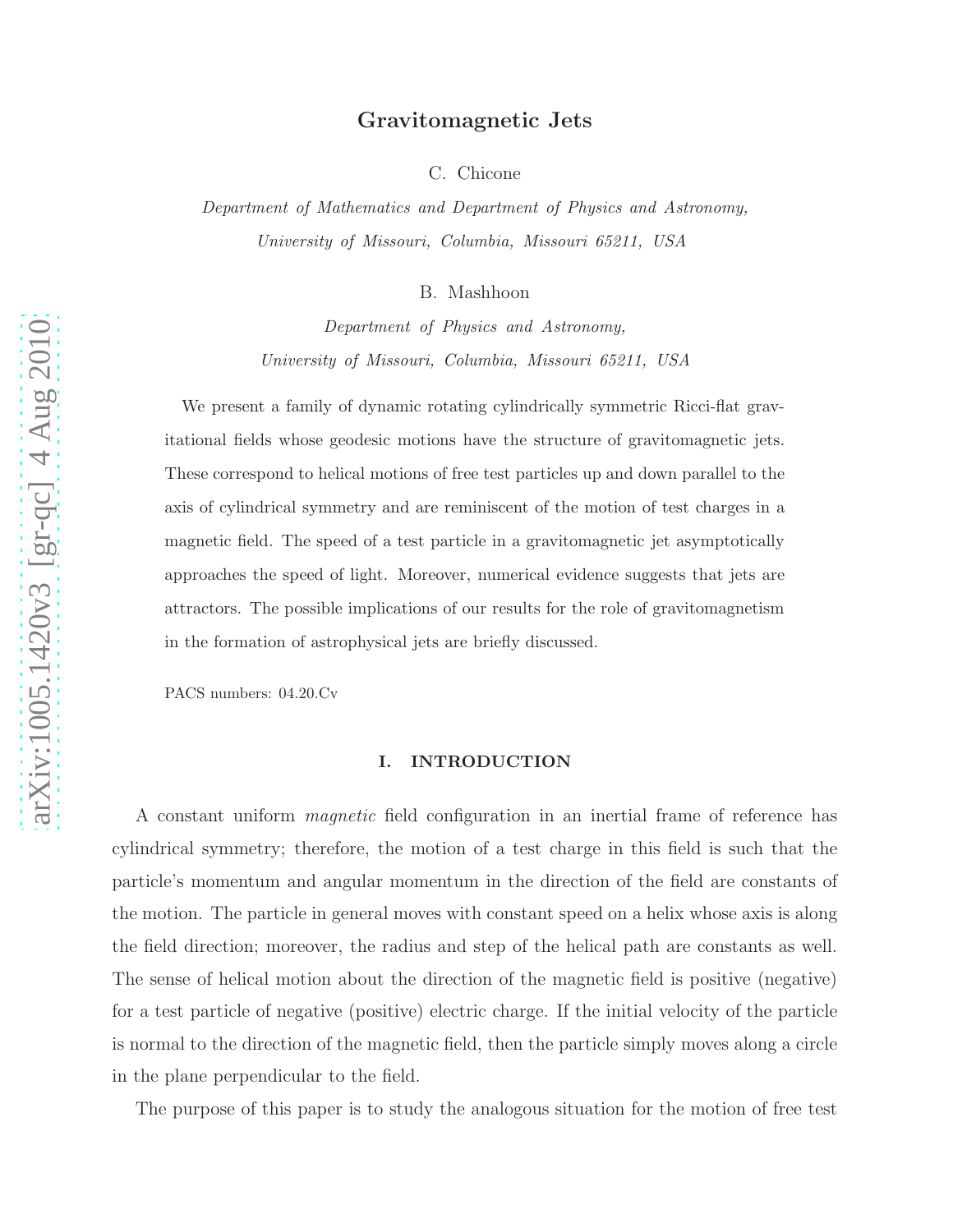particles in a *gravitomagnetic* field. The nonlinearity of this field implies that only a rough similarity may be anticipated. We investigate geodesic motion in a rotating dynamic spacetime region that is a Ricci-flat solution of Einstein's equations with cylindrical symmetry [\[1\]](#page-46-0). Though this time-dependent gravitational case is considerably more complicated than the magnetic case, we find qualitatively similar phenomena. In fact, the helical motions up and down parallel to the axis of symmetry are reminiscent of the double-jet structure of certain high-energy astrophysical sources.

Quasars and active galactic nuclei generally exhibit distinct relativistic outflows. These jets are conjectured to originate from massive rotating black holes surrounded by accretion disks; the outflows are focused beams of relativistic particles that proceed up and down along the rotation axis of the black hole (see, for instance, [\[2\]](#page-46-1)). Similar phenomena have been observed in other high-energy astrophysical sources such as the Galactic X-ray binary systems. While our results suggest a mechanism for astrophysical jet formation, the more complicated physical process involves general relativistic MHD [\[3](#page-46-2)]. The present work together with previous efforts [\[4](#page-46-3)[–9\]](#page-46-4)—contributes to the purely gravitational aspects of this fundamental problem in astrophysics.

For a subclass of the Ricci-flat solutions under consideration, we show that the geodesic equations have families of special exact solutions that we call gravitomagnetic jets. More precisely, a gravitomagnetic jet is a set of special geodesics. These generally exhibit helical motions about the axis of cylindrical symmetry and their union is a non-compact connected invariant manifold that attracts all nearby geodesics. While we highlight features of these jets in the source-free cylindrical spacetime region of interest and provide strong (numerical) evidence that these families are attractors, the interesting question of the nature of the external matter currents that could generate such a gravitational field remains beyond the scope of our present investigation.

According to general relativity, a rotating mass generates a relativistic, and hence non-Newtonian, gravitomagnetic field that is due to mass current. The exterior gravitomagnetic field of the Earth has recently been directly measured via GP-B [\[10\]](#page-46-5). On the theoretical side, solutions of Einstein's equations in the case of axial symmetry have received attention for a long time (see Ch. VIII of [\[11](#page-46-6)] and references cited therein). In particular, rotating solutions with cylindrical symmetry have been investigated by a number of authors (see [\[12](#page-46-7)[–14](#page-46-8)] and references therein).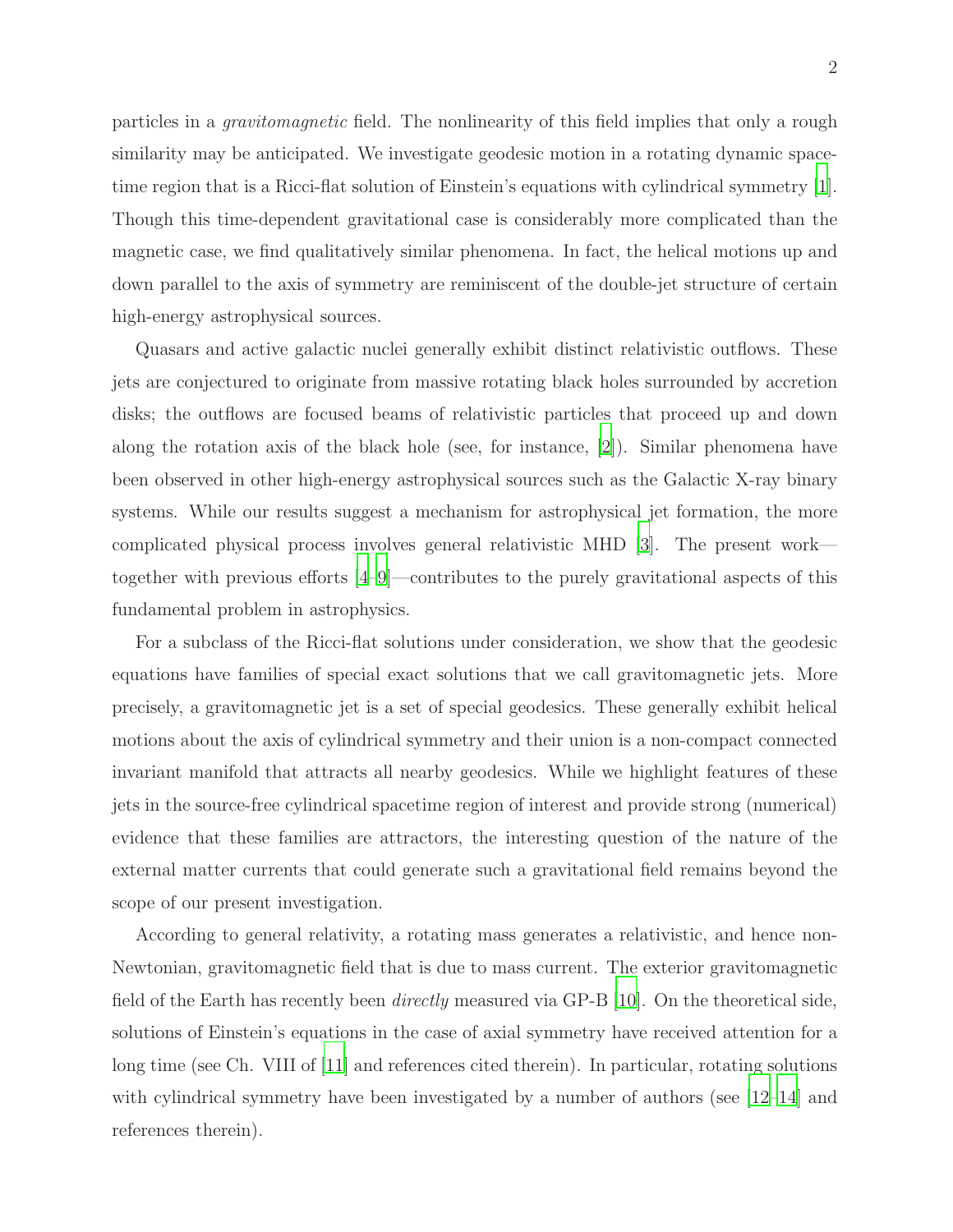Previous interesting work on exact cylindrically symmetric gravitational fields in connection with the origin and structure of astrophysical jets has mainly involved the study of geodesics in the interior of time-independent rigidly rotating dust cylinders [\[15](#page-46-9)]. The behavior of free test particles in this case is directly influenced by the gravitational attraction of the rotating dust particles; to avoid this circumstance, we concentrate here on certain sourcefree gravitational fields that happen to depend exponentially upon time. These Ricci-flat fields are perhaps more representative of the strongly time-dependent near-zone exteriors of accreting and growing gravitationally collapsed configurations where astrophysical jets are expected to originate. The temporal variation of the gravitational fields considered in our work leads to a significant and surprising feature of the special exact solutions of the geodesic equations. The speeds of test particles in gravitomagnetic jets start from values that are always above a certain minimum speed, rapidly increase along their paths and asymptotically approach the speed of light. The minimum speed represents the speed of circular motion perpendicular to the axis of rotation. The range of this minimum speed turns out to be from zero up to about  $0.63 c$ .

Is the main general relativistic problem of high-energy astrophysical jets solved in our paper? Our gravitational model is certainly too elementary to be an adequate representation of the complex physical situation. Nevertheless, in our simple model free test particles appear to be exponentially accelerated to almost the speed of light resulting in ultrarelativistic jet streams parallel and antiparallel to the axis of rotation.

The plan of the paper is as follows. The class of spacetime metrics that we study in this paper is described in section II. Each metric in this class involves a function  $X(r)$ that is a solution of an ordinary differential equation and must be so chosen as to render our system of cylindrical coordinates admissible in the spacetime region of interest. The procedure for the determination of an appropriate  $X(r)$  is described in section III. The rotational aspects of the resulting gravitational field are discussed in section IV. Section V treats the motion of free test particles and null rays in the spacetime region of interest. This section also contains a discussion of the special analytic solutions of the geodesic equations that form gravitomagnetic jets. Numerical evidence that gravitomagnetic jets are indeed attractors is presented in section VI. Section VII contains a discussion of our results. For clarity of presentation, some of the detailed calculations and mathematical arguments are relegated to the appendices. Specifically, Appendix [A](#page-29-0) contains useful formulas related to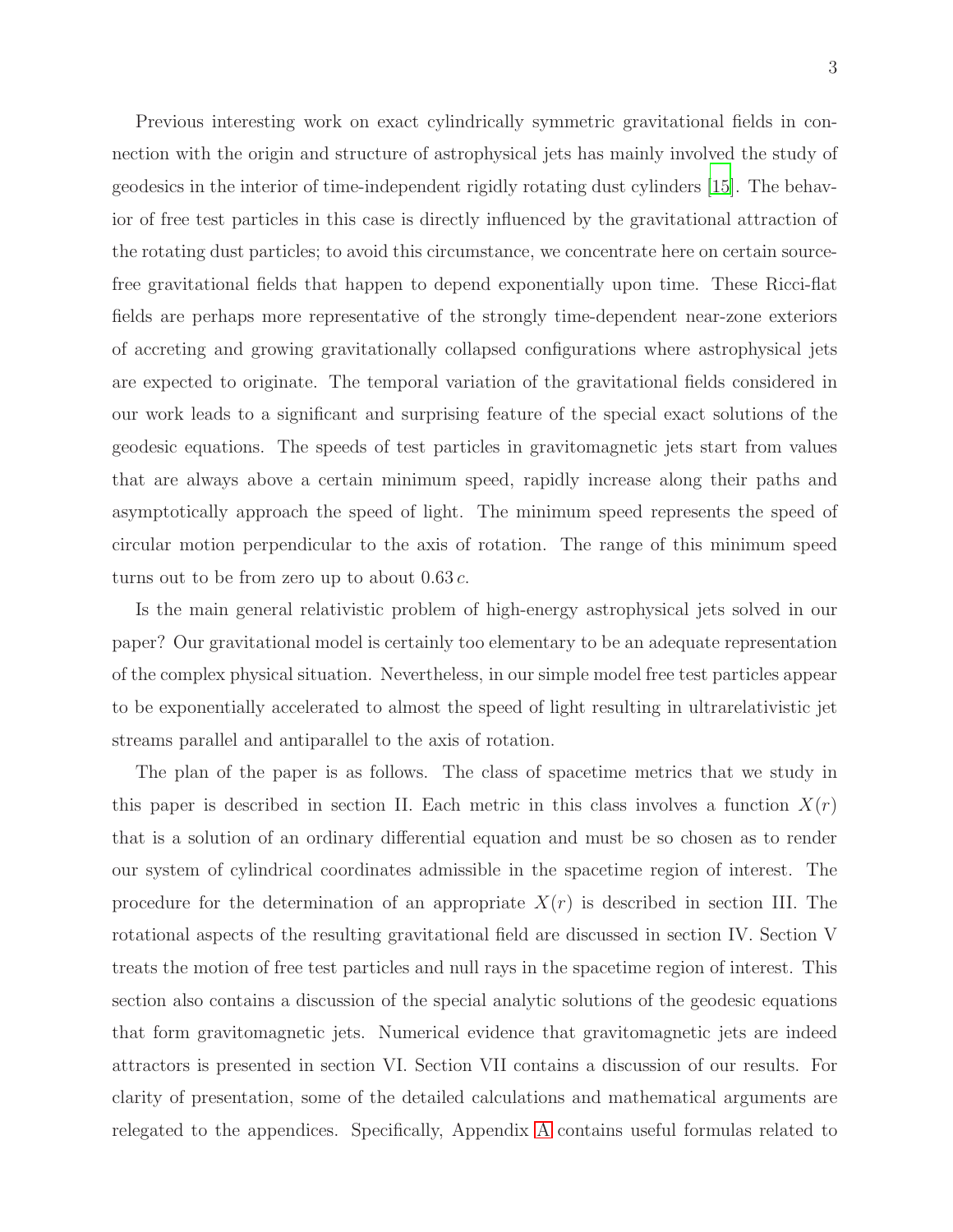the principal dynamic spacetime metric under consideration in this paper. The proofs of the main mathematical results regarding the solutions of a certain highly nonlinear ordinary differential equation are given in Appendix [B,](#page-30-0) where, due to the nature of the subject matter, some of the notation employed is independent of the rest of the paper. Appendix [C](#page-44-0) treats the geodesics of the time-reversed metric.

#### II. SPACETIME METRIC

In a study devoted to gravitational radiation [\[1\]](#page-46-0), a solution of the source-free gravitational field equations was described and partially interpreted using rotating cylindrical gravitational waves. The present paper is about the physical interpretation of a variant of this solution in a different physical domain.

Consider the spacetime metric given in Eq. (35) of [\[1](#page-46-0)]

<span id="page-3-1"></span>
$$
-ds^{2} = e^{-\hat{t}} \frac{X_{r}}{X} (-X^{2} d\hat{t}^{2} + \frac{1}{r^{3}} dr^{2}) + \frac{e^{-\hat{t}}}{\hat{\ell}^{2} r} (\hat{\ell} X d\hat{t} + d\Phi)^{2} + e^{\hat{t}} d\hat{Z}^{2}
$$
(1)

in  $(\hat{t}, r, \Phi, \hat{Z})$  coordinates. Here we employ the notation and conventions of Ref. [\[1](#page-46-0)], so that the speed of light in vacuum is unity  $(c = 1)$  and the metric signature is  $+2$ . Moreover,  $X_r = dX/dr$ ,  $\hat{\ell}$  is a constant and  $(r, \Phi, \hat{Z})$  are standard circular cylindrical coordinates. The function X is a solution of the differential equation (cf. Eq.  $(31)$  of  $[1]$ )

<span id="page-3-0"></span>
$$
r^2 X^2 \frac{d^2 X}{dr^2} + \frac{dX}{dr} = 0,
$$
\t(2)

which is a special case of the generalized Emden-Fowler equation of the type  $y'' = \alpha q(x) y^n y'^m$ with  $y' = dy/dx$ ,  $m = 1$ ,  $n = -2$ ,  $\alpha = -1$  and  $q(x) = x^{-2}$  (see [\[16\]](#page-46-10)). We transform it to the Lotka-Volterra system [\(B27\)](#page-37-0) in Appendix [B.](#page-30-0) We do not know an explicit general solution of Eq. [\(2\)](#page-3-0). For the only explicit solutions known to exist, we note that  $X = constant$  is unacceptable as the 4D metric [\(1\)](#page-3-1) would then degenerate into a 3D spacetime, and the solutions

<span id="page-3-2"></span>
$$
X = \pm \left(\frac{3}{2}r\right)^{-1/2} \tag{3}
$$

correspond to the special free rotating gravitational waves investigated in detail in [\[1\]](#page-46-0) and the references cited therein.

About fifteen years ago, searching for a general description of rotating cylindrical gravitational waves, one of us  $(BM)$  found the Ricci-flat metric  $(1)$ , where X is a solution of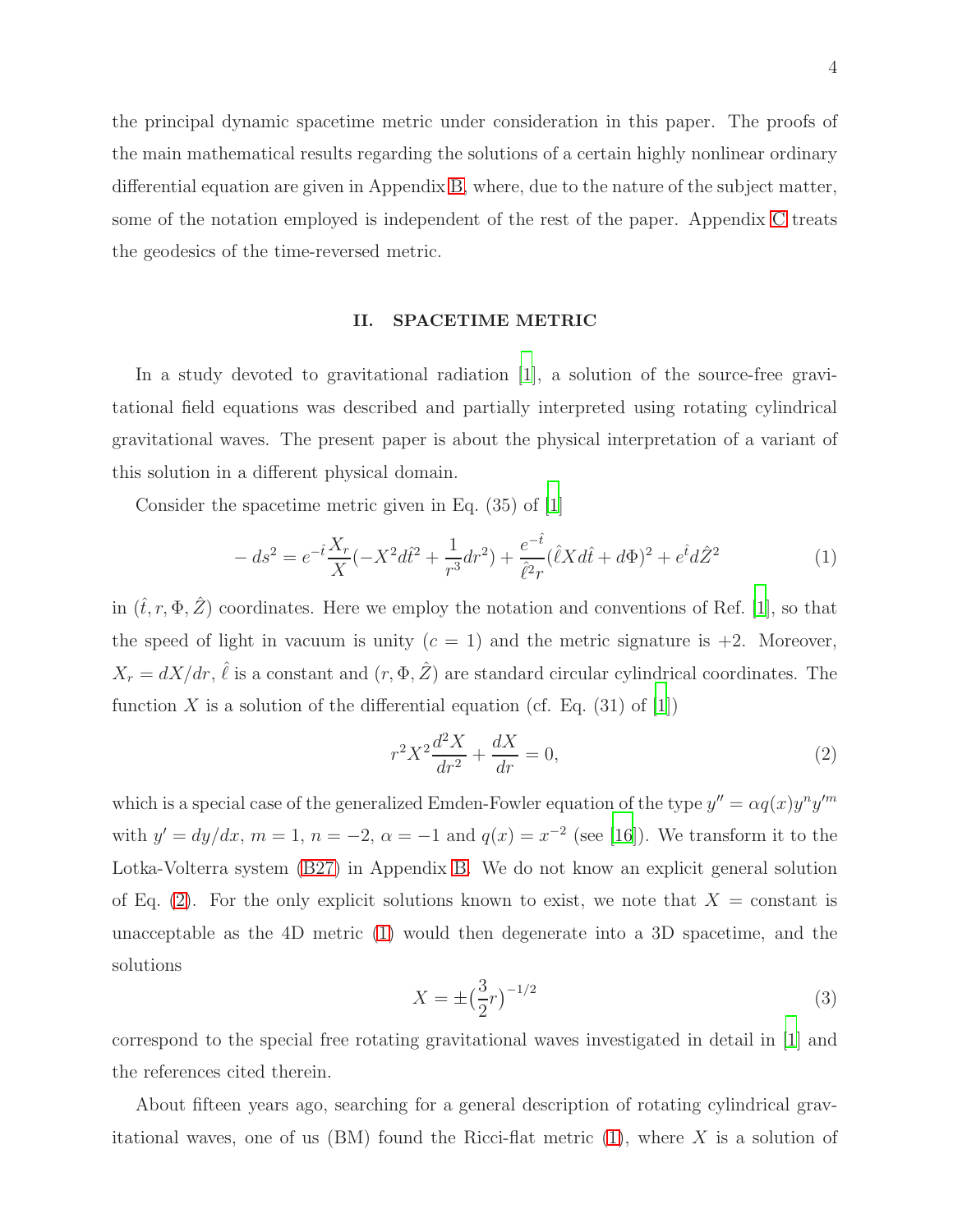Eq. [\(2\)](#page-3-0) once  $R_{\mu\nu} = 0$ . Among the solutions of Eq. (2), there is a class for which  $X^2$  is a monotonically decreasing function of  $r$  as well as a class where  $X^2$  is monotonically increasing. The former class of solutions, which includes Eq. [\(3\)](#page-3-2) as a special case, was investigated in Ref. [\[1\]](#page-46-0) and related to rotating gravitational waves. The physical interpretation of the latter class of solutions is taken up in the present work.

Let us note that if X is a solution of Eq. [\(2\)](#page-3-0), then so is  $-X$ ; therefore, it is possible to assume  $\hat{\ell} > 0$  in Eq. [\(1\)](#page-3-1) with no loss of generality. We define a lengthscale  $\lambda$  such that  $\hat{\ell} := \lambda^{-1/2}$ . Only positive square roots are considered throughout. Let us now introduce the  $dimensionless$  quantities  $\tilde{r},\,\tilde{X}$  and  $\tilde{z}$  such that

$$
\tilde{r} = \lambda r, \qquad \tilde{X} = \lambda^{-1/2} X, \qquad \tilde{z} = \lambda^{-1} \hat{Z}.
$$
 (4)

Moreover,  $\hat{t}$  in Eq. [\(1\)](#page-3-1) is dimensionless as well; therefore, we assume that the physical time coordinate is given by  $\lambda' \hat{t}$ , where  $\lambda'$  is in general a different arbitrary constant lengthscale. Under the scale transformation  $(r, X) \mapsto (\tilde{r}, \tilde{X})$ , Eq. [\(2\)](#page-3-0) remains invariant. Furthermore, with  $\tilde{s} = \lambda^{-1} s$  the spacetime interval [\(1\)](#page-3-1) essentially remains invariant as well; that is, dropping all the tildes and working only with dimensionless quantities, the spacetime metric takes the form

<span id="page-4-0"></span>
$$
-ds^{2} = e^{-t}\frac{X_{r}}{X}(-X^{2}dt^{2} + \frac{1}{r^{3}}dr^{2}) + \frac{e^{-t}}{r}(Xdt + d\phi)^{2} + e^{t}dz^{2},
$$
\n(5)

where  $\hat{t} = t$  and  $\Phi = \phi$ . Starting from dimensionless  $(t, r, \phi, z)$  coordinates, we can always return to regular coordinates by choosing arbitrary lengthscales  $\lambda$  and  $\lambda'$ ; then, the physical coordinates are  $(\lambda' t, \lambda^{-1} r, \phi, \lambda z)$  and the other physical quantities in the metric are  $\lambda^{1/2} X$ and  $\lambda s$ .

For the physical interpretation proposed in this work, the spacetime metric is obtained from Eq. [\(5\)](#page-4-0) by  $t \mapsto -t$ . Henceforth, we will deal with dimensionless quantities and the spacetime metric

<span id="page-4-1"></span>
$$
-ds^{2} = e^{t} \frac{X_{r}}{X} (-X^{2} dt^{2} + \frac{1}{r^{3}} dr^{2}) + \frac{e^{t}}{r} (-X dt + d\phi)^{2} + e^{-t} dz^{2},
$$
\n(6)

where X is a solution of Eq.  $(2)$  specified in the next section, and we will show that under certain conditions geodesics of metric [\(6\)](#page-4-1) allow gravitomagnetic jets. Thus the main focus of the following sections and [A](#page-29-0)ppendices A and [B](#page-30-0) is on metric  $(6)$ ; we return to the timereversed case—namely, metric [\(5\)](#page-4-0)—in Appendix [C.](#page-44-0)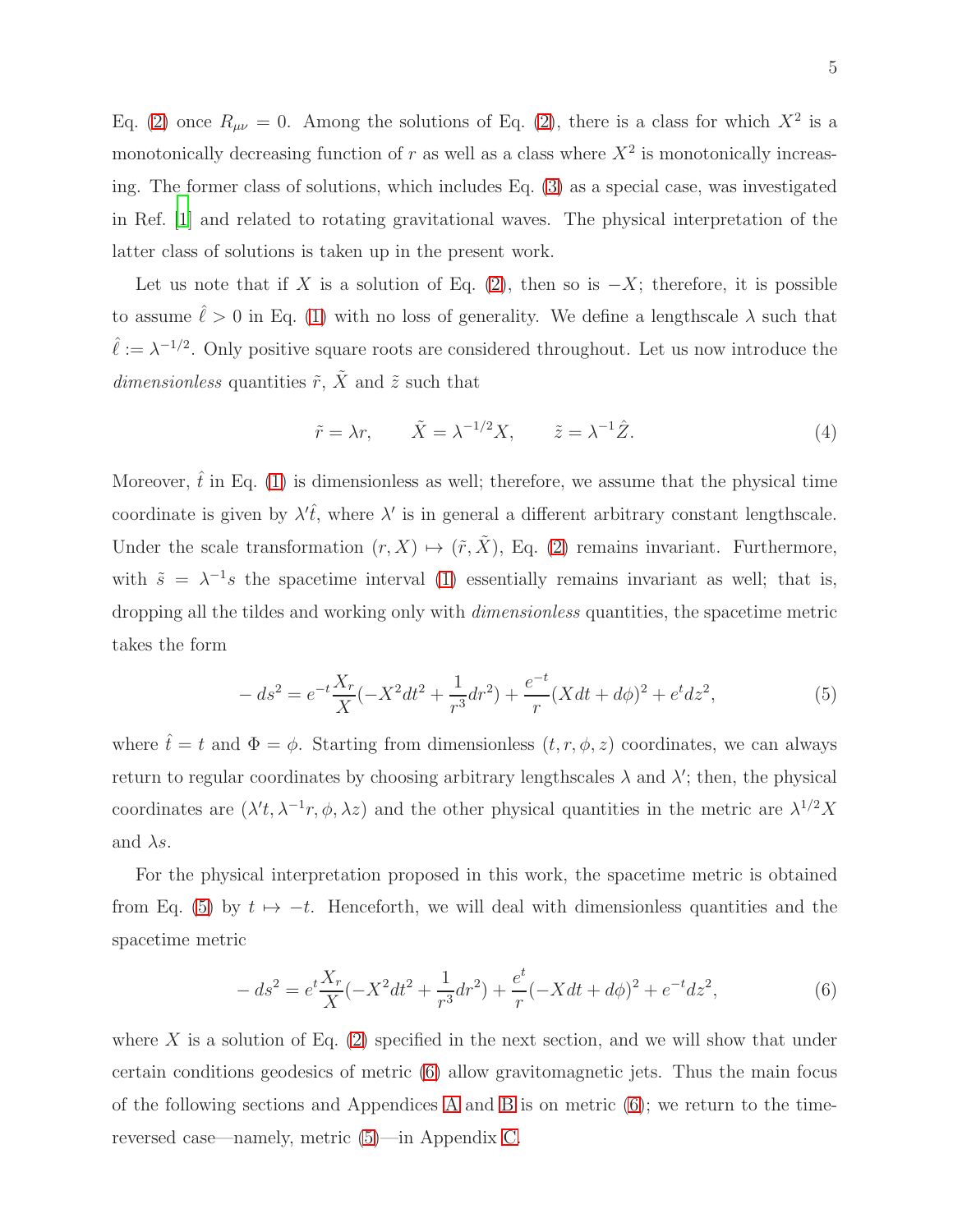As shown in [\[1](#page-46-0)], Eq. [\(6\)](#page-4-1) represents an algebraically general Ricci-flat solution of type I in the Petrov classification. It admits two commuting spacelike Killing vector fields  $\partial_z$  and  $\partial_{\phi}$  associated with the cylindrical symmetry of the gravitational field. The corresponding two-parameter isometry group is not orthogonally transitive. The invariant magnitude of the hypersurface-orthogonal  $\partial_z$  is given by  $\exp(-\frac{1}{2})$  $\frac{1}{2}t$ , while for  $\partial_{\phi}$ , which is not hypersurfaceorthogonal, the invariant magnitude is  $r^{-1/2} \exp(\frac{1}{2}t)$ . Thus t and r can be invariantly defined in this way. The  $t = constant$  hypersurfaces are always spacelike. We interpret t as the time coordinate in this paper; therefore, at a given time t,  $\rho = r^{-1/2}$  is, up to a constant factor, an appropriate radial coordinate. Using this quantity, metric [\(6\)](#page-4-1) takes the form

<span id="page-5-0"></span>
$$
-ds^{2} = -\frac{1}{2}e^{t}\rho^{3}\frac{X_{\rho}}{X}(-X^{2}dt^{2} + 4d\rho^{2}) + e^{t}\rho^{2}(-Xdt + d\phi)^{2} + e^{-t}dz^{2},\tag{7}
$$

so that the circumference of a circle orthogonal to the axis of cylindrical symmetry is  $2\pi \rho^*$ , where  $\rho^* = \rho \exp(\frac{1}{2}t)$ . The symmetry axis is thus defined by  $\rho = 0$  (or  $r = \infty$ ). Despite its shortcoming as a proper radial coordinate, we nevertheless use  $r$  extensively in this paper to simplify formulas.

We define the proper radial distance  $R^* = \exp(t/2)R$  via Eq. [\(7\)](#page-5-0) such that for the proper radial distance from the axis to a point with  $\rho = \rho_0$ ,  $R = R_0$  is given by

$$
R_0 = \int_0^{\rho_0} \left( -2\rho^3 \frac{X_\rho}{X} \right)^{1/2} d\rho = \int_{r_0}^\infty \left( \frac{X_r}{r^3 X} \right)^{1/2} dr,\tag{8}
$$

where  $r_0 = 1/\rho_0^2$ .

The coordinates  $x^{\mu} = (t, r, \phi, z)$  are assumed to be *admissible* in the spacetime domain under consideration here. Thus, the gravitational potentials must be sufficiently smooth functions of these coordinates; moreover, the Lichnerowicz admissibility conditions [\[17](#page-46-11)] require that the *principal minors* of the metric tensor and its inverse be negative for our choice of metric signature. For a symmetric  $n \times n$  matrix M, the principal minors are given by

$$
\det \begin{bmatrix} M_{11} & \cdots & M_{1k} \\ \vdots & & \vdots \\ M_{k1} & \cdots & M_{kk} \end{bmatrix}
$$
 (9)

for  $k = 1, \ldots, n$ . These admissibility conditions are essentially equivalent to the inequalities

$$
X(rX_r - X) > 0, \qquad XX_r > 0,\tag{10}
$$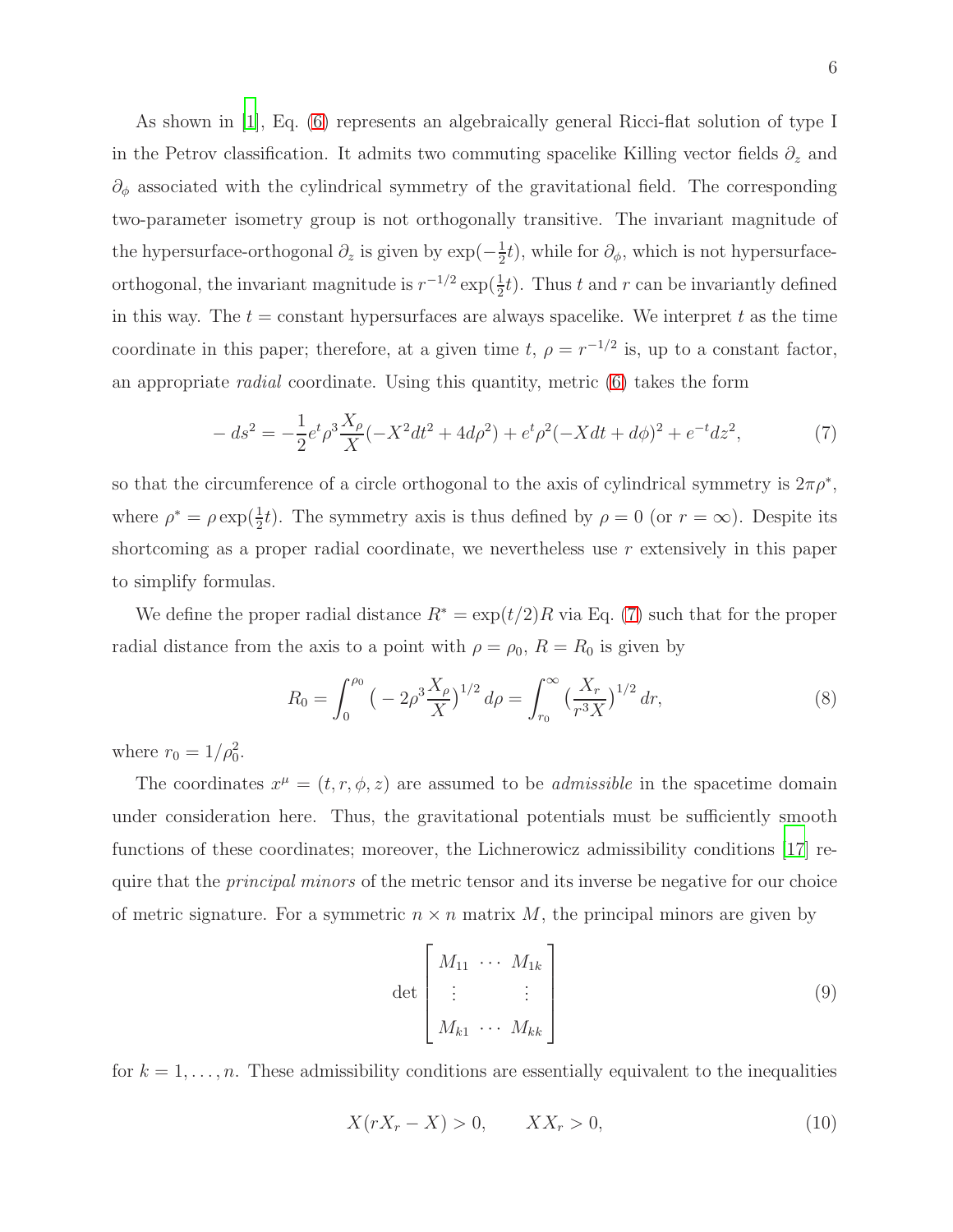for all values of r in the domain of the solution X. This fact follows from a detailed examination of the spacetime metric tensor  $g_{\mu\nu}$ , with  $-ds^2 = g_{\mu\nu}dx^{\mu}dx^{\nu}$  defined in display [\(6\)](#page-4-1), and its inverse given in Appendix [A;](#page-29-0) we note, in particular, that for an admissible solution

<span id="page-6-0"></span>
$$
-g^{tt} = \frac{e^{-t}}{XX_r} > 0, \qquad (-g)^{-1/2} = \frac{r^2 e^{-t}}{|X_r|} > 0.
$$
 (11)

There are four algebraically independent scalar polynomial curvature invariants in a Ricciflat spacetime that can be represented as (see Ch. 9 of [\[12\]](#page-46-7))

$$
\mathcal{I}_1 = R_{\mu\nu\rho\sigma} R^{\mu\nu\rho\sigma} - i R_{\mu\nu\rho\sigma} R^{*\mu\nu\rho\sigma},\tag{12}
$$

$$
\mathcal{I}_2 = R_{\mu\nu\rho\sigma} R^{\rho\sigma\alpha\beta} R_{\alpha\beta}^{\quad \mu\nu} + i R_{\mu\nu\rho\sigma} R^{\rho\sigma\alpha\beta} R^*_{\quad \alpha\beta}^{\quad \mu\nu}.\tag{13}
$$

For metric [\(6\)](#page-4-1),  $\mathcal{I}_1$  and  $\mathcal{I}_2$  are both real and are given by

$$
\mathcal{I}_1 = -\frac{e^{-2t}}{rX^4X_r^2} (1 - 3rX^2 - 2r^2XX_r - r^3X^3X_r + r^4X^2X_r^2),\tag{14}
$$

$$
\mathcal{I}_2 = -\frac{3e^{-3t}}{4rX^5X_r^3}(1 - 2rX^2 - 2r^2XX_r + 2r^3X^3X_r + r^4X^2X_r^2). \tag{15}
$$

These invariants vanish in the case of special solution [\(3\)](#page-3-2), but are in general nonzero. For any finite value of the coordinate time t,  $\mathcal{I}_1$  and  $\mathcal{I}_2$  depend on the particular branch of the function  $X$ . This will be discussed in detail in section III.

## <span id="page-6-2"></span><span id="page-6-1"></span>III. CHOICE OF X

The mathematical investigation needed to identify admissible solutions  $X(r)$  of Eq. [\(2\)](#page-3-0) that would allow the existence of jets is given in Appendix [B;](#page-30-0) here, we present the main conclusions of this analysis.

The character of metric tensor [\(6\)](#page-4-1) depends on the choice of a solution of the differential Eq. [\(2\)](#page-3-0). We will consider admissible solutions in  $(t, r, \phi, z)$  coordinates that correspond to solutions X of the differential Eq. [\(2\)](#page-3-0) such that  $X^2$  is monotonically increasing with r and

<span id="page-6-3"></span>
$$
Q(r) := rX_r - X \tag{16}
$$

is such that  $XQ > 0$ .

Throughout this paper, we take advantage of the scale transformation already mentioned in the previous section: The differential Eq. [\(2\)](#page-3-0) remains invariant under the scaling  $(r, X) \mapsto$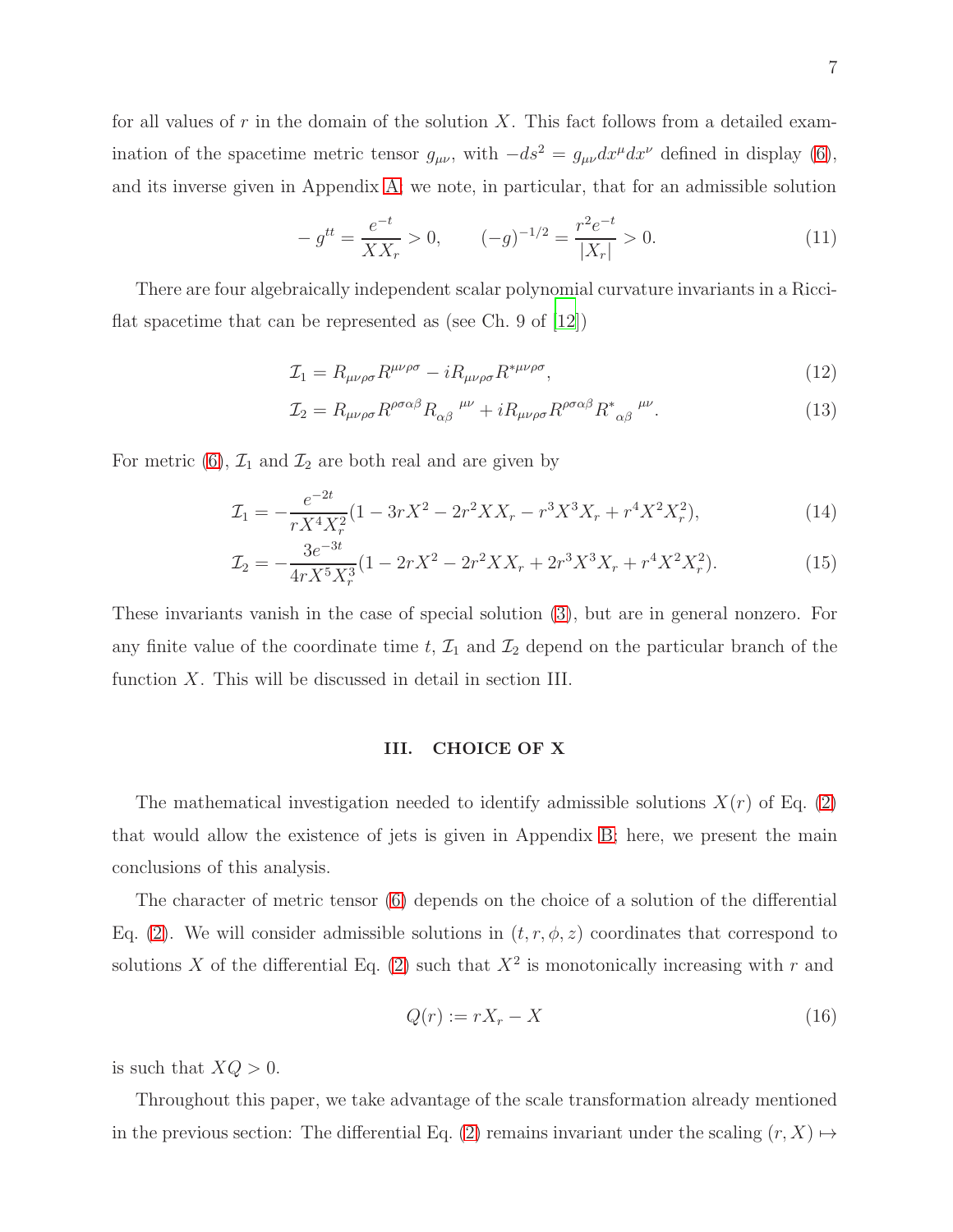

<span id="page-7-0"></span>FIG. 1: The top panel shows computer-generated plots of admissible solutions  $\pm X$  versus r for the differential Eq. [\(2\)](#page-3-0). The thick curve is for the initial data  $X(1) = 1$  and  $X<sub>r</sub>(1) = 2$ ; the thin curve is for the data  $X(1) = 1$  and  $X_r(1) = 3$ . The middle (bottom) panel depicts computer generated graphs of  $F, H, W$  and  $X$  for the "thick" ("thin") solution. The graphs of  $F, H$  and  $X$  vanish at the left end-point  $r_b$  of the domain of definition of X, which is  $r_b \approx 0.720$  for the thick solution that allows jets and  $r_b \approx 0.787$  for the thin solution that does not allow jets.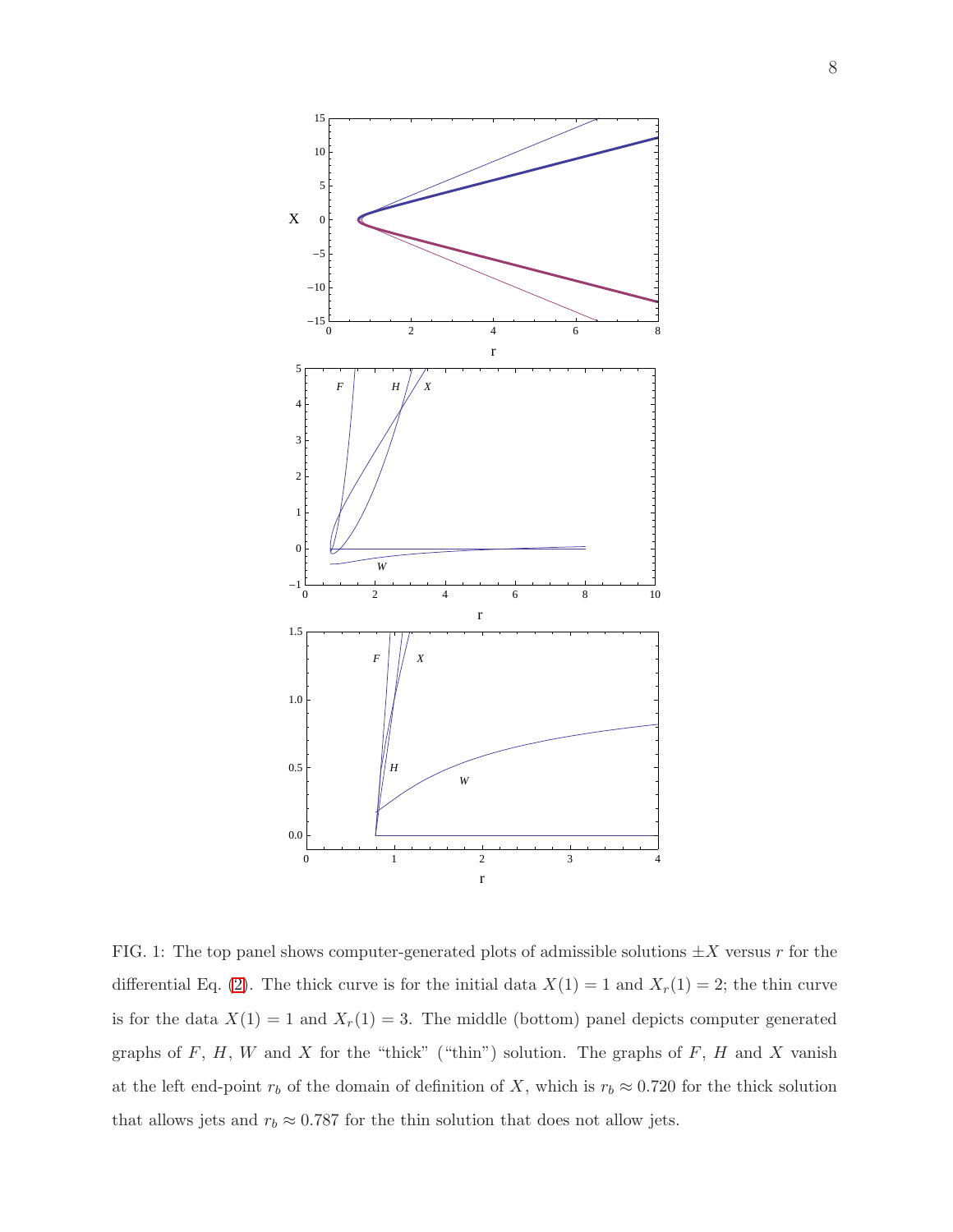$(\hat{r}, \hat{X})$ , where for  $\sigma > 0$ ,  $\hat{r} = \sigma r$  and  $\hat{X}(\hat{r}) = \sigma^{-1/2} X(r)$ . Using scale-invariant variables, it is then possible to reduce the second-order Eq. [\(2\)](#page-3-0) to equations of first order—see Appendix [B.](#page-30-0) Indeed, consideration of scale-invariant quantities leads to substantial simplifications in our work. The admissible class that we seek is a scale-invariant subclass of solutions of Eq. [\(2\)](#page-3-0) that are all of the form depicted for two cases in the top panel of Figure 1. In fact, in Appendix [B](#page-30-0) we prove that there is an open set of initial conditions that corresponds to admissible solutions each of which exists on an interval  $(r_b, \infty)$ , where  $r_b > 0$ , with limiting values  $X(r_b) = 0$  and  $X_r(r_b) = \infty$  such that  $XX_r = 1/r_b^2$  at  $r_b$ , the function  $X^2$  is increasing,  $X_r^2$  is decreasing and  $X^2$  approaches infinity as r approaches infinity. In addition, we show that there is an open set of initial conditions for solutions defined on  $(r_b, \infty)$  with the same end-point asymptotics such that the scale-invariant function  $F$  defined by

<span id="page-8-1"></span>
$$
F(r) = r^2 X(r) X_r(r) - 1
$$
\n(17)

has a zero  $r_J$  in the interior of the interval of existence  $(r_b, \infty)$ . The physical significance of this property is that it is the necessary and sufficient condition for the existence of jets; that is, if  $F$  has such a zero, then the (timelike and null) geodesic equations admit special helical solutions propagating upward and downward on an interior cylinder of radius  $r<sub>J</sub>$ . These special solutions form gravitomagnetic jets. We also show that there is an open set of initial data corresponding to solutions that satisfy both conditions.

To clarify the connection of the present work with the solutions treated in Ref. [\[1](#page-46-0)], let us consider, as in  $|1|$ , the scale-invariant quantities

$$
\delta = \frac{2}{3rX^2}, \qquad \alpha = -\frac{4X_r}{3X^3} \tag{18}
$$

and note that these quantities are related by the autonomous differential equation

$$
\frac{d\alpha}{d\delta} = \frac{3\alpha(\alpha - \delta^2)}{2\delta(\alpha - \delta)}.\tag{19}
$$

By introducing a temporal parameter  $\theta$ , we will also consider the corresponding first-order system

$$
\begin{aligned}\n\frac{d\delta}{d\theta} &= 2\delta(\alpha - \delta),\\
\frac{d\alpha}{d\theta} &= 3\alpha(\alpha - \delta^2),\n\end{aligned} \tag{20}
$$

<span id="page-8-0"></span>whose phase portrait is depicted in Fig. [2.](#page-9-0) With the choice of  $r$  as a positive radial coordinate in metric [\(6\)](#page-4-1),  $\delta \geq 0$  and hence the first and fourth quadrants of Fig. [2](#page-9-0) are physically relevant.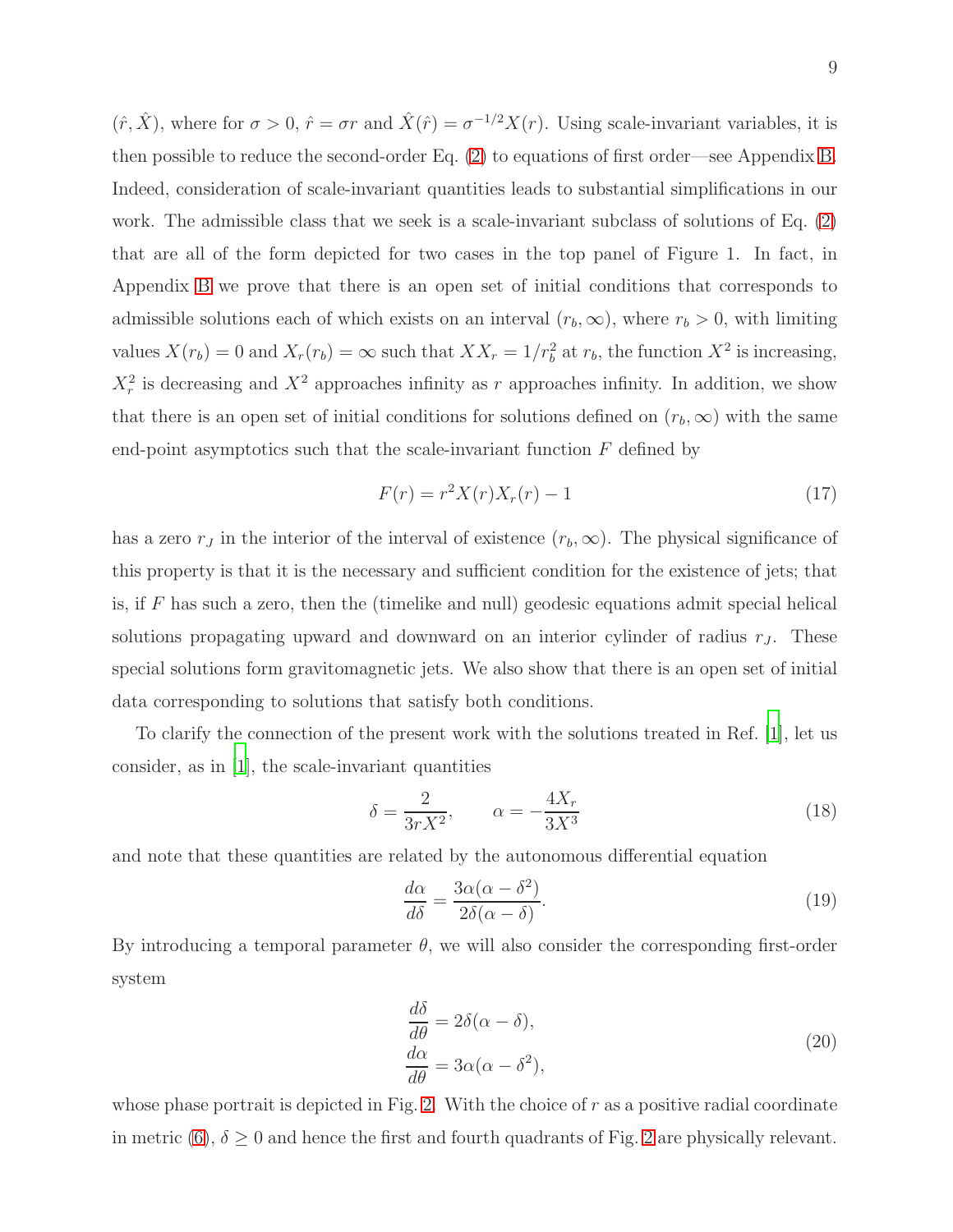

<span id="page-9-0"></span>FIG. 2: Computer generated phase portrait for system [\(20\)](#page-8-0). The rest point at  $(\delta, \alpha) = (0, 0)$  is a degenerate singularity of system  $(20)$ , while the other rest point at  $(1, 1)$  is a simple singularity. This latter isolated singularity is a spiral point that corresponds to the special solution [\(3\)](#page-3-2).

The solutions in the first quadrant have  $\alpha > 0$  or  $XX_r < 0$ , so that  $X^2$  monotonically decreases with  $r$ . These solutions, which were discussed in [\[1\]](#page-46-0), tend to the special rest point  $(\delta, \alpha) = (1, 1)$  that corresponds to exact solution [\(3\)](#page-3-2). The present paper is therefore devoted to the study of solutions in the fourth quadrant for which  $\alpha < 0$  and hence  $XX_r > 0$ . Since system [\(20\)](#page-8-0) is autonomous and the coordinate axes are invariant, it follows immediately that the fourth quadrant is invariant; that is, solutions that start in the fourth quadrant stay there [\[18\]](#page-46-12). In particular,  $X(r)X_r(r) > 0$  as long as such a solution exists. If  $X(r) > 0$ , then  $X_r(r) > 0$ , X increases as r increases, and  $X_{rr}(r)$  is negative. Thus, if  $X(r) > 0$ for some  $r > 0$ , this function increases as r increases and is concave down. Using our symmetry, if  $X(r) < 0$  for some  $r > 0$ , then X decreases with r and is concave up (see Fig. [1\)](#page-7-0). Each member of this class of solutions of Eq. [\(2\)](#page-3-0) is asymptotic to the degenerate rest point  $(\delta, \alpha) = (0, 0)$  that corresponds to the axis of cylindrical symmetry, where  $r = \infty$ and  $X^2 = \infty$ . In fact, it can be shown that, with our choice of temporal variable  $\theta$ , each solution is asymptotic to  $(0, 0)$  (corresponding to axis of cylindrical symmetry) in positive time and approaches a point at infinity  $(\delta, \alpha) = (-\infty, \infty)$  in negative time (corresponding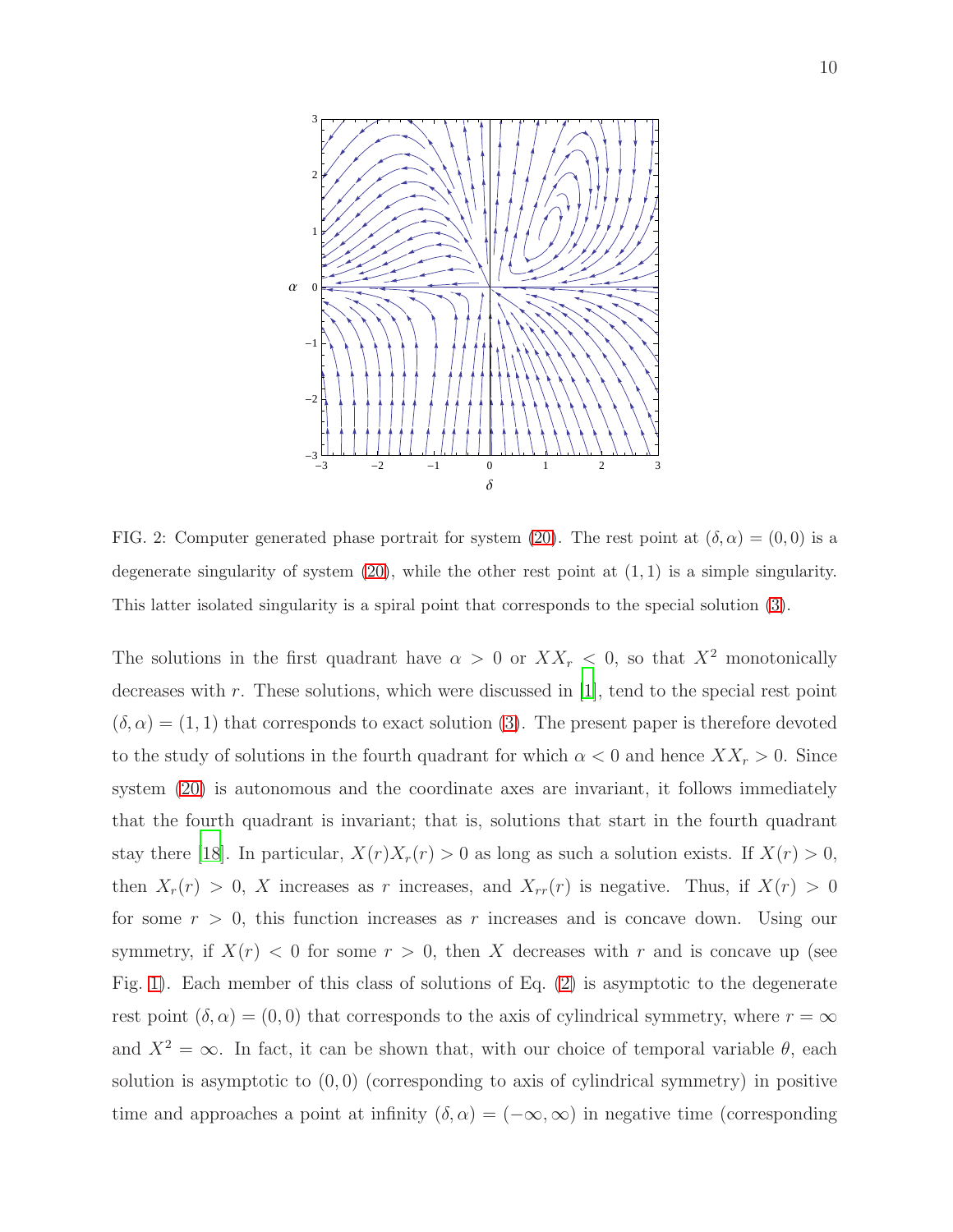to the cylindrical boundary  $r = r_b > 0$  and  $XX_r = r_b^{-2}$  $\binom{-2}{b}$ .



<span id="page-10-0"></span>FIG. 3: Plot of R versus  $\rho$  corresponding to the spacetime defined by X with  $X(1) = 1$  and  $X_r(1) = 2$ , as in the middle panel of Fig. [1.](#page-7-0)

Consider a hypersurface such that at every instant of time  $t$ , the hypersurface is characterized by the cylindrical surface  $r = constant$  for  $r_b < r < \infty$ . The gravitomagnetic jets lie on such a hypersurface with  $r = r_J$ . The normal to such a hypersurface is given by  $n_{\mu} = (0, 1, 0, 0);$  hence,  $n_{\mu}n^{\mu} = g^{rr} = \exp(-t)r^3X/X_r > 0$  using Eq. [\(A2\)](#page-29-1) of Appendix A. That is, the hypersurface is always timelike, but as  $r \to r_b^+$  $_b^+, n_\mu n^\mu \to 0$ , so that the boundary hypersurface is null.

The admissibility conditions require that we explicitly leave the inner and outer boundaries out of the domain of the solution X. That is, the axis of cylindrical symmetry  $(r = \infty)$ and the boundary cylinder  $(r = r_b)$  are excluded from the spacetime region of physical interest, since  $g^{tt}$  vanishes at the axis and  $(-g)^{-1/2}$  vanishes at the boundary (see Eq. [\(11\)](#page-6-0)).

It is interesting to describe further some of the significant properties of the admissible solutions. Let us first note that the invariance of Eq. [\(2\)](#page-3-0) under  $X \mapsto -X$  is a scaleinvariant property; henceforth, we will work exclusively with the  $X > 0$  branch. We show in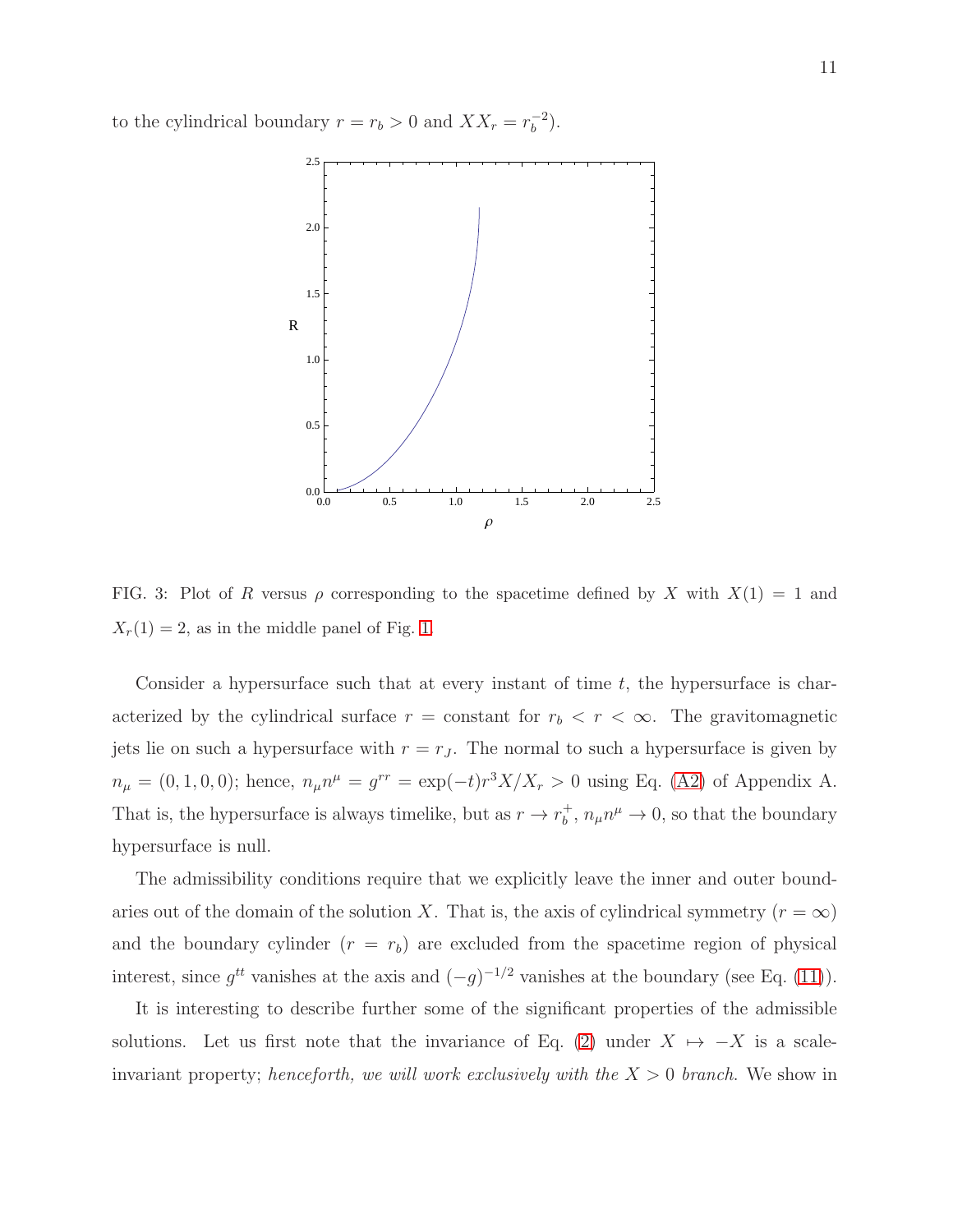Appendix [B](#page-30-0) that near the axis ( $\rho \to 0$  and  $r \to \infty$ ),

<span id="page-11-1"></span>
$$
X(r) \sim ar + aS_0 - \frac{1}{6ar^2} + \frac{S_0}{6ar^3} + O(\frac{1}{r^4}),\tag{21}
$$

where  $a > 0$  and  $S_0 < 0$  are constants. This implies, among other things, that the function  $Q > 0$ , which transforms like X under scaling and satisfies  $dQ/dr = -X_r/(rX^2)$ , decreases monotonically from infinity at the boundary cylinder to  $Q(\infty) = -aS_0 > 0$  at the axis of symmetry. The behavior of  $X(r)$  near the boundary cylinder is more complicated (see Appendix [B\)](#page-30-0); we show there that for sufficiently small  $r - r_b > 0$ ,

<span id="page-11-0"></span>
$$
r^{2}XX_{r} = 1 + \left(\frac{2}{r_{b}}\right)^{1/2} A(r - r_{b})^{1/2} + \frac{2(6 + A^{2})}{3r_{b}}(r - r_{b}) + O((r - r_{b})^{3/2}), \tag{22}
$$

where  $\hat{A}$  is a constant (cf. Eq.  $(B44)$ ). This is a particularly useful relation as it involves the behavior of  $F(r)$  as  $r \to r_b$ . For the admissible solutions that allow jets,  $A < 0$ .

When  $A \geq 0$ ,  $F(r)$  is positive for r in some interval whose left endpoint is  $r_b$ , while for  $A < 0$ , it is negative. The admissible solutions that allow jets are a subset of solutions of Eq. [\(2\)](#page-3-0) for which  $A < 0$ . Using only the leading term of the series in Eq. [\(22\)](#page-11-0), we find the asymptotic differential equation

$$
X(r)X_r(r) = \frac{1}{r^2}.\tag{23}
$$

Its solution is given by

$$
X(r) = \pm \left[ X(r_0)^2 - \frac{2}{r} + \frac{2}{r_0} \right]^{1/2}.
$$
 (24)

In the special case of the boundary cylinder where  $X(r_b) = 0$  and  $r > r_b$ ,

<span id="page-11-2"></span>
$$
X(r) = \pm \left(\frac{2}{r}\right)^{1/2} \left(\frac{r}{r_b} - 1\right)^{1/2}.
$$
\n(25)

Based on this result, we let  $X(r) = \epsilon^{1/2} \chi(\epsilon)$ , where  $\epsilon = -1 + r/r_b$ ; then, Eq. [\(2\)](#page-3-0) implies a nonlinear second-order equation for  $\chi(\epsilon)$ . It turns out that this equation has a unique analytic solution near  $\epsilon = 0$  for  $A = 0$ , see Eq. [\(A12\)](#page-30-1). For  $A \neq 0$ , there is no analytic solution; however, Eq. [\(B43\)](#page-44-2) implies that as  $r \to r_b^+$ b

$$
X(r) = \pm \left(\frac{2}{r_b}\right)^{1/2} \left[\epsilon^{1/2} + \frac{2^{1/2}A}{3}\epsilon + \frac{(9+A^2)}{18}\epsilon^{3/2} + O(\epsilon^2)\right].\tag{26}
$$

It follows from Eqs.  $(21)$ – $(22)$  that for an admissible solution the proper radial distance from the axis to the boundary—namely,  $\exp(t/2)R_b$ —is finite at every given finite instant of time t. Moreover, near the axis  $\rho = 0$ ,  $R \approx \rho^2$ , while R has infinite slope as  $\rho \to \rho_b$ .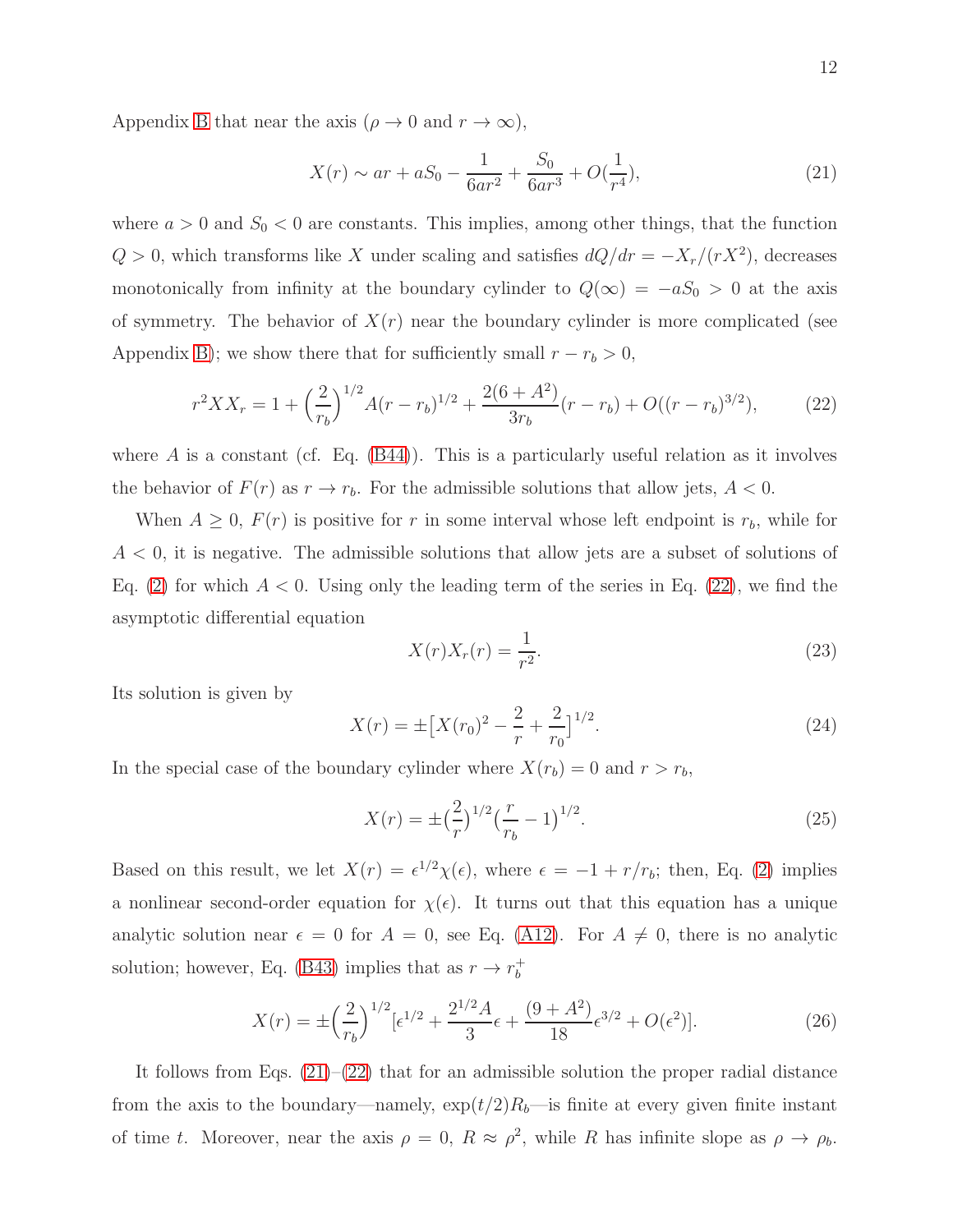Figure [3](#page-10-0) illustrates R versus  $\rho$  for the solution given in the middle panel of Fig. [1.](#page-7-0) We note that the requirement of elementary flatness is violated near the axis of cylindrical symmetry. That is, for an infinitesimal spacelike circle around the axis, the ratio of the circumference,  $2\pi \rho \exp(t/2)$ , to the proper radius,  $\rho^2 \exp(t/2)$ , is  $2\pi/\rho$  instead of  $2\pi$  at a given instant of time t and diverges as  $\rho \to 0$ . For a thorough discussion of subtle issues regarding cylindrical symmetry and its axis, see [\[19](#page-47-0)] and the references cited therein. We recall that in our analysis the axis  $(\rho = 0)$  is already excluded from the physical domain in

To help distinguish the admissible solutions that do allow jets from those that do not, it is useful to consider two other functions associated with  $X: H(r)$  and  $W(r)$ . The scaleinvariant  $H$  is defined by

order to satisfy the admissibility conditions.

<span id="page-12-0"></span>
$$
H(r) = rXQ - 1 = F - rX^2,\tag{27}
$$

so that  $H(r_b) = 0$ , while for  $r \to \infty$ ,  $H \sim -a^2S_0r^2$ ; moreover, if X allows jets,  $-1$  <  $H(r_J)$  < 0 by Eq. [\(27\)](#page-12-0). The function W scales as X and is defined by

$$
W = Q - \left(\frac{X_r}{X}\right)^{1/2}.\tag{28}
$$

Thus W is positive near the axis; in fact,  $W(\infty) = -aS_0 > 0$ . For the value of W near the boundary, let us first note that  $W$  can be written as

$$
W = \frac{HQ - X}{1 + H + (r^2 X X_r)^{1/2}}
$$
\n(29)

and for  $r \to r_b^+$  $_b^+$ ,  $HQ \rightarrow A/r_b^{1/2}$  from Eq. [\(22\)](#page-11-0). Thus  $W(r_b) = A/(2r_b^{1/2})$  $b^{1/2}$ ). The solutions that allow jets are among those for which  $A < 0$ . Figure [1](#page-7-0) illustrates, via the behavior of these functions, the difference between the solutions that allow jets and those that do not. The top panel contains the graphs of two admissible solutions: The thick (thin) curve represents a solution that allows (does not allow) jets. The middle (bottom) panel illustrates the behavior of  $F$ ,  $H$  and  $W$  for the admissible solution that allows (does not allow) jets.

It is important to point out that for the admissible solutions, the curvature invariants  $\mathcal{I}_1$  and  $\mathcal{I}_2$  given by Eqs. [\(14\)](#page-6-1) and [\(15\)](#page-6-2) are indeed finite for finite values of time t and radial coordinate  $r \in (r_b, \infty)$ . We remark in passing that they diverge in the infinite past  $(t \to -\infty)$ ; however, this circumstance is consistent with the emergence of the universe from a singular state as in the standard models of cosmology. Using Eq. [\(17\)](#page-8-1), it is possible to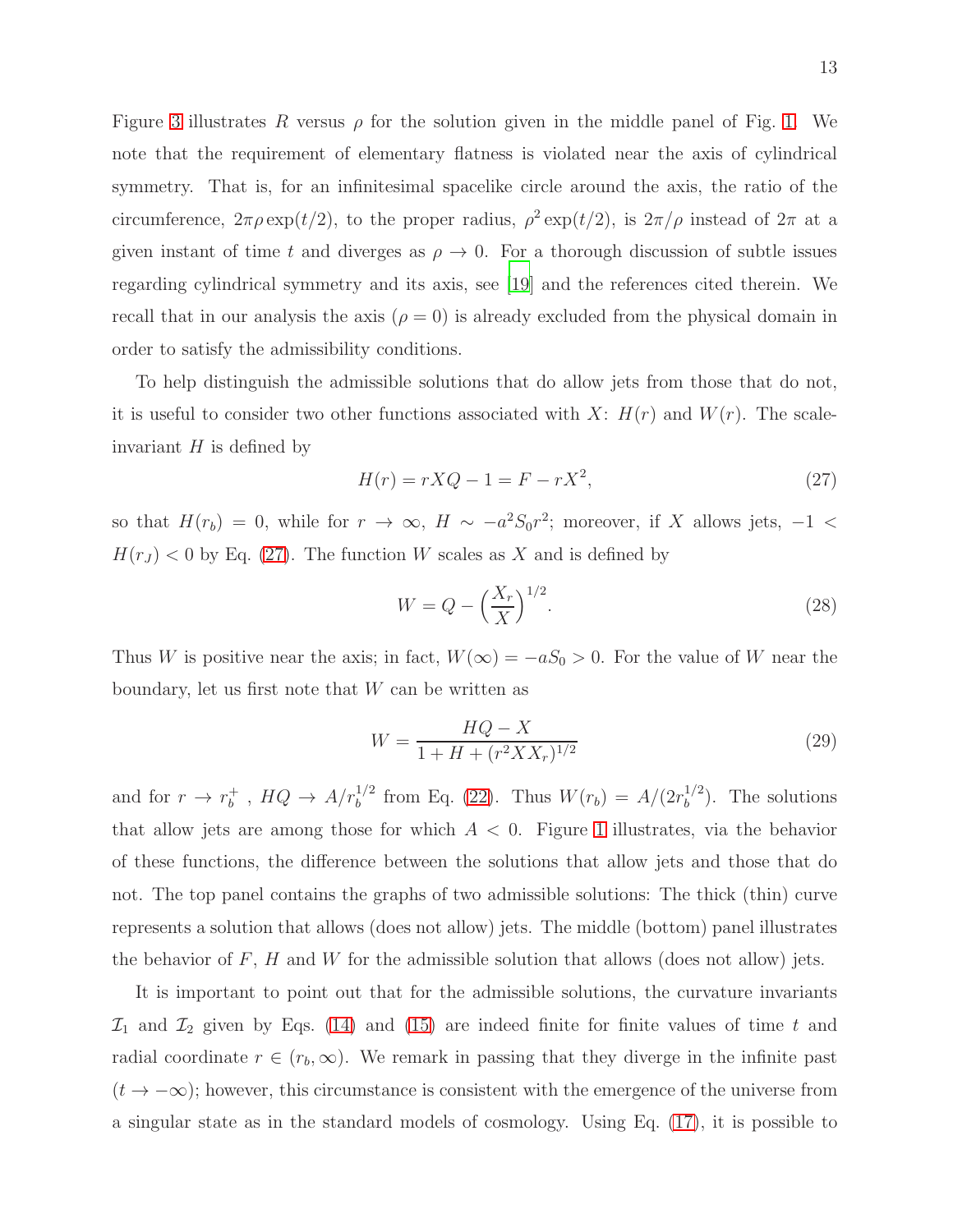express these scalars as

$$
\mathcal{I}_1 = -\frac{e^{-2t}}{rX^4X_r^2} [F^2 - rX^2(F+4)],
$$
  
\n
$$
\mathcal{I}_2 = -\frac{3e^{-3t}}{4rX^5X_r^3} F(F+2rX^2).
$$
\n(30)

Thus  $\mathcal{I}_1(r_J) = 4r_J^4 \exp(-2t)$  and  $\mathcal{I}_2(r_J) = 0$  for any solution that allows jets. Specifically, for the case that allows jets depicted in the middle panel of Fig. [1,](#page-7-0)  $\mathcal{I}_1$  has one zero and  $\mathcal{I}_2$  has two zeros in the interval  $(r_b, \infty)$ , while for the case that does not allow jets depicted in the bottom panel of Fig. [1,](#page-7-0)  $\mathcal{I}_1$  has one zero and  $\mathcal{I}_2$  has no zeros in the interval  $(r_b, \infty)$ . Moreover, it is straightforward to show that as the boundary cylinder is approached  $(r \to r_b)$ ,

$$
\mathcal{I}_1 \to (4 - A^2)e^{-2t}r_b^4, \qquad \mathcal{I}_2 \to -\frac{3A^2}{4}e^{-3t}r_b^6,\tag{31}
$$

while as the axis of cylindrical symmetry is approached  $(r \to \infty)$ ,

$$
\mathcal{I}_1 \to e^{-2t} S_0 a^{-2}, \qquad \mathcal{I}_2 \to -\frac{9}{4} e^{-3t} a^{-4}.
$$
 (32)

Once  $X$  has been properly chosen, we can turn to the treatment of gravitational physics in the corresponding singularity-free spacetime region. This is an open hollow cylindrical domain that expands; it has an inner boundary around the symmetry axis  $(r = \infty)$  and an outer boundary  $(r = r_b)$ . We therefore consider test particles and gyroscopes in the radial interval  $(r_b, \infty)$  in the rest of this paper.

The rotational aspects of the spacetimes under consideration here provide the basis for the interesting features that free test particle motion can exhibit in these gravitational fields; therefore, we now turn to the gravitomagnetic properties of admissible solutions.

# IV. GRAVITOMAGNETIC FIELD

The gravitational Larmor theorem implies a local equivalence, in the linear approximation, between gravitomagnetism and rotation [\[20,](#page-47-1) [21](#page-47-2)]. This correspondence may be employed in order to provide a definite measure of the gravitomagnetic field. It is therefore useful to study the precession of ideal test gyroscopes that are held at rest in the spacetime region of interest; the precession frequency may then be identified with the gravitomagnetic field for the class of observers that carry the gyros along their world lines.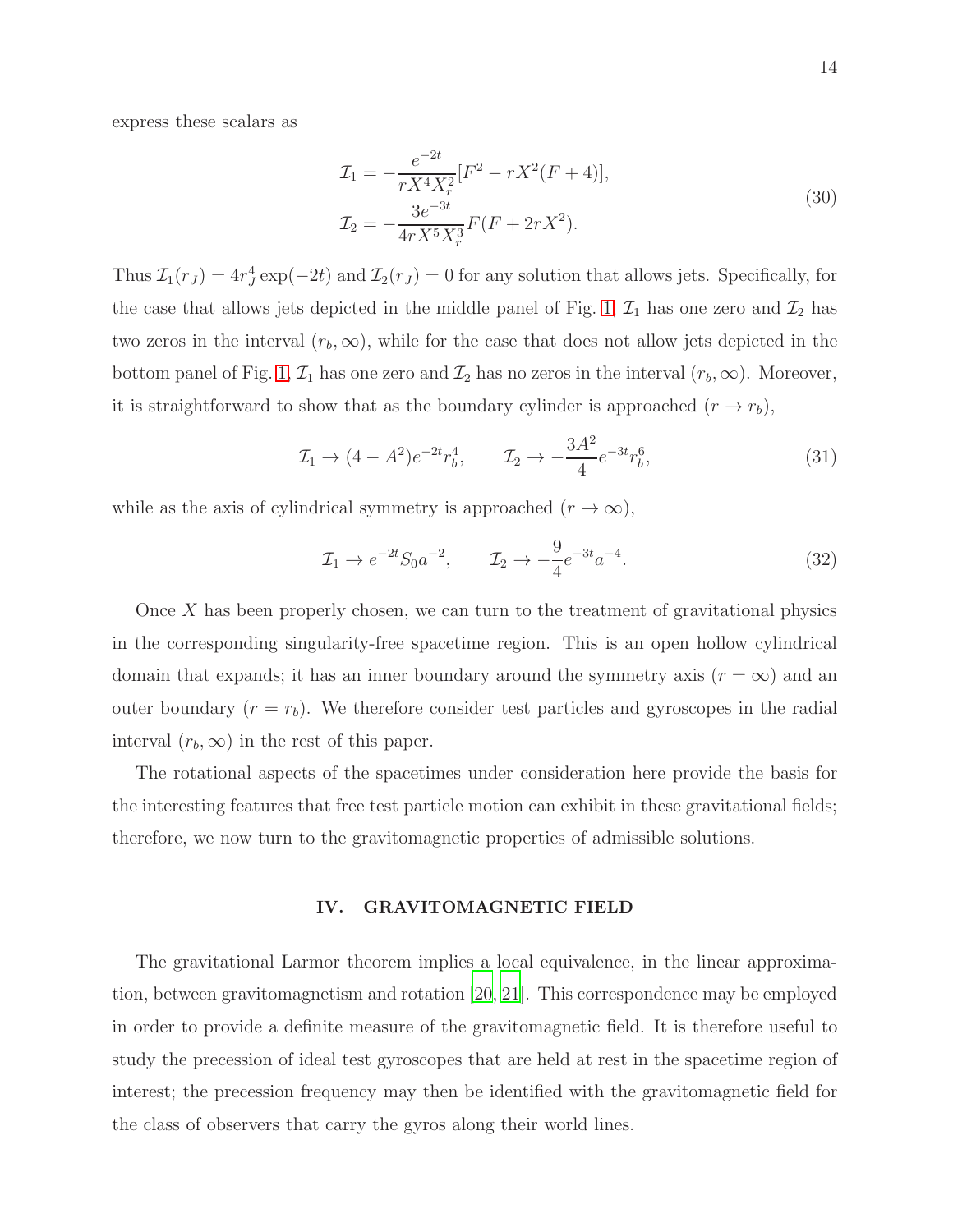To simplify matters, we consider the class of fundamental observers that are spatially at rest by definition; that is,  $x^i$  is constant for each  $i = 1, 2, 3$  for a fundamental observer in the physical spacetime region of interest. Therefore, the four-velocity field of the fundamental observers is given in  $(t, r, \phi, z)$  coordinates by

<span id="page-14-2"></span>
$$
\lambda^{\mu}_{(t)} = ((-g_{tt})^{-1/2}, 0, 0, 0). \tag{33}
$$

These observers' natural orthonormal tetrad frame is given by  $\lambda^{\mu}$  $_{(\alpha)}$ , where

$$
\lambda^{\mu}_{(r)} = (0, (g_{rr})^{-1/2}, 0, 0), \tag{34}
$$

$$
\lambda^{\mu}_{(\phi)} = (s^t, 0, s^{\phi}, 0), \tag{35}
$$

$$
\lambda^{\mu}_{(z)} = (0, 0, 0, e^{t/2})
$$
\n(36)

are the corresponding spatial unit directions. Here,  $s^t$  and  $s^{\phi}$  are given by

$$
s^{t} = -e^{-t/2}(X_rQ)^{1/2}, \qquad s^{\phi} = e^{-t/2}\left(\frac{Q}{X_r}\right)^{1/2}.
$$
 (37)

The fundamental observers are accelerated; their acceleration tensor  $\omega_{(\alpha)(\beta)}$  is defined via

<span id="page-14-0"></span>
$$
\frac{D\lambda^{\mu}{}_{(\alpha)}}{dT} = \omega_{(\alpha)}{}^{(\beta)}\lambda^{\mu}{}_{(\beta)},\tag{38}
$$

where T is the proper time along the world line  $x^{\mu}(T)$  of a fundamental observer such that  $dx^{\mu}/dT = \lambda^{\mu}$  $(t)$ . In analogy with electrodynamics, the antisymmetric acceleration tensor consists of an "electric" part  $\omega_{(t)(i)} = A_{(i)}$  and a "magnetic" part  $\omega_{(i)(j)} = \epsilon_{(i)(j)(k)} \Omega^{(k)}$ . The corresponding spacelike vectors are then  $\mathcal{A}_{\mu} = \mathcal{A}_{(i)} \lambda_{\mu}^{(i)}$  and  $\Omega^{\mu} = \Omega^{(k)} \lambda^{\mu}$  $(k)$ . It follows from a detailed calculation that in the present case

<span id="page-14-1"></span>
$$
\mathcal{A}_{(r)} = -\frac{1}{2} e^{-t/2} \left(\frac{rX_r}{X}\right)^{1/2} \frac{X_r - XQ^2}{XX_r Q},\tag{39}
$$

$$
\mathcal{A}_{(\phi)} = -\frac{1}{2}e^{-t/2}(X_rQ)^{-1/2} \tag{40}
$$

are the nonzero tetrad components of the translational acceleration  $\mathcal{A}_{\mu}$  of the fundamental observers. These are finite in the physical region  $(r_b, \infty)$ ; moreover, as the symmetry axis is approached

$$
\mathcal{A}_{(r)} \to -\frac{1}{2} e^{-t/2} S_0 > 0, \quad \mathcal{A}_{(\phi)} \to -\frac{1}{2} e^{-t/2} a (-S_0)^{-1/2} < 0, \tag{41}
$$

while near the boundary  $r \to r_b^+$  $_b^+$  one can show, using the expressions given in the previous section, that

$$
\mathcal{A}_{(r)} \to \frac{1}{2} e^{-t/2} A r_b, \quad \mathcal{A}_{(\phi)} \to 0. \tag{42}
$$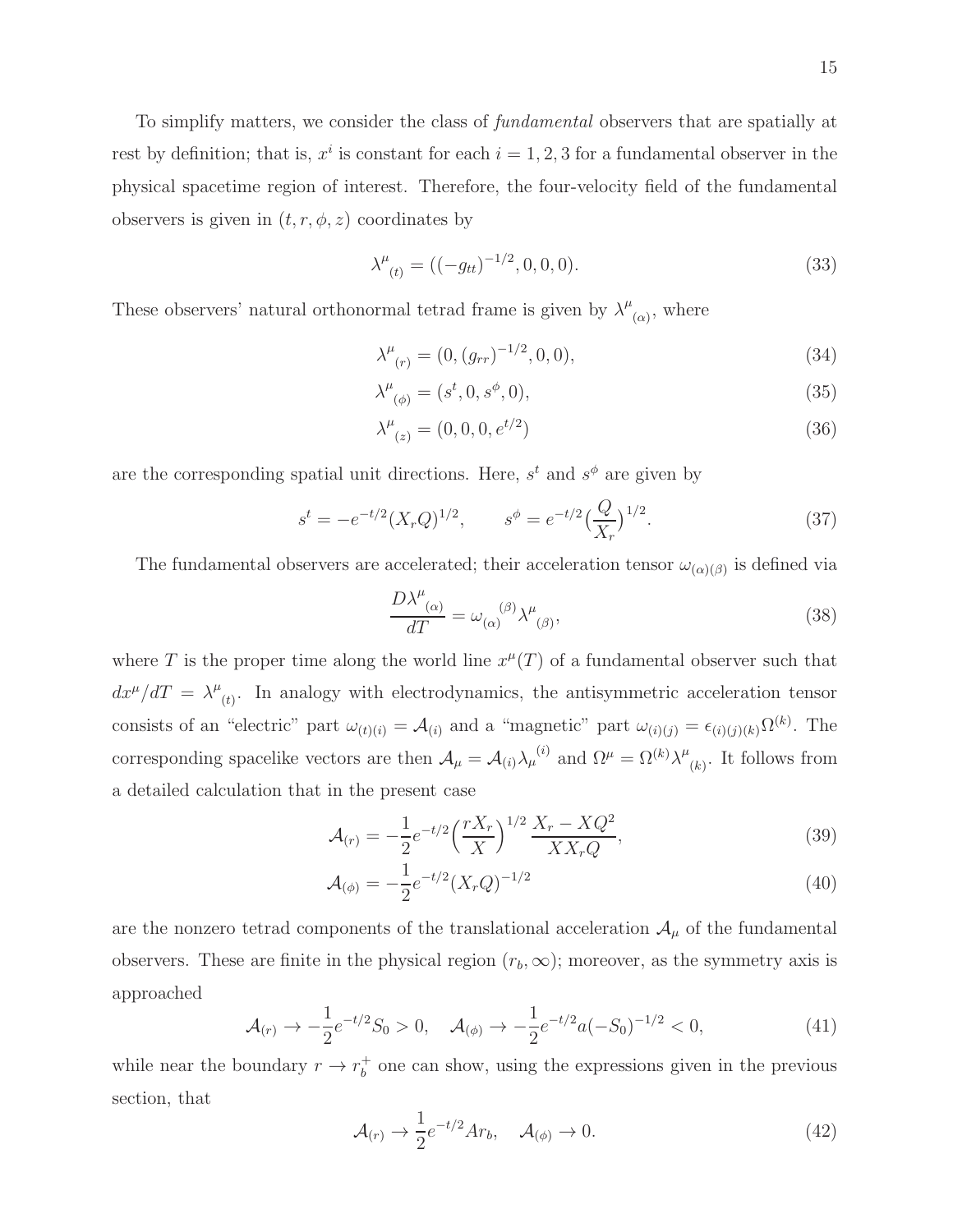

<span id="page-15-1"></span>FIG. 4: Plots of  $(2XQ)^{-1}$  versus  $\rho = r^{-1/2}$  for the two cases of X given in the top panel of Fig. [1.](#page-7-0) The upper curve here corresponds to initial data  $X(1) = 1$  and  $X<sub>r</sub>(1) = 2$ ; the lower curve corresponds to  $X(1) = 1$  and  $X_r(1) = 3$ . In general, the maximum of  $(2XQ)^{-1}$  occurs where  $H(r) = rXQ - 1$  vanishes; this happens at  $r = 1$  for the upper curve.

Furthermore,  $\Omega^{\mu}$  can be obtained from

<span id="page-15-0"></span>
$$
\Omega^{(z)} = -\frac{1}{2}e^{-t/2}(XQ)^{-1},\tag{43}
$$

which is the rotation frequency about the z axis of the local spatial frame of the fundamental observers with respect to the local nonrotating—that is, Fermi-Walker transported frame. All of the other nonzero components of the acceleration tensor can be obtained from Eqs.  $(39)–(40)$  $(39)–(40)$  and  $(43)$ .

These considerations imply that ideal test gyroscopes carried along the world lines of the fundamental observers precess, with frequency  $-\Omega^{(z)}$  about the z axis, with respect to the natural spatial frame of the fundamental observers. Thus

$$
-\Omega^{\mu} = (0, 0, 0, \frac{1}{2XQ})
$$
\n(44)

characterizes the gravitomagnetic field in this case. It is variable in magnitude but constant in direction (parallel to the z axis). We note that  $(2XQ)^{-1} \geq 0$  vanishes along the axis of cylindrical symmetry and tends to  $r_b/2$  with infinite slope at the outer boundary of the region under consideration here (see Fig. [4\)](#page-15-1). The situation is more complicated, however, when we consider the gravitomagnetic components of the curvature tensor as measured by the fundamental observers. In particular, as demonstrated in Appendix [A,](#page-29-0) these do not all vanish along the symmetry axis.

To illustrate these results further, let us consider a unit spacelike vector field  $V^{\mu}$  that is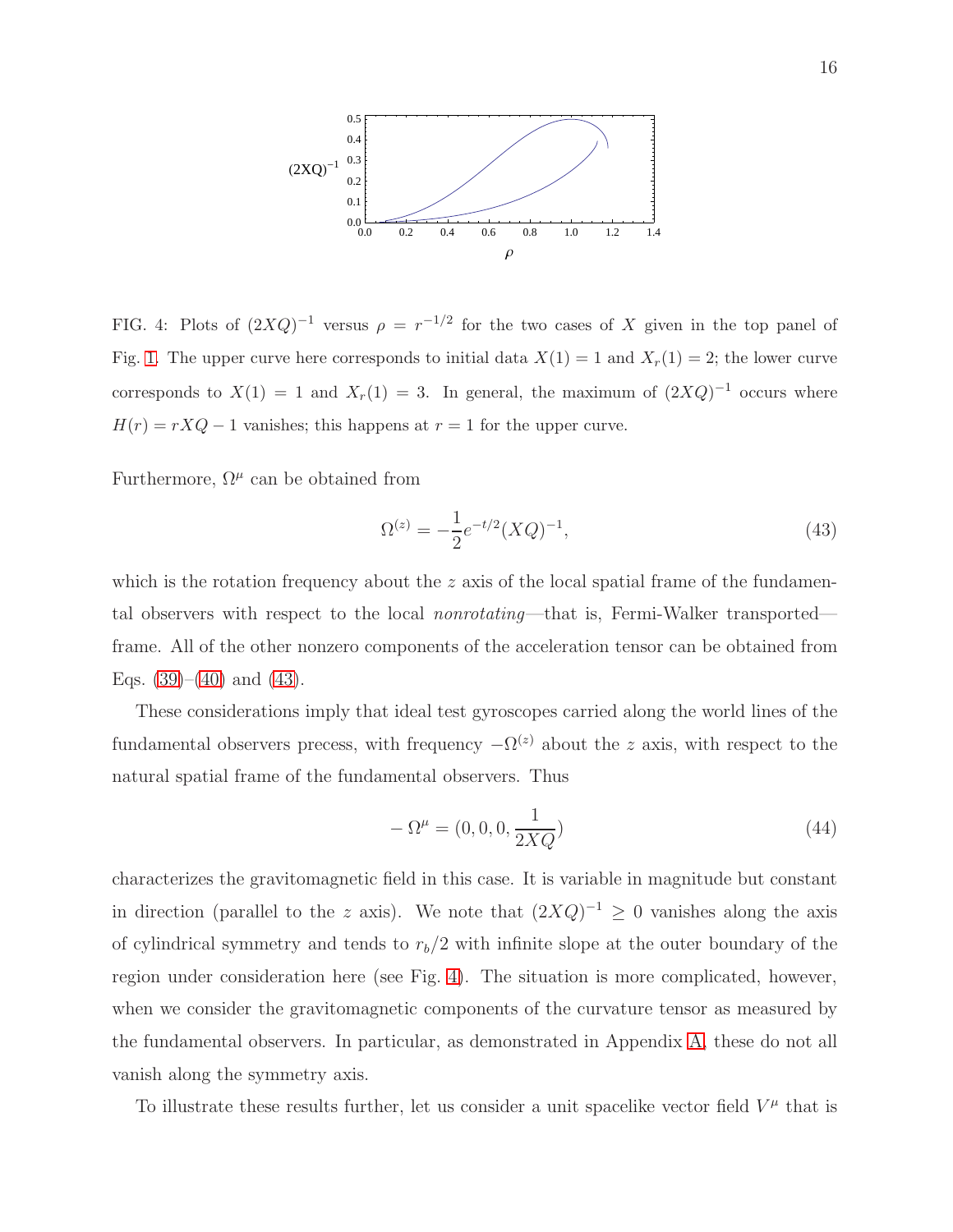carried by the fundamental observers and is orthogonal to the  $z$  axis; that is,

$$
V^{\mu} = \cos \varphi \lambda^{\mu}_{(r)} + \sin \varphi \lambda^{\mu}_{(\phi)}.
$$
\n(45)

If this is a gyro axis, then it is Fermi-Walker transported along  $x^{\mu}(T)$ , namely,

<span id="page-16-0"></span>
$$
\frac{DV^{\mu}}{dT} = (\mathcal{A}_{\nu}V^{\nu})\lambda^{\mu}_{(t)}.
$$
\n(46)

It follows from a detailed calculation that Eq. [\(46\)](#page-16-0) is equivalent to the condition that  $d\varphi/dT = -\Omega^{(z)}$ . Thus the gyro rotates with proper frequency  $d\varphi/dT$  about the z axis with respect to the spatial frame of the fundamental observers.

The electric and magnetic components of the Riemann curvature tensor, projected on the tetrad frame of the fundamental observers, are given in Appendix [A.](#page-29-0)

## V. GEODESICS

Spacetime geodesics are generally obtained from the condition that the spacetime interval along the geodesic path be an extremal, namely,  $\delta \int ds = 0$ , where  $ds^2$  is given by Eq. [\(6\)](#page-4-1). The geodesic equation then takes the form

<span id="page-16-2"></span>
$$
\frac{d^2x^{\mu}}{ds^2} + \Gamma^{\mu}_{\alpha\beta}\frac{dx^{\alpha}}{ds}\frac{dx^{\beta}}{ds} = 0.
$$
 (47)

In this section we treat timelike and null geodesics in turn.

#### A. Timelike Geodesics

The geodesics of the dimensionless spacetime metric [\(6\)](#page-4-1) depend on the choice of solution X of the differential Eq.  $(2)$  or the equivalent first-order system

<span id="page-16-1"></span>
$$
\frac{dX}{dr} = Y, \qquad \frac{dY}{dr} = -\frac{Y}{r^2 X^2}.\tag{48}
$$

For an admissible X, we choose its positive branch  $X(r) > 0$ ; moreover, to obtain the corresponding geodesic equations with respect to proper time  $\tau$ , we define  $U := dr/d\tau$  and note the reparameterization of system [\(48\)](#page-16-1):

$$
\frac{dr}{d\tau} = U, \quad \frac{dX}{d\tau} = UY, \quad \frac{dY}{d\tau} = -\frac{UY}{r^2 X^2}.
$$
\n(49)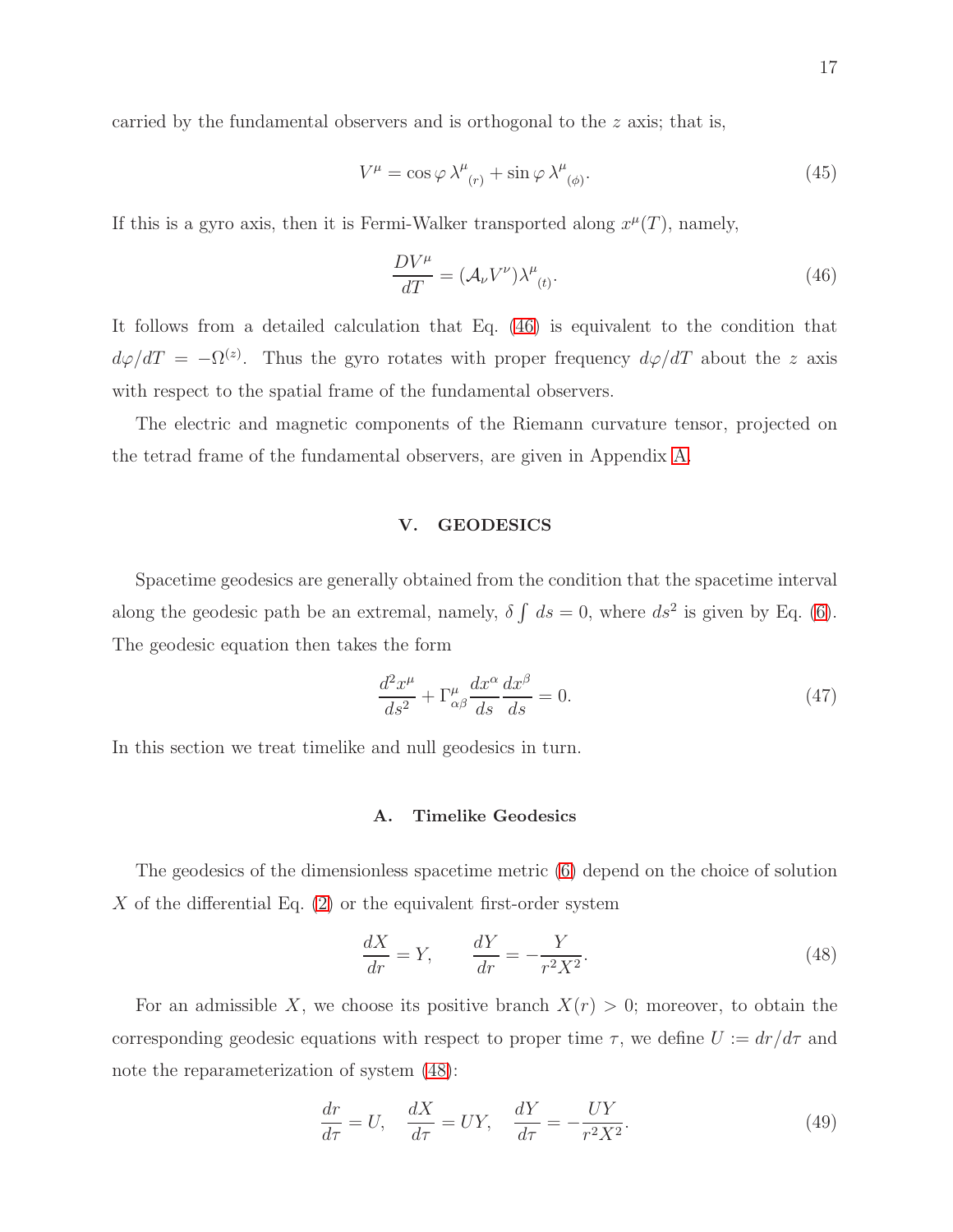The components of the four-velocity vector of the free test particle along Killing vector fields are constants of geodesic motion. Therefore, due to cylindrical symmetry, there are two constants of the motion  $C_z = g_{z\alpha}dx^{\alpha}/d\tau$ , the specific momentum in the z direction, and  $C_{\phi} = g_{\phi\alpha}dx^{\alpha}/d\tau$ , the specific angular momentum about the z axis; that is,

$$
\frac{dz}{d\tau} = C_z e^t, \qquad \frac{d\phi}{d\tau} - X \frac{dt}{d\tau} = C_\phi r e^{-t}.
$$
\n(50)

By inserting these relations into the metric and simplifying, we find that

$$
X^{2} \left(\frac{dt}{d\tau}\right)^{2} = \frac{1}{r^{3}} \left(\frac{dr}{d\tau}\right)^{2} + \frac{X}{X_{r}} (e^{-t} + C_{z}^{2} + C_{\phi}^{2} r e^{-2t}),
$$
\n(51)

or

<span id="page-17-0"></span>
$$
\frac{dt}{d\tau} = \frac{1}{X}V,\tag{52}
$$

where

<span id="page-17-2"></span>
$$
V := \left[\frac{1}{r^3}U^2 + \frac{X}{X_r}(e^{-t} + C_z^2 + C_\phi^2 r e^{-2t})\right]^{1/2}.
$$
\n(53)

Our choice of positive sign in Eq.  $(52)$  is in conformity with the notion that the temporal coordinate should monotonically increase with proper time along the world line of an observer. The Christoffel symbols  $\Gamma^r_{\mu\nu}$  that are needed for the radial geodesic equation—namely, the component of Eq. [\(47\)](#page-16-2) for the variation of the radial coordinate along the geodesic path—are given by

<span id="page-17-1"></span>
$$
\Gamma_{tt}^r = \frac{1}{2}r(-1+Q^2\frac{X}{Y}),
$$
\n
$$
\Gamma_{tr}^r = \Gamma_{rt}^r = \frac{1}{2},
$$
\n
$$
\Gamma_{t\phi}^r = \Gamma_{\phi t}^r = \frac{rXQ}{2Y},
$$
\n
$$
\Gamma_{rr}^r = -\frac{1+3rX^2+r^2XY}{2r^2X^2},
$$
\n
$$
\Gamma_{\phi\phi}^r = \frac{rX}{2Y}.
$$
\n(54)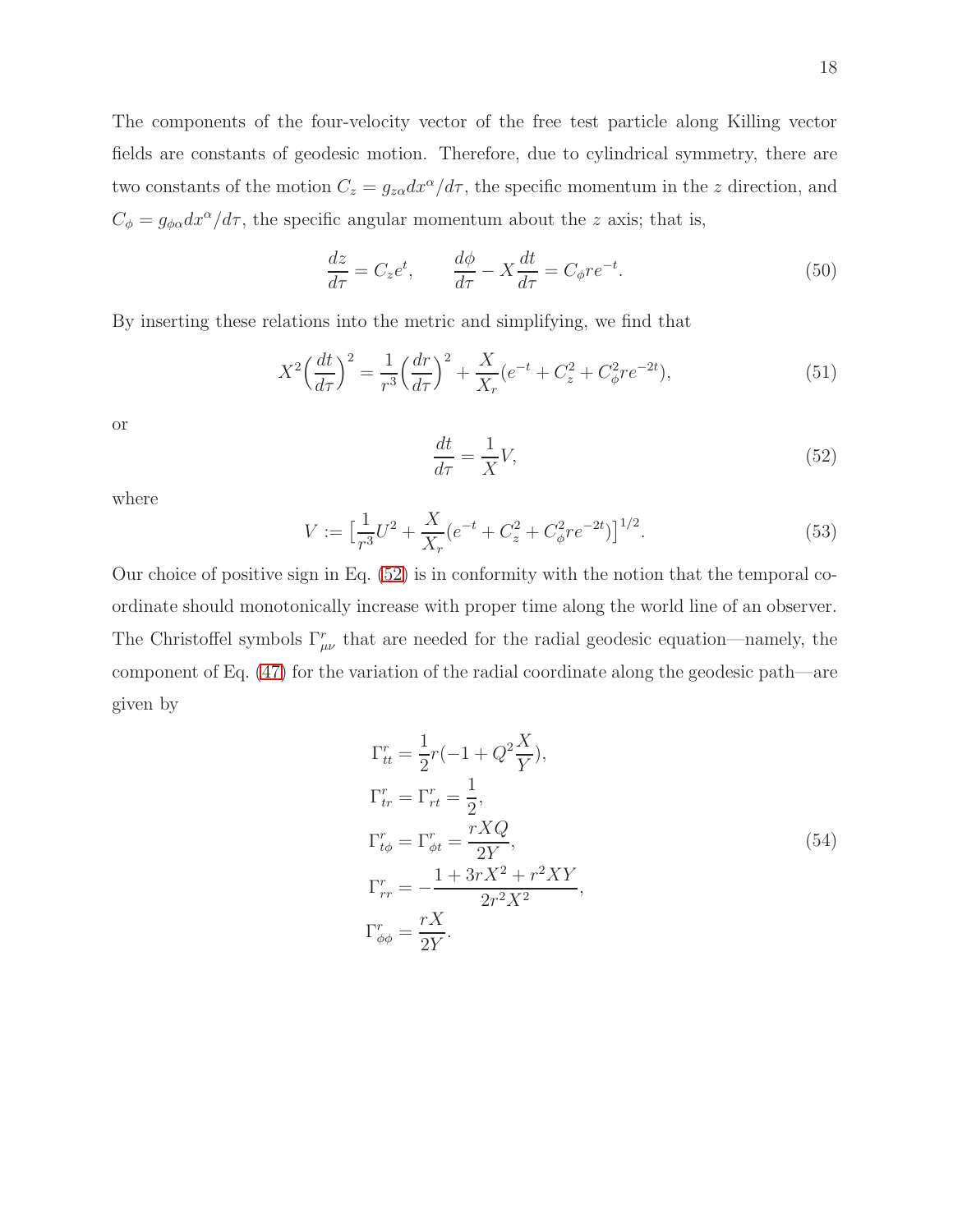Thus a full set of differential equations for the timelike geodesics can be expressed as

<span id="page-18-0"></span>
$$
\begin{aligned}\n\frac{dt}{d\tau} &= \frac{1}{X}V, \\
\frac{dr}{d\tau} &= U, \\
\frac{d\phi}{d\tau} &= V + C_{\phi}re^{-t}, \\
\frac{dz}{d\tau} &= C_{z}e^{t}, \\
\frac{dU}{d\tau} &= -\Gamma_{tt}^{r}\frac{V^{2}}{X^{2}} - \frac{VU}{X} - 2\Gamma_{t\phi}^{r}\frac{V}{X}(V + C_{\phi}re^{-t}) - \Gamma_{rr}^{r}U^{2} - \Gamma_{\phi\phi}^{r}(V + C_{\phi}re^{-t})^{2}, \\
\frac{dX}{d\tau} &= UY, \\
\frac{dY}{d\tau} &= -\frac{UY}{r^{2}X^{2}}.\n\end{aligned}
$$
\n(55)

In a constant magnetic field configuration, the motion of a test charge is a combination of uniform rectilinear motion along the field direction together with uniform circular motion around this direction. The analogous situation in the gravitational field under consideration is, however, much more complex. In particular, the free motion of a test particle purely parallel to the rotation axis is impossible in the physical region  $(r_b, \infty)$ , since system [\(55\)](#page-18-0) does not have a solution for constant r and  $\phi$  coordinates. However, for a subset of admissible field configurations, special circular and helical motions are possible.

In analogy with the magnetic case, let us look for geodesic motion that is confined to a cylinder of fixed radius  $r > 0$ ; that is, we let  $U = 0$  and  $dU/d\tau = 0$  in system [\(55\)](#page-18-0). The latter equation, after division by  $(d\phi/d\tau)^2 > 0$ , can be written as

<span id="page-18-1"></span>
$$
\Gamma_{tt}^r \left(\frac{dt}{d\phi}\right)^2 + 2\Gamma_{t\phi}^r \left(\frac{dt}{d\phi}\right) + \Gamma_{\phi\phi}^r = 0,\tag{56}
$$

which is reminiscent of the quadratic equation usually encountered in discussions of the gravitomagnetic clock effect [\[22](#page-47-3)]. It is simple to show from Eqs. [\(54\)](#page-17-1) that

$$
(\Gamma_{t\phi}^r)^2 - \Gamma_{tt}^r \Gamma_{\phi\phi}^r = \frac{r^2 X}{4Y} \tag{57}
$$

and

<span id="page-18-2"></span>
$$
\Gamma_{tt}^r = \frac{rX}{2Y} \left[ Q - \left(\frac{Y}{X}\right)^{1/2} \right] \left[ Q + \left(\frac{Y}{X}\right)^{1/2} \right]. \tag{58}
$$

It follows from Eqs.  $(56)$ – $(58)$  that

<span id="page-18-3"></span>
$$
\frac{dt}{d\phi} = -\frac{1}{Q \pm (Y/X)^{1/2}}.\tag{59}
$$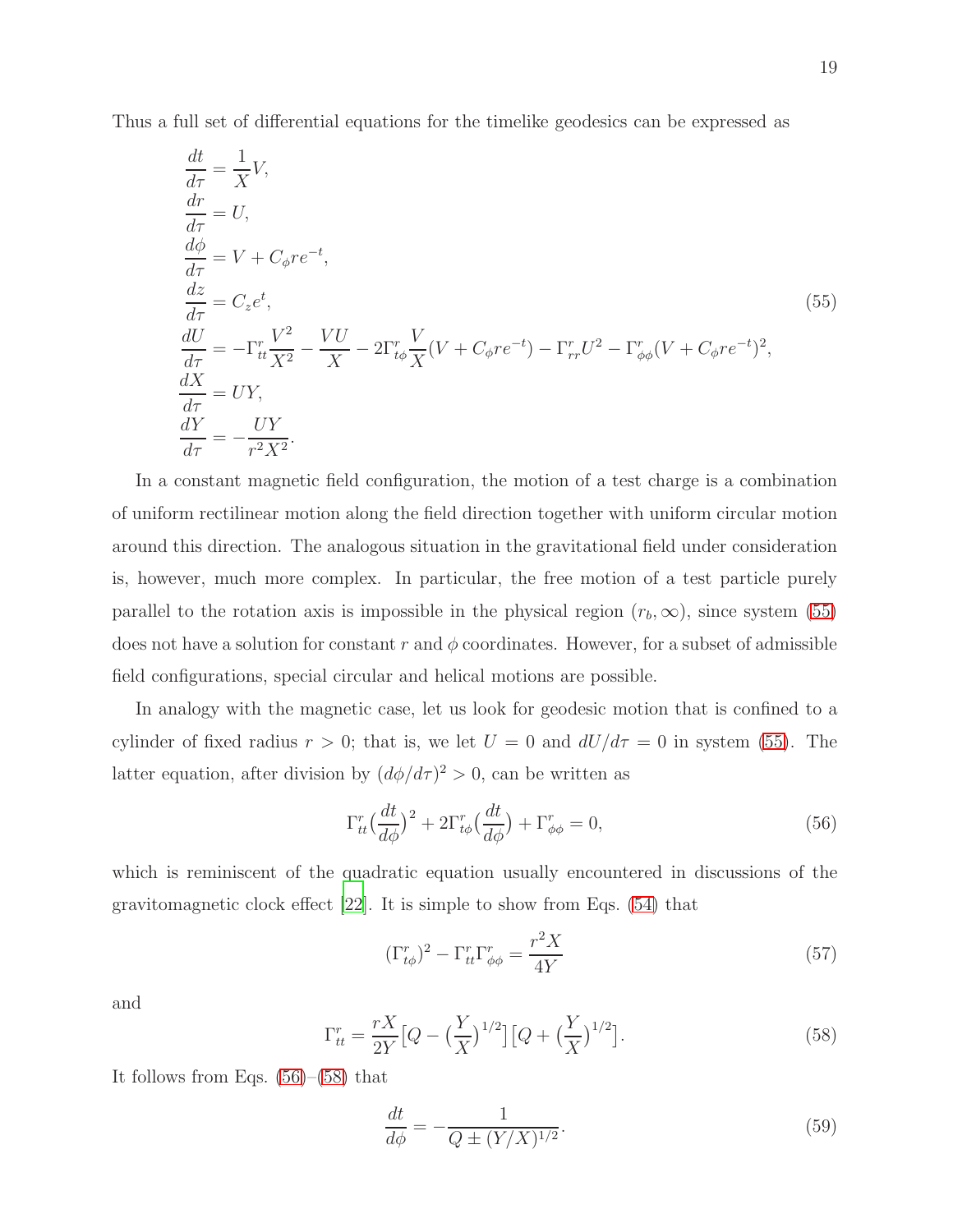20

For an admissible solution X of Eq. [\(2\)](#page-3-0),  $X(r) > 0$ ,  $Y(r) > 0$  and  $Q(r) > 0$ ; hence, the upper sign in Eq.  $(59)$  would always lead to helical motion in the *negative* sense about the z axis, while for the lower sign the sense of the motion depends on the sign of

$$
W(r) := Q - \left(\frac{Y}{X}\right)^{1/2}.
$$
\n(60)

This function has been discussed in Sec. III; it is given by  $A/(2r_h^{1/2})$  $\binom{1}{b}$  at  $r = r_b$  and asymptotically approaches  $-aS_0 > 0$  as  $r \to \infty$ . In the class of admissible solutions, either  $W(r) > 0$ or W has a zero  $r_w$  in the physical interval  $(r_b, \infty)$ . This situation is illustrated in Fig. [1.](#page-7-0) In the former case, the sense of helical motion would always be negative, while in the latter case we find from Eq. [\(56\)](#page-18-1)

$$
\left(\frac{dt}{d\phi}\right)_{r=r_w} = -\frac{1}{2Q}.\tag{61}
$$

For  $r \in (r_b, r_w)$ , however, there could be helical motion in the *positive* sense. This is crucial since we find from the relations for  $dt/d\tau$  and  $d\phi/d\tau$  in system [\(55\)](#page-18-0) that

$$
\frac{dt}{d\phi} = \frac{V}{X(V + C_{\phi}re^{-t})}.\tag{62}
$$

In this relation we must have  $C_{\phi} = 0$ , since it follows from Eq. [\(59\)](#page-18-3) that  $dt/d\phi$  must be constant for fixed r. Thus,  $dt/d\phi = X^{-1} > 0$  and from Eq. [\(59\)](#page-18-3) we find that

$$
-\frac{1}{Q - (Y/X)^{1/2}} = \frac{1}{X}
$$
\n(63)

holds for  $rY = (Y/X)^{1/2}$ , or

<span id="page-19-0"></span>
$$
r^2XY = 1.\t\t(64)
$$

If this condition is satisfied for some  $r_J \in (r_b, r_w)$ , then there is in general helical geodesic motion in the *positive* sense about the z axis regardless of the value of  $C_z \neq 0$ . From the definition of  $F(r)$  in Eq. [\(17\)](#page-8-1), we see that if  $F(r) = 0$  has a solution  $r<sub>J</sub>$  in the interior of the physical interval  $(r_b, \infty)$ , then special helical solutions of the geodesic equation [\(47\)](#page-16-2) exist; these special solutions reside in the gravitomagnetic jet.

For  $C_z = C_\phi = 0$ , there is a special family of timelike circular geodesic orbits at  $z = z_0$ with radius  $r_J$  given by Eq. [\(64\)](#page-19-0),

$$
\phi = \phi_0 + X(r_J)(t - t_0) \tag{65}
$$

and

$$
e^{t/2} = e^{t_0/2} + \frac{1}{2}r_J(\tau - \tau_0),\tag{66}
$$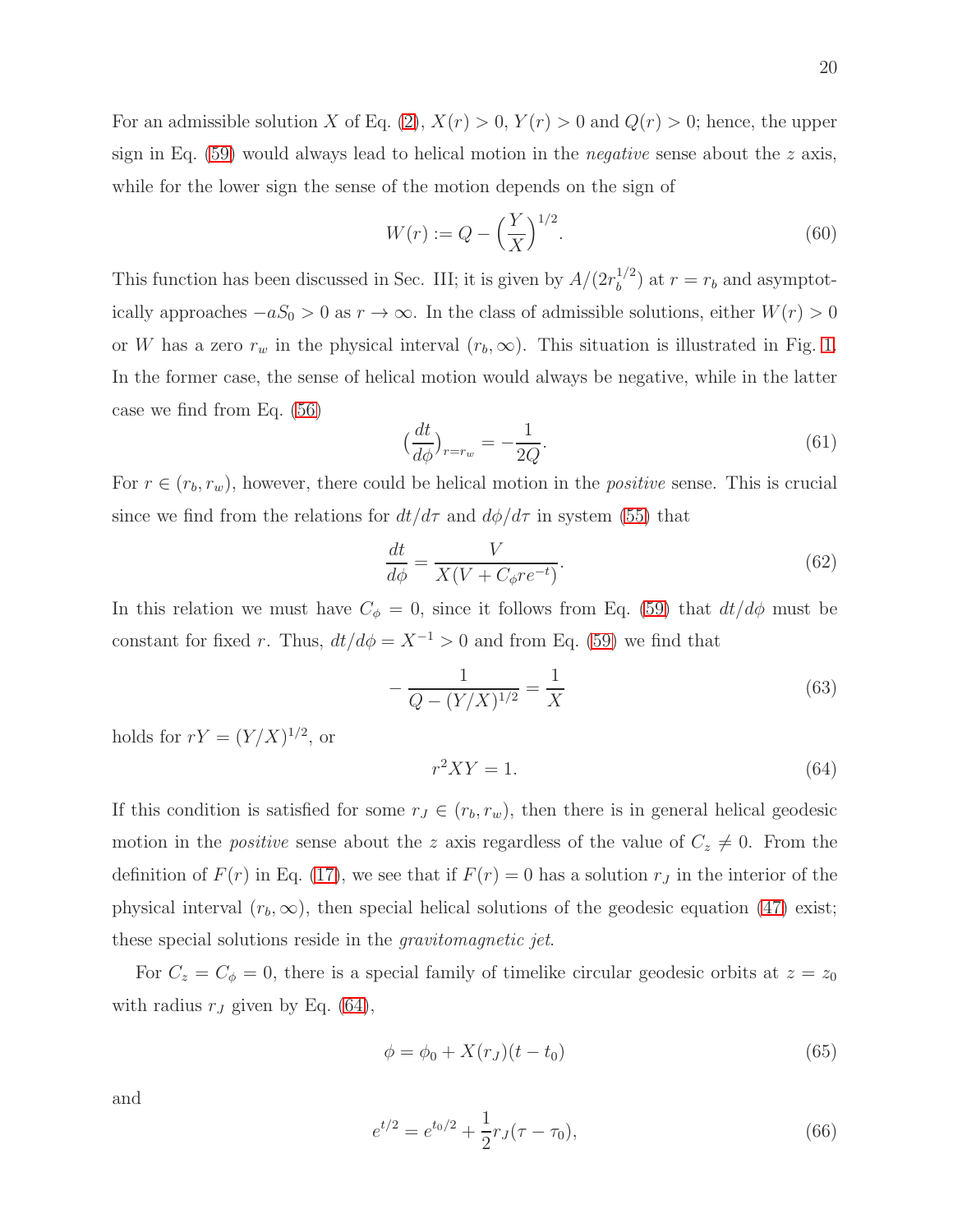where  $t_0$ ,  $\tau_0$ ,  $\phi_0$  and  $z_0$  are initial values of the corresponding quantities. These circular orbits separate the up and down helical motions about the z axis. Indeed, the special class of timelike geodesic orbits that define a gravitomagnetic jet include the special circular geodesics as limiting cases, for  $C_z \rightarrow 0$ , of helical motions parallel  $(C_z > 0)$  and antiparallel  $(C_z < 0)$  to the axis of rotation. However, unless specified otherwise, such as in Sec. VI, for example, the circular geodesic orbits of constant speed constitute a relatively negligible set of measure zero and are therefore generally ignored in our discussion of gravitomagnetic jets.

The existence of these special solutions of the timelike geodesic equation depends on whether there is a radial coordinate  $r_J \in (r_b, \infty)$  for which  $r_J^2 X(r_J) X_r(r_J) = 1$ . Given an admissible solution  $X$ —two examples of which are depicted in Fig. [1—](#page-7-0)one can show that either there is only one such  $r<sub>J</sub>$  or there is none. To see this, we simply note that the function  $(r^2X_r)^{-1} > 0$  starts from zero at  $r = r_b$  with infinite slope, has a maximum at  $2rX^2 = 1$ and then drops off to zero as  $r \to \infty$ . Thus, X and  $(r^2 X_r)^{-1}$  either do not intersect each other for  $r \in (r_b, \infty)$  or they do so at exactly one point.

By imposing the conditions that  $C_{\phi} = 0$  and  $r = r_J$ , it follows immediately that r, U, X and Y remain at their initial values—in particular, the right-hand side of the differential equation for  $dU/d\tau$  vanishes—while

<span id="page-20-0"></span>
$$
\begin{aligned}\n\frac{dt}{d\tau} &= r_J (e^{-t} + C_z^2)^{1/2},\\
\frac{d\phi}{d\tau} &= r_J X(r_J) (e^{-t} + C_z^2)^{1/2},\\
\frac{dz}{d\tau} &= C_z e^t.\n\end{aligned} \tag{67}
$$

This system can be reduced to quadrature in elementary functions. For  $C_z \neq 0$ , its flow is given by

$$
t = 2\ln\left(\frac{1}{|C_z|}\sinh\left[\frac{1}{2}r_J|C_z|(\tau - \tau_0) + \sinh^{-1}(|C_z|e^{t_0/2})\right]\right),
$$
  
\n
$$
\phi = \phi_0 + X(r_J)(t - t_0),
$$
  
\n
$$
z = z_0 + \frac{1}{C_z} \int_{\tau_0}^{\tau} \sinh^2\left[\frac{1}{2}r_J|C_z|(\tau' - \tau_0) + \sinh^{-1}(|C_z|e^{t_0/2})\right]d\tau',
$$
\n(68)

where we consistently use zero subscripts to denote initial values. It is clear that t and  $\phi$ increase as  $\tau - \tau_0$  increases; however,  $z - z_0$  increases for  $C_z > 0$  and decreases for  $C_z < 0$ , thereby leading to gravitomagnetic jets propagating up and down parallel to the rotation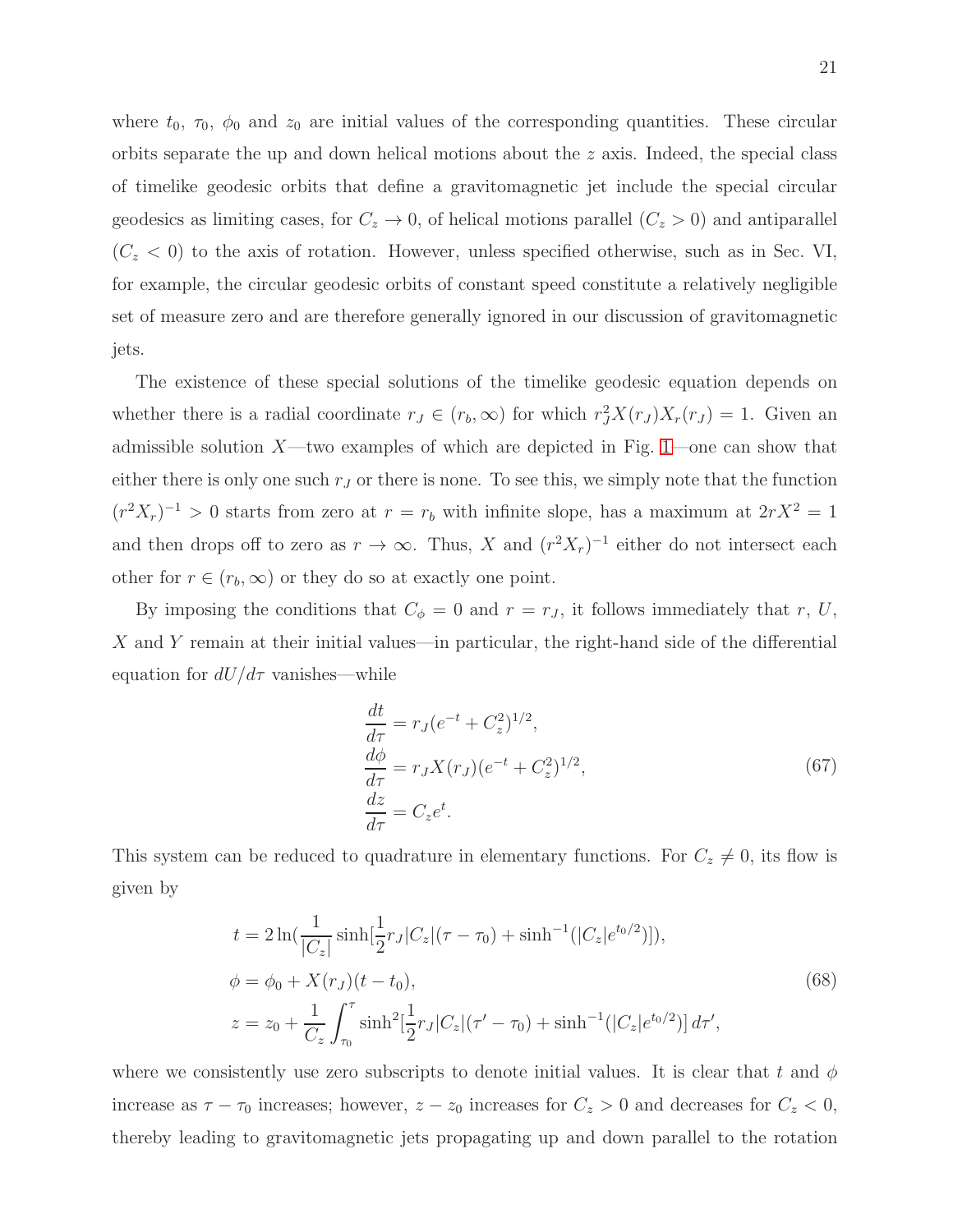axis. The function  $z(t)$  may be expressed as

$$
z(t) = z_0 + K^+(t) - K^+(t_0),\tag{69}
$$

where

$$
K^{+} = \frac{C_{z}}{r_{J}|C_{z}|^{3}} \{ \kappa^{+} (1 + \kappa^{+2})^{1/2} - \ln[\kappa^{+} + (1 + \kappa^{+2})^{1/2}] \},
$$
  
\n
$$
\kappa^{+} = |C_{z}|e^{t/2}.
$$
\n(70)

# B. Null Geodesics

Let  $\zeta$  be an affine parameter along the world line of a null geodesic. It follows from the existence of the spacelike Killing vectors  $\partial_z$  and  $\partial_\phi$  that

$$
\frac{dz}{d\zeta} = \hat{C}_z e^t, \quad \frac{d\phi}{d\zeta} - X \frac{dt}{d\zeta} = \hat{C}_\phi r e^{-t},\tag{71}
$$

where  $\hat{C}_z$  and  $\hat{C}_\phi$  are constants of the motion. The spacetime path is null (  $ds^2 = 0$ ); hence,

$$
X^{2} \left(\frac{dt}{d\zeta}\right)^{2} = \frac{1}{r^{3}} \left(\frac{dr}{d\zeta}\right)^{2} + \frac{X}{X_{r}} \left(\hat{C}_{z}^{2} + \hat{C}_{\phi}^{2} r e^{-2t}\right).
$$
 (72)

Let us define  $\hat{U}$  and  $\hat{V}$  such that  $\hat{U}=dr/d\zeta$  and

<span id="page-21-1"></span>
$$
\hat{V} := \left[\frac{1}{r^3}\hat{U}^2 + \frac{X}{X_r}(\hat{C}_z^2 + \hat{C}_\phi^2 r e^{-2t})\right]^{1/2}.\tag{73}
$$

<span id="page-21-0"></span>Then, the geodesic equations for a null path are

$$
\frac{dt}{d\zeta} = \frac{\hat{V}}{X},\n\frac{dr}{d\zeta} = \hat{V},\n\frac{d\phi}{d\zeta} = \hat{V} + \hat{C}_{\phi}re^{-t},\n\frac{dz}{d\zeta} = \hat{C}_{z}e^{t},\n\frac{d\hat{U}}{d\zeta} = -\Gamma_{tt}^{r}\frac{\hat{V}^{2}}{X^{2}} - \frac{\hat{U}\hat{V}}{X} - 2\Gamma_{t\phi}^{r}\frac{\hat{V}}{X}(\hat{V} + \hat{C}_{\phi}re^{-t})\n-\Gamma_{rr}^{r}\hat{U}^{2} - \Gamma_{\phi\phi}^{r}(\hat{V} + \hat{C}_{\phi}re^{-t})^{2},\n\frac{dX}{d\zeta} = \hat{U}Y,\n\frac{dY}{d\zeta} = -\frac{\hat{U}Y}{r^{2}X^{2}}.
$$
\n(74)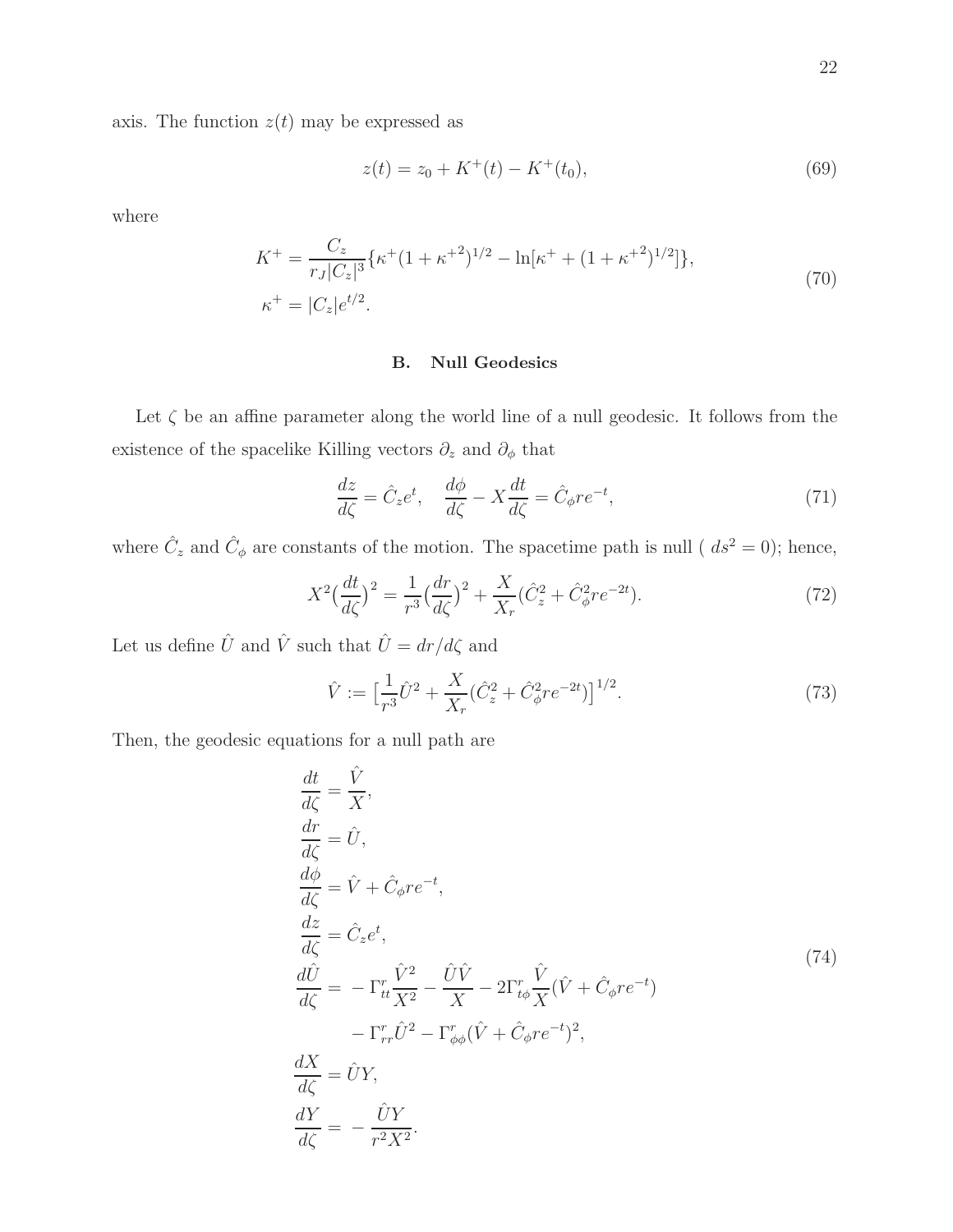As before, with  $\hat{C}_{\phi} = 0$ , it is possible to find an exact class of solutions of these equations once  $r^2 X X_r = 1$  for some  $r_J \in (r_b, \infty)$ . Each null geodesic in this special class follows a helical trajectory in the positive sense on the cylindrical surface  $r = r<sub>J</sub>$  with  $\hat{C}_z \neq 0$  and

$$
t - t_0 = r_J |\hat{C}_z| (\zeta - \zeta_0),
$$
  
\n
$$
\phi - \phi_0 = r_J X(r_J) |\hat{C}_z| (\zeta - \zeta_0),
$$
  
\n
$$
z - z_0 = \frac{1}{r_J} \frac{\hat{C}_z}{|\hat{C}_z|} (e^t - e^{t_0}).
$$
\n(75)

<span id="page-22-0"></span>For the example of X depicted in the middle panel of Fig. [1,](#page-7-0)  $r_J \approx 0.7739$ ,  $X(r_J) \approx 0.4288$ and  $X_r(r_j) \approx 3.8941$ . Let us observe that  $z(t)$  for the special null geodesics coincides with the late-time behavior of special timelike geodesics with  $C_z \neq 0$ , since  $K^+$  is given, as  $t \to \infty$ , by

$$
K^{+} \sim \frac{C_z}{r_J |C_z|} e^t. \tag{76}
$$

We remark that the special case of null circular geodesics is excluded here; that is,  $\hat{C}_z = \hat{C}_\phi = 0$  is not possible, since  $dt/d\zeta$  would then vanish and this is forbidden.

A characteristic feature of the special (timelike and null) solutions of the geodesic equations is that the sense of helical motion is always positive. This is due to our choice of the positive branch of solutions of Eq.  $(2)$ , namely,  $X > 0$ . In fact, metric  $(6)$  remains invariant under  $X \mapsto -X$  and  $\phi \mapsto -\phi$ . Thus if we work exclusively with the negative branch  $X < 0$ instead, the sense of helical motion will be negative. Hence the significant feature of gravitomagnetic jets that must be emphasized here is simply that in the double-jet configuration, both jets have the *same* helical sense. Moreover, it follows from the solutions of the equations of jet motion that there is a characteristic *exponential* dependence of  $|z - z_0|$  upon the azimuthal angle  $\phi - \phi_0$  in gravitomagnetic jets. It is important to emphasize that the radius of the helical path of a gravitomagnetic jet is constant only in terms of  $r$ ; in fact, the helix expands as its proper radius is given by  $\exp(t/2)R_J$ . We note that helical motions in astrophysical jets have been the subject of recent investigations—see, for instance, [\[23,](#page-47-4) [24\]](#page-47-5) and references therein.

#### C. Jets

It is important to note that for  $t \to \infty$ , the special helical timelike geodesics approach the special null geodesics asymptotically; in fact, this can be simply seen from the formal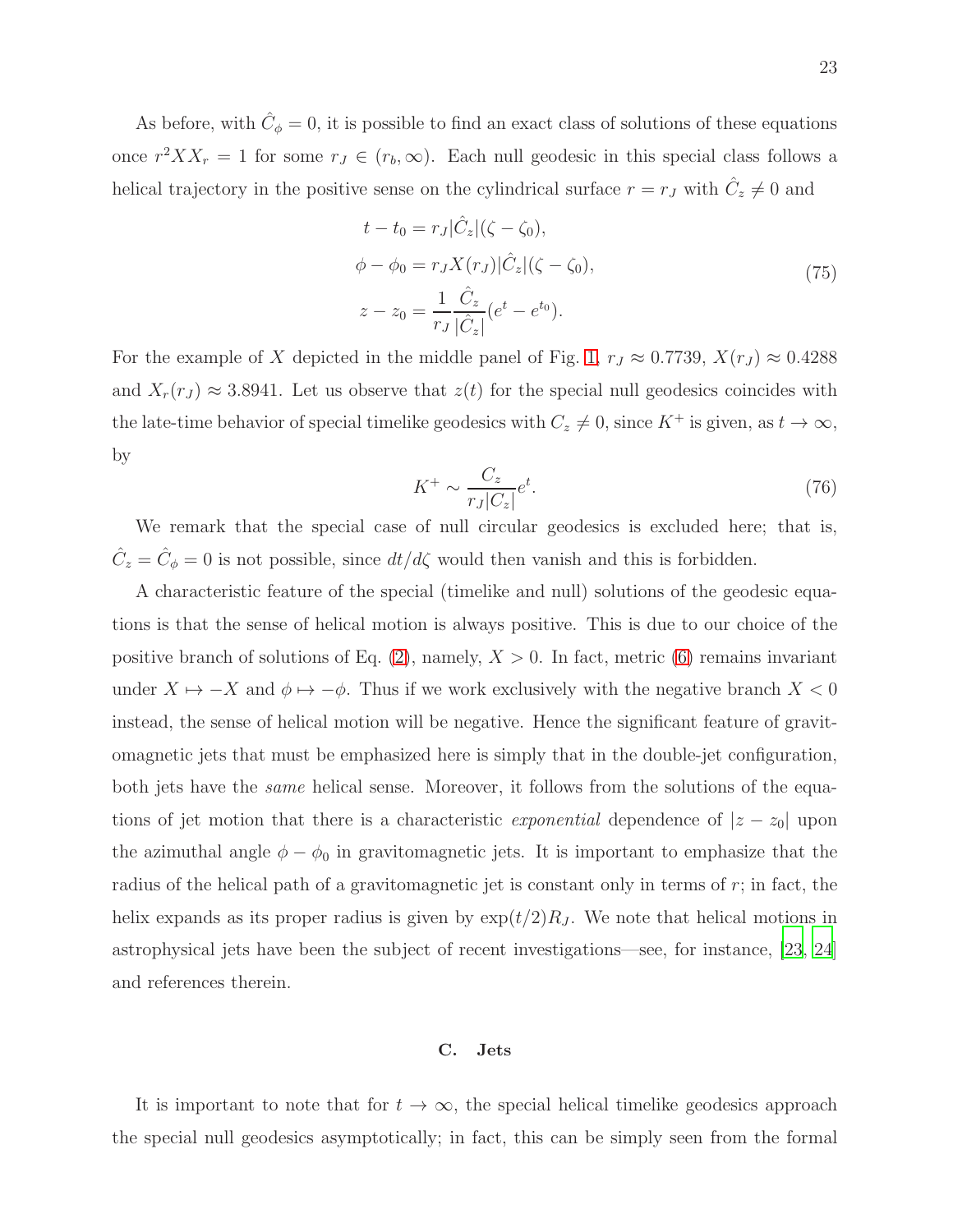correspondence between the respective geodesic equations. That is, systems [\(55\)](#page-18-0) and [\(74\)](#page-21-0) become formally equivalent once V and  $\hat{V}$  in Eqs. [\(53\)](#page-17-2) and [\(73\)](#page-21-1), respectively, take the same form; this actually happens when  $\exp(-t) \to 0$  in Eq. [\(53\)](#page-17-2). To gain physical perspective, however, let  $u^{\mu} = dx^{\mu}/d\tau$  be the four-velocity vector of a free test particle following a special timelike geodesic. With regard to the fundamental observers along the path of the particle,

$$
u^{\mu} = u^{(\alpha)} \lambda^{\mu}_{(\alpha)}, \tag{77}
$$

where  $u^{(\alpha)} = \gamma(1, \mathbf{v})$ , **v** is the local velocity of the particle as measured by the fundamental observers and  $\gamma$  is the corresponding Lorentz factor. Thus  $\gamma = -u_{\mu} \lambda^{\mu}$  $(t)$ , which can be calculated using Eq. [\(33\)](#page-14-2) and the result is

<span id="page-23-0"></span>
$$
\gamma = \left(\frac{1 + C_z^2 e^t}{1 + H(r_J)}\right)^{1/2},\tag{78}
$$

where  $H$  is given by Eq. [\(27\)](#page-12-0).

For a jet,  $C_z \neq 0$  and hence the Lorentz factor for a jet is always larger than  $\gamma_{\min}$ , which is defined by Eq. [\(78\)](#page-23-0) with  $C_z = 0$ . Thus according to the fundamental observers,  $\gamma_{\min}$  is the Lorentz factor for a free test particle on a circular orbit of radius  $r_J$  about the axis of cylindrical symmetry. Let us recall that for admissible solutions of Eq.  $(2)$ ,  $rXQ > 0$  and hence  $1 + H(r) > 0$  for all  $r \in (r_b, \infty)$ . When jets are allowed in an admissible solution, there exists a unique  $r_J \in (r_b, \infty)$  for which  $F(r_J) = 0$ . From  $H = F - rX^2$ , we find that  $-1 < H(r_J) = -r_J X^2(r_J)$ , so that  $\gamma_{\min}$  corresponds to a scale-invariant minimum speed  $\beta_{\min}$  given by

<span id="page-23-1"></span>
$$
\beta_{\min}^2 = r_J X^2(r_J). \tag{79}
$$

Thus the jet speed is always greater than  $\beta_{\min}$ . For the solution displayed in the middle panel of Figure [1,](#page-7-0)  $\beta_{\min} \approx 0.3772$ . It is clear from Eq. [\(78\)](#page-23-0) that for  $C_z \neq 0$ ,  $\gamma$  diverges as  $t \to \infty$ , so that the local jet speed asymptotically approaches the speed of light according to the fundamental observers. This circumstance comes about due to the specific exponential dependence of metric  $(6)$  upon time t. This fascinating dynamical feature of the gravitational field is presumably caused by an exterior configuration whose characterization would necessitate a separate investigation. As a free test particle in a jet follows a helical path either up or down on a cylinder of radius  $r<sub>J</sub>$ , the gravitational potentials along its world line vary in time in just such a way that the particle is apparently accelerated with its speed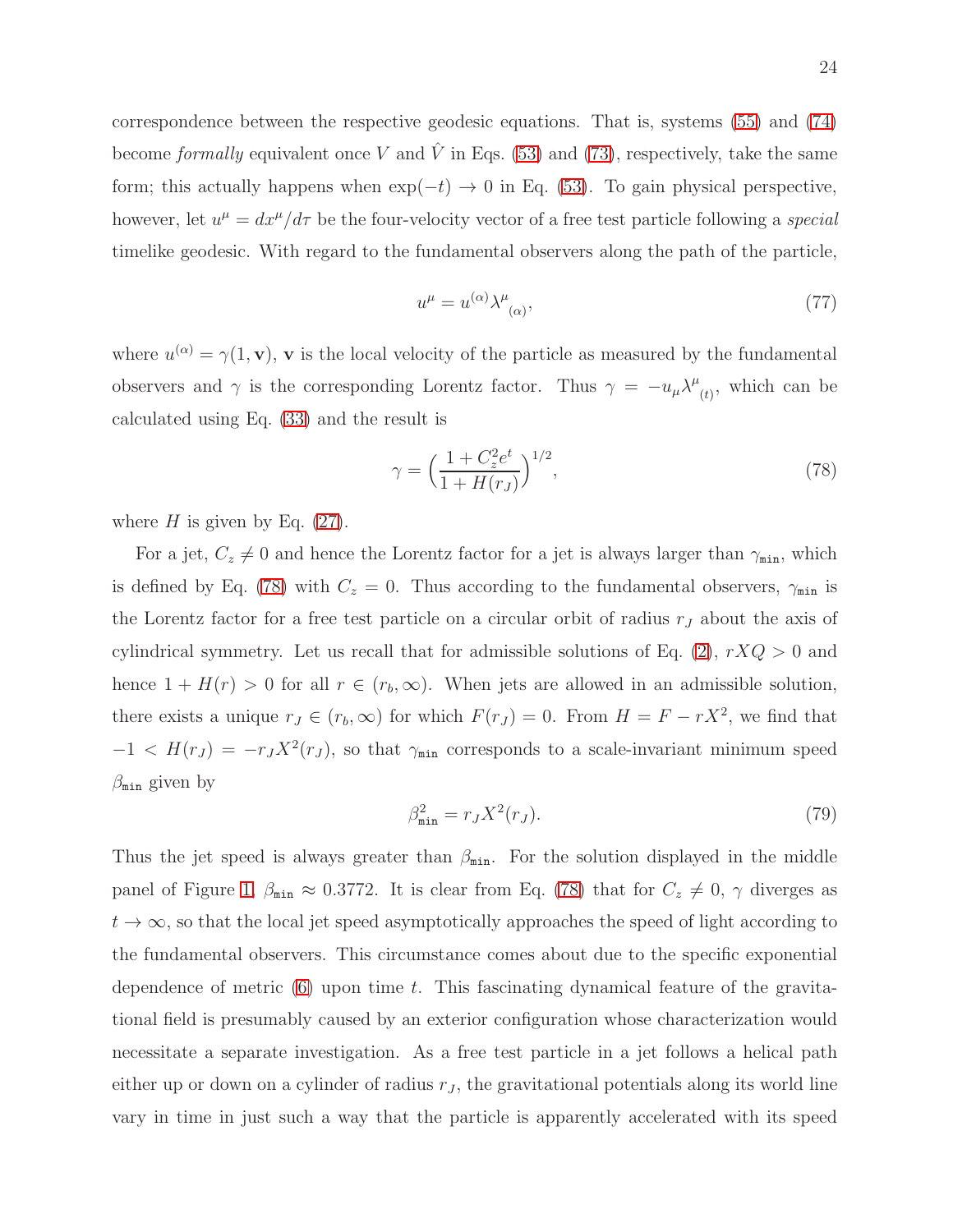approaching the light speed for  $t \to \infty$ . For such extremely energetic test particles, however, our approximation scheme may break down at some point; that is, the gravitational influence of the test particle on the background spacetime may no longer be negligible.

The preceding considerations may be employed to illustrate certain asymptotic characteristics of the gravitomagnetic jets using Eq.  $(75)$ . Let  $z^*$  be the proper distance parallel to the axis of cylindrical symmetry; then,  $dz^* = \exp(-t/2) dz$  from Eq. [\(6\)](#page-4-1). Moreover, an appropriate radial coordinate is  $\rho^* = \rho \exp(t/2)$ . Therefore, along the special null geodesics we have

$$
\frac{dz^*}{dt} = \frac{\hat{C}_z}{r_J|\hat{C}_z|}e^{t/2}, \qquad \rho^* = r_J^{-1/2}e^{t/2}.
$$
\n(80)

It follows that

$$
\left|\frac{\rho^* - \rho_0^*}{z^* - z_0^*}\right| = \frac{1}{2} r_J^{1/2}.
$$
\n(81)

How can one numerically find admissible solutions of Eq. [\(2\)](#page-3-0) that allow jets? For every solution with or without a jet, scaling provides a one-parameter family of solutions of the same kind. That is, every jet solution belongs to a one-parameter family of solutions due to the scaling property of Eq. [\(2\)](#page-3-0); indeed, this differential equation remains invariant under the transformation  $r \mapsto \sigma r$  and  $X(r) \mapsto \sigma^{-1/2} X(r)$  for  $\sigma \in (0,\infty)$ . The scaled solution is defined over the interval  $(\sigma r_b, \infty)$ ; moreover,  $Q \mapsto Q/\sigma^{1/2}$ ,  $W \mapsto W/\sigma^{1/2}$ ,  $H \mapsto H$  and  $F \mapsto F$ . In particular, if a jet exists in the original solution at  $r_J$ , the new scaled solution has a jet at  $\sigma r_J$ . This property may thus be employed to set  $r_J = 1$  for every jet solution. One can then numerically integrate Eq. [\(2\)](#page-3-0) with initial conditions such that  $r_J = 1$ ,  $X(1) = 1/\vartheta$ and  $X_r(1) = \vartheta$ , where  $\vartheta \geq \vartheta_{\min}$ . Here  $\vartheta_{\min}^{-1}$  is the maximum allowed value of  $\beta_{\min}$ , which according to Fig. [7](#page-35-0) of Appendix [B](#page-30-0) is about 0.63; hence,  $\vartheta_{\min} \approx 1.6$ . All such solutions are admissible according to the arguments presented in Appendix [B.](#page-30-0) Moreover,  $r_b \approx 1 - \theta^{-2}/2$ for  $\vartheta \gg 1$  in accordance with Eq. [\(25\)](#page-11-2). As  $\vartheta \to \infty$ , all (azimuthal) helical motions disappear and the special timelike and null geodesics become vertical.

Finally, along the special timelike geodesic path with  $u^{\mu} = dx^{\mu}/d\tau$  given by Eq. [\(67\)](#page-20-0), consider an observer that carries an orthonormal parallel-propagated tetrad frame  $\Lambda^{\mu}{}_{(\alpha)}$  with  $\Lambda^{\mu}_{(0)} = u^{\mu}$  and a spatial frame given by a set of unit gyro axes that can be expressed in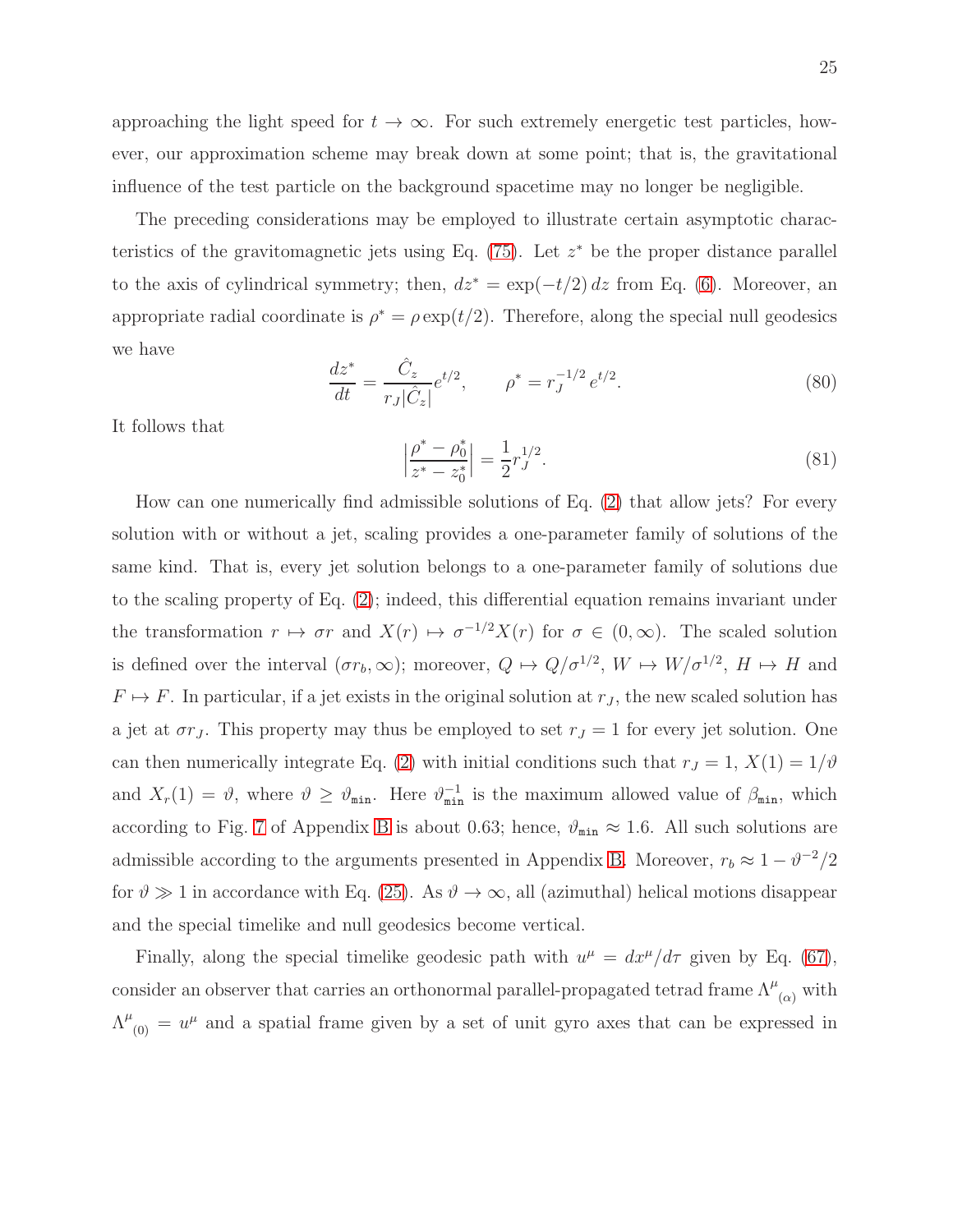$(t, r, \phi, z)$  coordinates as

$$
\Lambda^{\mu}_{(1)} = (0, r_J^{5/2} X(r_J) e^{-t/2} \cos \frac{t}{2}, r_J^{1/2} e^{-t/2} \sin \frac{t}{2}, 0), \tag{82}
$$

$$
\Lambda^{\mu}_{(2)} = (0, r_J^{5/2} X(r_J) e^{-t/2} \sin \frac{t}{2}, -r_J^{1/2} e^{-t/2} \cos \frac{t}{2}, 0), \tag{83}
$$

$$
\Lambda^{\mu}_{(3)} = (r_J C_z, 0, r_J X(r_J) C_z, e^t (e^{-t} + C_z^2)^{1/2}). \tag{84}
$$

A free pointlike test gyroscope with spin  $S<sup>\mu</sup>$  carried by the observer along the path is then given by  $S^{\mu} = S^{(i)} \Lambda^{\mu}$  $(i)$ , where  $S^{(i)}$ ,  $i = 1, 2, 3$ , are constants. It is straightforward to verify that the requirements of orthogonality  $(u_\mu S^\mu = 0)$  and parallel transport  $(DS^\mu/d\tau = 0)$ are satisfied; moreover,  $S_{\mu}S^{\mu} = S_{(i)}S^{(i)}$  is a constant of the motion. The spin vector in general undergoes damped precessional motion of frequency  $\frac{1}{2}$  with respect to time t; by contrast, the orbital frequency of geodesic motion is  $X(r_J)$ . The precessional motion decays exponentially; in fact, as  $t \to \infty$  the special timelike geodesic with  $C_z \neq 0$  approaches a null geodesic and  $S^{\mu} \sim (S^{(3)}C_z/|C_z|)u^{\mu}$ , as expected [\[25\]](#page-47-6). This follows from the fact that for  $t \to \infty$ ,  $\Lambda_{(1)}^{\mu}$  and  $\Lambda_{(2)}^{\mu}$  asymptotically tend to zero and  $\Lambda_{(3)}^{\mu} \sim (C_z/|C_z|)u^{\mu}$ . The projection of the curvature tensor on  $\Lambda^{\mu}{}_{(\alpha)}$  turns out to involve somewhat complicated functions of time t. In principle, the curvature components as measured by the observer may be used to study the generalized Jacobi equation [\[5](#page-46-13)] along the special geodesic world line, but that is beyond the scope of this paper.

## VI. NUMERICAL RESULTS: JETS ARE ATTRACTORS

The special exact solutions of the geodesic equations that correspond to jets have vanishing (canonical) angular momentum  $C_{\phi} = 0$  and are confined to cylindrical surfaces of fixed  $r = r_J$ ; otherwise, they have arbitrary  $C_z$ ,  $t_0$ ,  $\phi_0$  and  $z_0$  for an admissible solution X that allows jets; for example, the one with  $X(1) = 1$  and  $X_r(1) = 2$  given in the middle panel of Fig. [1.](#page-7-0) For this X, we have numerically integrated system [\(55\)](#page-18-0) with  $C_z = \pm 1$  and initial data  $t_0 = 0$ ,  $r_0 = 1$ ,  $U_0 = 0$ ,  $\phi_0 = 0$  and  $z_0 = 0$  at  $\tau_0 = 0$ ; we find that from  $C_\phi = 0$  to  $C_{\phi} = 0.9$ , solutions are attracted to the jet while for  $C_{\phi} \geq 1$ , solutions are not attracted to the jet. The numerical results are presented in Figs. [5](#page-26-0) and [6.](#page-27-0)

More generally, our numerical experiments suggest that the codimension-two submanifold

<span id="page-25-0"></span>
$$
\{(t, r, \phi, z, U): r = r_J \text{ and } U = 0\}
$$
\n(85)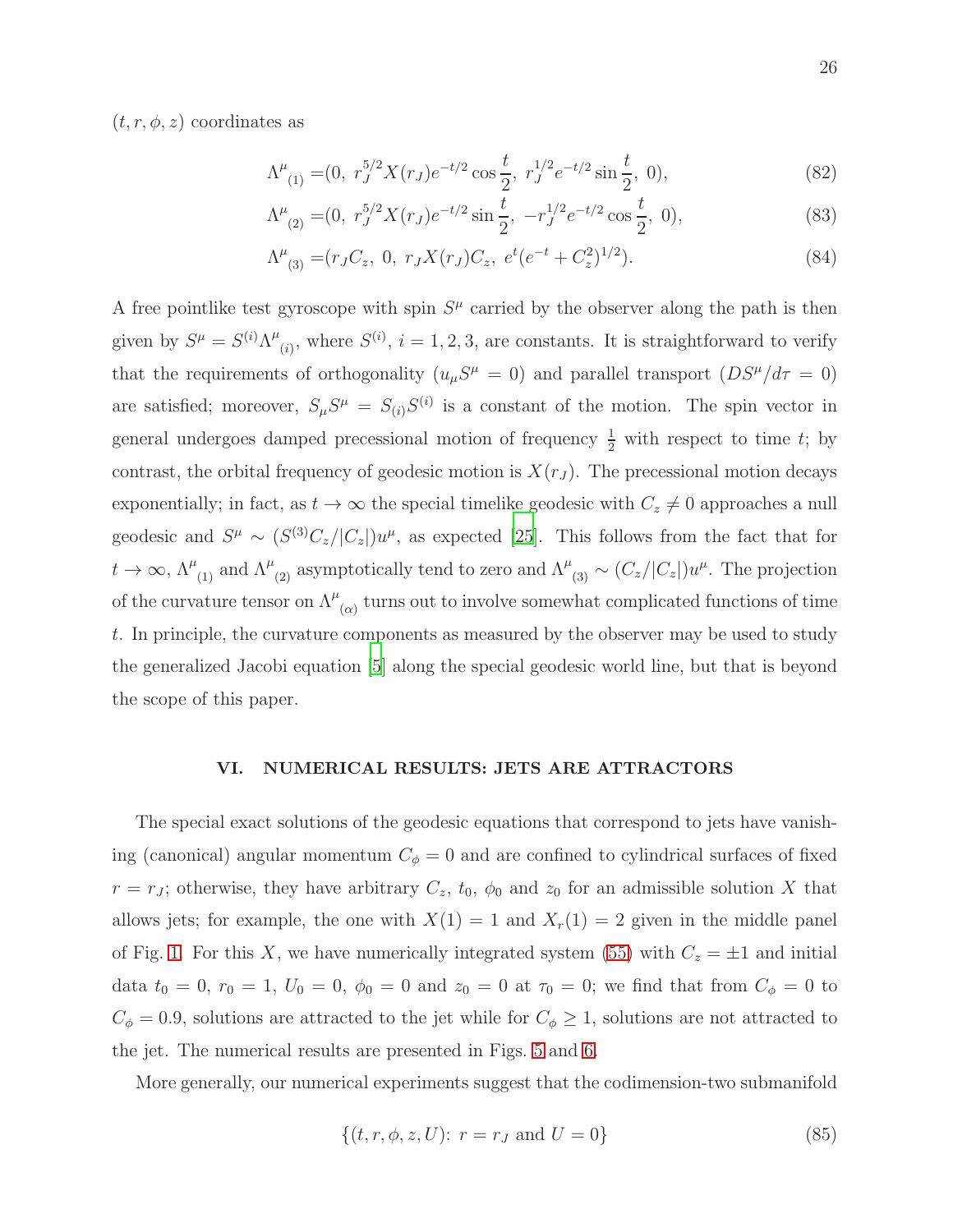

<span id="page-26-0"></span>FIG. 5: Schematic diagram illustrating the results of our numerical work. Right panel: For a range of parameters close to the jet parameters, the radial coordinate as a function of the particle's proper time starts from its initial value  $r_0$  and reaches  $r_J$ . It is then fixed at  $r_J$  while the test particle executes helical motion up or down parallel to the rotation axis as in jets (see Fig. [6\)](#page-27-0). Left panel: Beyond a certain range in the canonical angular momentum  $C_{\phi}$ , the test particle cannot be confined; that is,  $r<sub>J</sub>$  is bypassed and the particle soon reaches the boundary cylinder, thus leaving the spacetime region of interest. In constructing this figure, we have used the solution  $X$  given in the middle panel of Fig. [1;](#page-7-0) therefore,  $r_b \approx 0.720, \, r_J \approx 0.774$  and  $r_0 = 1.$ 

is a gravitomagnetic jet. The flow on the invariant manifold [\(85\)](#page-25-0) has a simple geometric interpretation in physical space: each geodesic remains at a fixed radius  $r<sub>J</sub>$  from the axis of cylindrical symmetry. Solutions with  $C_z \neq 0$  spiral around the z axis on a helix that becomes unbounded as proper time approaches infinity. The measure-zero set of solutions with  $C_z = 0$  remains bounded in circular motion about the z axis. While we have not explored the entire parameter and state spaces, our numerical experiments confirm that the manifold [\(85\)](#page-25-0) attracts all nearby geodesics. Thus, our experiments suggest that after transient motions nearby geodesics spiral about the  $z$  axis with radii approaching  $r<sub>J</sub>$  and, except for the negligible set with  $C_z = 0$ , become unbounded as proper time approaches infinity.

More precisely, in our four-dimensional spacetime the geodesic flow takes place in an eight-dimensional state space (the tangent bundle of the spacetime). By the introduction of proper time, we consider only unit-speed geodesics. This reduces the state space to seven dimensions. Cylindrical symmetry implies that there are two integrals of the motion  $C_{\phi}$ and  $C_z$ ; the state space is thereby reduced to five dimensions  $(t, r, \phi, z, U)$ . Since the jet is confined to the cylinder  $r = r_J$ , it is a three-dimensional manifold parameterized by  $(t, \phi, z)$ .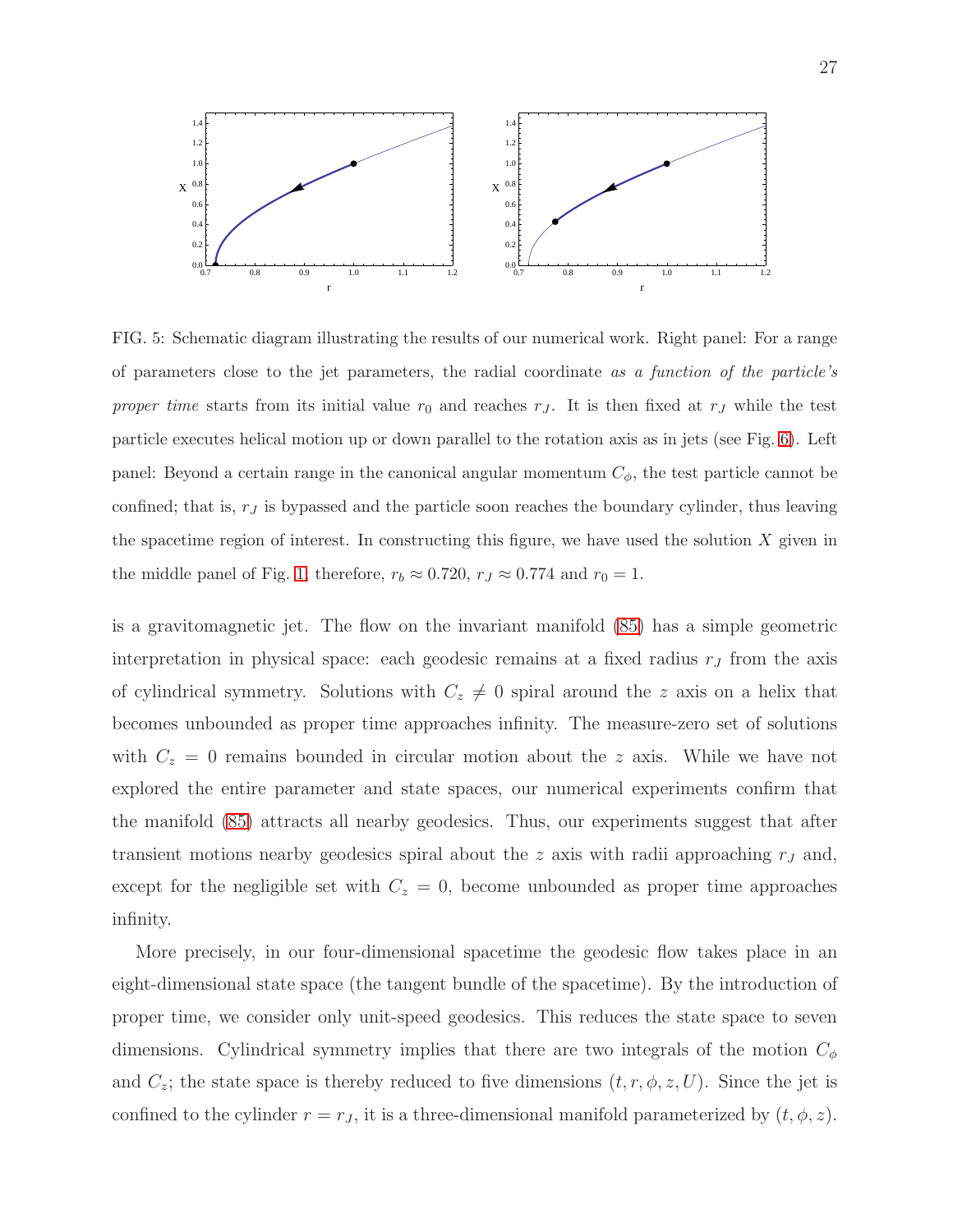

<span id="page-27-0"></span>FIG. 6: The result of integration of system [\(55\)](#page-18-0) for timelike geodesics attracted to jets. The initial data at  $\tau_0 = 0$  are  $t_0 = 0$ ,  $r_0 = 1$ ,  $U_0 = 0$ ,  $\phi_0 = 0$ ,  $z_0 = 0$ ,  $X_0 = 1$  and  $Y_0 = 2$ . The parameters are  $C_{\phi} = 0.9$  and  $C_{z} = \pm 1$ . The left-hand plot (jet going up) is for  $C_{z} = 1$  and the right-hand plot (jet going down) is for  $C_z = -1$ . The coordinates are  $(x, y, \hat{z})$ , where  $x = \rho \cos \phi$ ,  $y = \rho \sin \phi$ and  $\rho = r^{-1/2}$ ; moreover,  $\hat{z} = \ln |\ln z|$  for the left-hand plot and  $\hat{z} = -\ln |\ln |z|$  for the right-hand plot. We use  $\hat{z}$  instead of z for the sake of clarity.

We also note that the third and fourth differential equations for  $\phi$  and  $z$  in the geodesic equations [\(55\)](#page-18-0) may be decoupled from this system. Thus, the attraction properties of the manifold of special solutions correspond to the behavior of  $r$  and  $U$ . A geodesic is attracted to the manifold [\(85\)](#page-25-0) if r approaches  $r_J$  and U approaches zero as  $\tau \to \infty$ .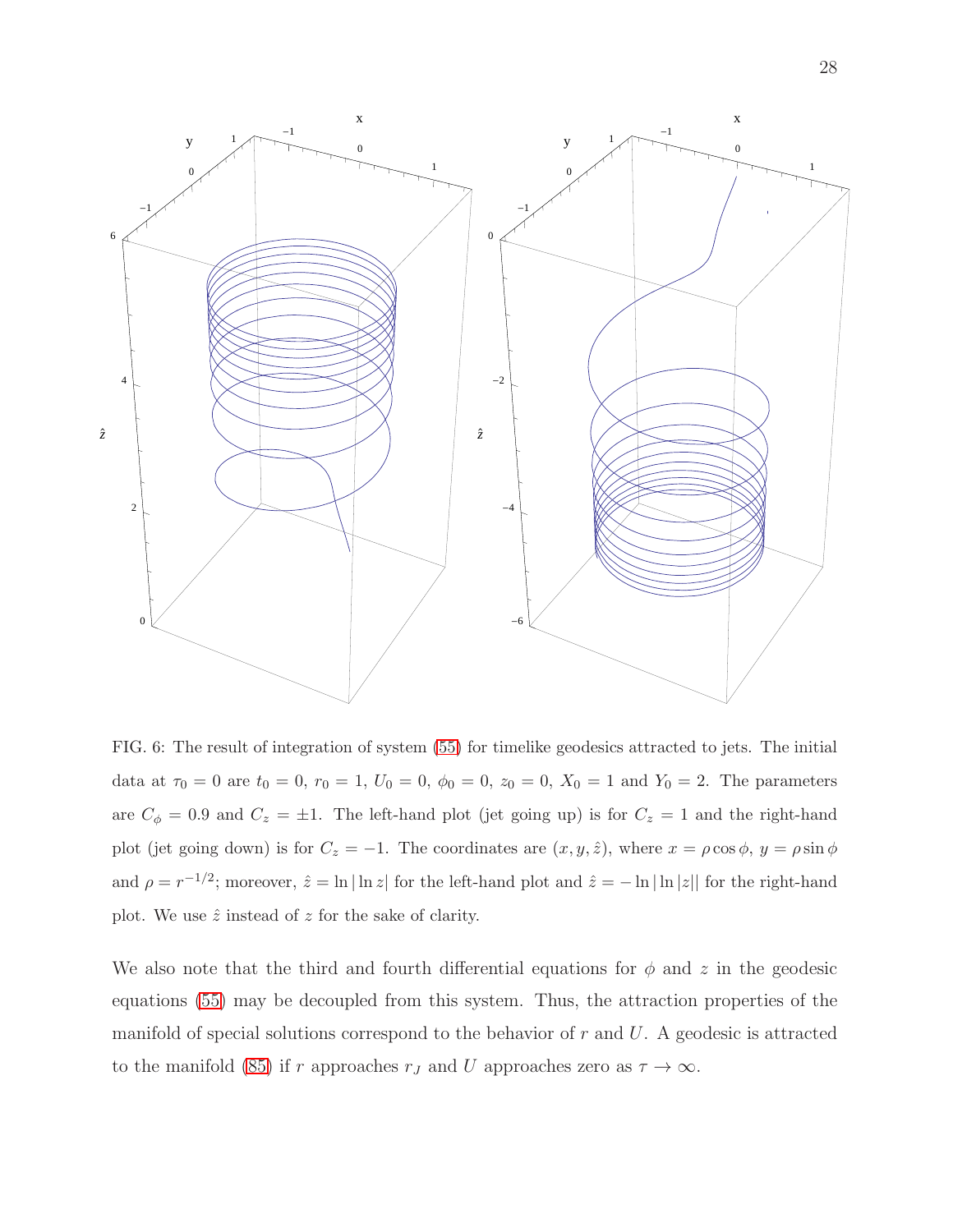#### VII. DISCUSSION

The cylindrical symmetry employed throughout this work has been a useful simplifying assumption. However, axial symmetry is expected to be a better approximation for the treatment of high-energy astrophysical jets that appear in circumstances involving a rotating collapsed configuration surrounded by a rotating accretion disk. On the other hand, in this case an analytical treatment appears to be prohibitively complicated.

How could one generate the gravitational fields discussed in this paper? In electrodynamics, the magnetic field  $\beta$  inside an infinite circular cylinder is uniform and parallel to the axis of symmetry, provided the cylinder is surrounded by a uniform current sheet. The connection between the source and the interior field is given by  $\mathcal{B} = 4\pi i/c$ , where i is the amount of electric current per unit length of the cylinder. This is a good approximation around the axis near the center of a long solenoid. In our gravitational case, we would expect that the source-free dynamic interior solution could be joined—perhaps along the inner and outer boundaries—to an exterior solution that could serve as the source of the interior field. However, finding such a source requires a separate investigation that is beyond the scope of this paper. In fact, it may be advantageous to look for gravitomagnetic jets in more realistic axisymmetric systems in general relativity.

Despite these drawbacks, it is remarkable that general relativity permits the existence of Ricci-flat rotating cylindrical gravitational fields that admit gravitomagnetic jets, which are formed from solutions of the geodesic equation corresponding to generally helical motions of free test particles up and down parallel to the axis of symmetry with speeds that asymptotically approach the speed of light. Particle acceleration mechanisms are important in astrophysics [\[26\]](#page-47-7). We have shown that general relativity can in principle provide a purely gravitational mechanism for the directional acceleration of test particles to ultrarelativistic speeds.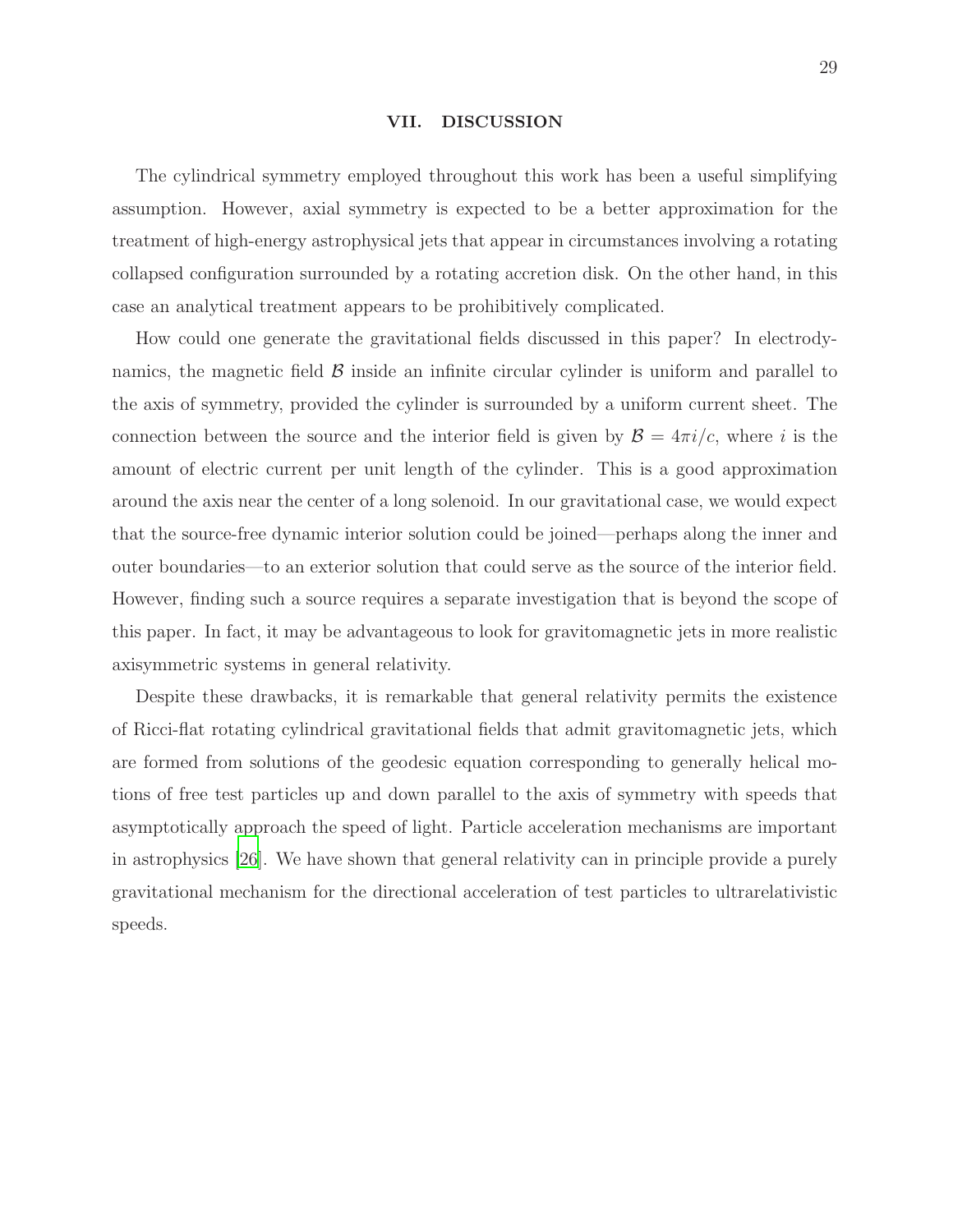#### <span id="page-29-0"></span>Appendix A: Curvature Tensor

For the Ricci-flat spacetime metric represented by Eq. [\(6\)](#page-4-1) and  $x^{\mu} = (t, r, \phi, z)$ , the metric tensor and its inverse are given by

<span id="page-29-1"></span>
$$
(g_{\mu\nu}) = \begin{bmatrix} -\frac{e^t X Q}{r} & 0 & -\frac{e^t X}{r} & 0\\ 0 & \frac{e^t X_r}{r^3 X} & 0 & 0\\ -\frac{e^t X}{r} & 0 & \frac{e^t}{r} & 0\\ 0 & 0 & 0 & e^{-t} \end{bmatrix},
$$
\n
$$
(g^{\mu\nu}) = \begin{bmatrix} -\frac{e^{-t}}{X X_r} & 0 & -\frac{e^{-t}}{X_r} & 0\\ 0 & \frac{e^{-t} r^3 X}{X_r} & 0 & 0\\ -\frac{e^{-t}}{X_r} & 0 & \frac{e^{-t} Q}{X_r} & 0\\ 0 & 0 & 0 & e^t \end{bmatrix}.
$$
\n(A2)

The nonzero components of the connection, modulo its symmetry  $(\Gamma^{\alpha}_{\mu\nu} = \Gamma^{\alpha}_{\nu\mu})$ , can be expressed as

$$
\Gamma_{tt}^t = \frac{1}{2} (1 + \frac{X}{rX_r}), \qquad \Gamma_{tr}^t = \frac{H}{2r^2 X^2}, \tag{A3}
$$

$$
-\Gamma_{t\phi}^t = X\Gamma_{\phi\phi}^t = \frac{X}{X_r}\Gamma_{r\phi}^t = -\frac{1}{XQ}\Gamma_{tt}^{\phi} = \frac{1}{Q}\Gamma_{t\phi}^{\phi} = \Gamma_{\phi\phi}^{\phi} = \frac{1}{2rX_r},\tag{A4}
$$

$$
X\Gamma_{rr}^t = -\frac{1}{r}\Gamma_{tr}^\phi = \Gamma_{rr}^\phi = \frac{1}{2r^3X},\tag{A5}
$$

$$
X\Gamma_{zz}^{t} = \Gamma_{zz}^{\phi} = -\frac{e^{-2t}}{2X_r}, \qquad \Gamma_{tz}^{z} = -\frac{1}{2},
$$
\n(A6)

together with the  $\Gamma^r_{\mu\nu}$  components given in Eq. [\(54\)](#page-17-1) of Sec. V. We note that Q and H have been defined in Eq. [\(16\)](#page-6-3) and Eq. [\(27\)](#page-12-0), respectively.

The components of the curvature tensor projected on the tetrad frame of fundamental observers,

$$
R_{(\alpha)(\beta)(\gamma)(\delta)} = R_{\mu\nu\rho\sigma} \lambda^{\mu}{}_{(\alpha)} \lambda^{\nu}{}_{(\beta)} \lambda^{\rho}{}_{(\gamma)} \lambda^{\sigma}{}_{(\delta)}, \tag{A7}
$$

can be represented as a  $6 \times 6$  matrix in the standard manner,

$$
\mathcal{R} = \begin{bmatrix} \mathcal{E} & \mathcal{H} \\ \mathcal{H} & -\mathcal{E} \end{bmatrix},\tag{A8}
$$

where  $\mathcal E$  and  $\mathcal H$  are symmetric and traceless  $3\times 3$  matrices in a Ricci-flat spacetime. We identify  $\mathcal E$  and  $\mathcal H$  respectively with the electric and magnetic components of spacetime curvature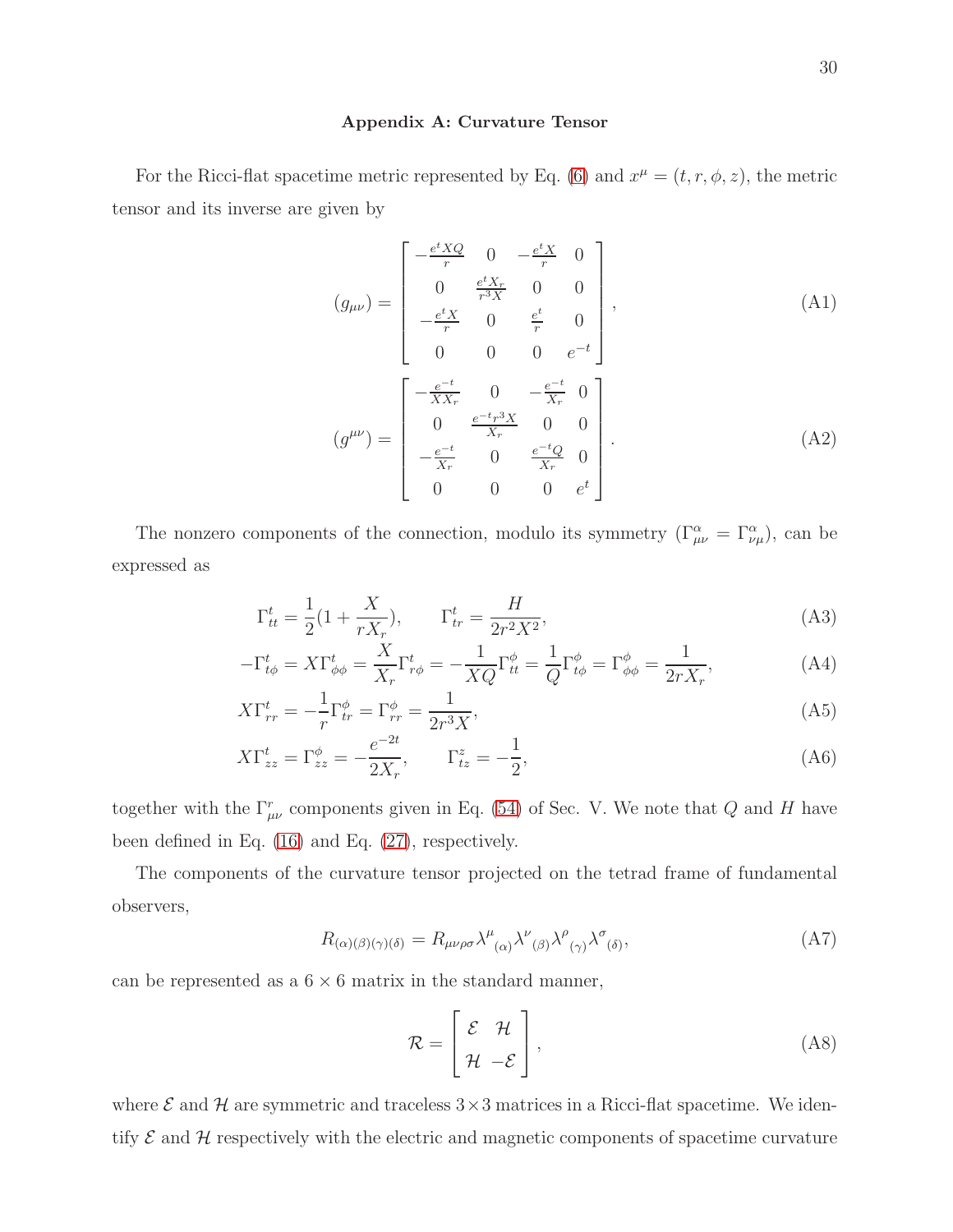according to the fundamental observers. The tidal matrix  $\mathcal E$  is given by

$$
\mathcal{E} = \frac{e^{-t}}{4QXX_r} \begin{bmatrix} Q + 3X & -P & 0 \\ -P & Q & 0 \\ 0 & 0 & -2Q - 3X \end{bmatrix},
$$
 (A9)

where  $P = (Q/(rX))^{1/2}$ .

The magnetic part of the curvature is given by

$$
\mathcal{H} = \frac{e^{-t}}{4Q} \left(\frac{r}{XX_r}\right)^{1/2} \begin{bmatrix} 0 & 0 & 3\\ 0 & 0 & \mathcal{P} \\ 3 & \mathcal{P} & 0 \end{bmatrix},
$$
(A10)

where  $P$  can be expressed, using  $H = rXQ - 1$ , as  $P = HP/X$ .

Near the symmetry axis,  $r \to \infty$ , we have  $X \sim ar$ ,  $X_r \sim a$  and  $Q \sim -aS_0$ , so that  $e^t \mathcal{E}$ and  $e^t$ H are in general nonzero constant matrices. Similarly,  $e^t$ E and  $e^t$ H are in general nonzero constant matrices at the boundary cylinder as well. That is, near the boundary  $r \to r_b$ ,  $X \to 0$ ,  $X_r \to \infty$  and  $F \to 0$ . Moreover,  $H = F - rX^2$  and using Eq. [\(22\)](#page-11-0), we find that

$$
\left(\frac{\mathcal{P}}{Q}\right)_{r=r_b} = Ar_b^{1/2}.\tag{A11}
$$

We recall that  $A < 0$  when jets are present and  $A \geq 0$  in the absence of jets. In the special case of  $A = 0$ ,  $e^t$ H vanishes at the boundary; moreover, it is possible to show that for  $r \to r_b$ ,

<span id="page-30-1"></span>
$$
X = \pm \left(\frac{2\epsilon}{r_b}\right)^{1/2} (1 + \frac{1}{2}\epsilon - \frac{5}{72}\epsilon^2 + O(\epsilon^3)),\tag{A12}
$$

where  $r = r_b(1 + \epsilon)$ . This result corrects an error in Eq. (34) of [\[1\]](#page-46-0), where 3/76 occurs in place of 5/72.

# <span id="page-30-0"></span>Appendix B: Properties of solutions of  $r^2 X^2 X_{rr} + X_r = 0$

To avoid confusion, we emphasize that some of the notation employed in this appendix is specific to the mathematical arguments at hand and is independent of the rest of the appendix or this paper.

We begin with two obvious facts about the solutions of the differential Eq. [\(2\)](#page-3-0): If X is a solution, then  $-X$  is a solution. Also, we have that

<span id="page-30-2"></span>
$$
\frac{d}{dr}(X_r^2) = -2\left(\frac{X_r}{rX}\right)^2.
$$
\n(B1)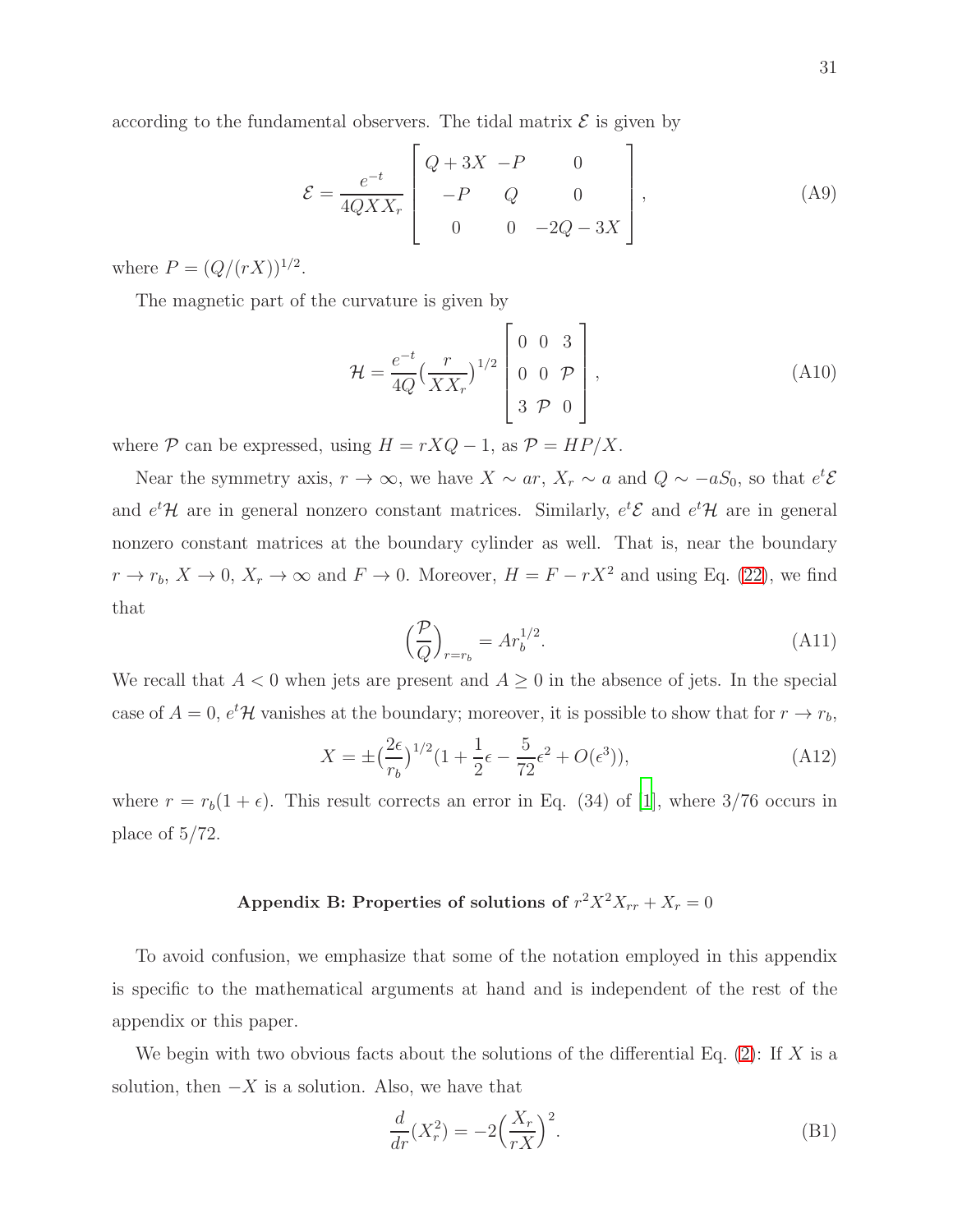Given  $r_0 > 0$  and initial data  $X(r_0) > 0$  and  $X_r(r_0) > 0$ , there is, by the usual existence theory, a unique solution of the differential Eq. [\(2\)](#page-3-0) defined on some maximal interval  $(r_b, r_B)$ with  $r_b < r_0 < r_B$ . In fact,  $r_B = \infty$ . To prove this, we may use the extension theorem for ordinary differential equations (see, for example, [\[18](#page-46-12)]). In effect, a solution continues to exist until it reaches the domain of definition of the differential equation or it blows up to infinity. By Eq.  $(B1)$  and for our choice of (positive) initial data,  $X<sub>r</sub>$  is a monotonically decreasing function of r as long as  $X(r)$  and  $X_r(r)$  are both positive. If either of these functions vanishes for some  $r > r_0$ , then there must be a point where  $X_r$  vanishes. Let  $r_\omega$ be the infimum of all such points and note that by continuity  $X_r(r_\omega) = 0$ . The function  $X(r) \equiv X(r_{\omega})$  is clearly a solution of the differential equation that has the same (initial) data at  $r_{\omega}$ . By uniqueness the two solutions must be the same. But, this is a contradiction: the original solution is not constant. This proves that  $X_r$  is a monotonically decreasing function of  $r$  on the entire interval of existence. In particular, we have that

$$
X_r(r) < X_r(r_0)
$$

on this interval; therefore,

$$
X(r) < X(r_0) + X_r(r_0)(r - r_0)
$$

for all  $r > r_0$ . That is, X does not blow up at some finite r. Since X and  $X_r$  do not blow up for finite r, the solution may be extended to the interval  $(r_b, \infty)$ .

We claim that  $r_b \geq 0$  and as  $r \to r_b^+$ <sup> $+$ </sup> the function X approaches zero and  $X_r$  approaches infinity. Under our assumption that X and  $X_r$  are positive at the initial point  $r_0$ , X is decreasing and  $X_r$  is increasing as r decreases toward the left-hand endpoint  $r_b$  of its maximal interval of existence. Suppose there is some point  $p$  in the interior of this interval such that  $X(p) = 0$ . The function X is then defined in an open interval containing p; therefore,  $X_{rr}(p)$ is finite. By inspection of the differential equation we must have  $X_r(p) = 0$ . But, this is impossible because  $X_r$  increases from its positive initial value. Thus, we may assume that  $X > 0$  on its maximal interval of existence. If  $r_b < 0$ , then  $r = 0$  is an interior point of the interval of existence and again  $X_r(0) = 0$ , in contradiction. Therefore,  $r_b \geq 0$  and  $X > 0$ on its maximal interval of existence. Suppose that X is bounded above zero on this interval and  $r_b > 0$ . Then, in view of equation [\(B1\)](#page-30-2), for  $r_b < r < r_0$  and

$$
b := \inf_{r_b < r < r_0} \frac{1}{2} r^2 X^2(r),
$$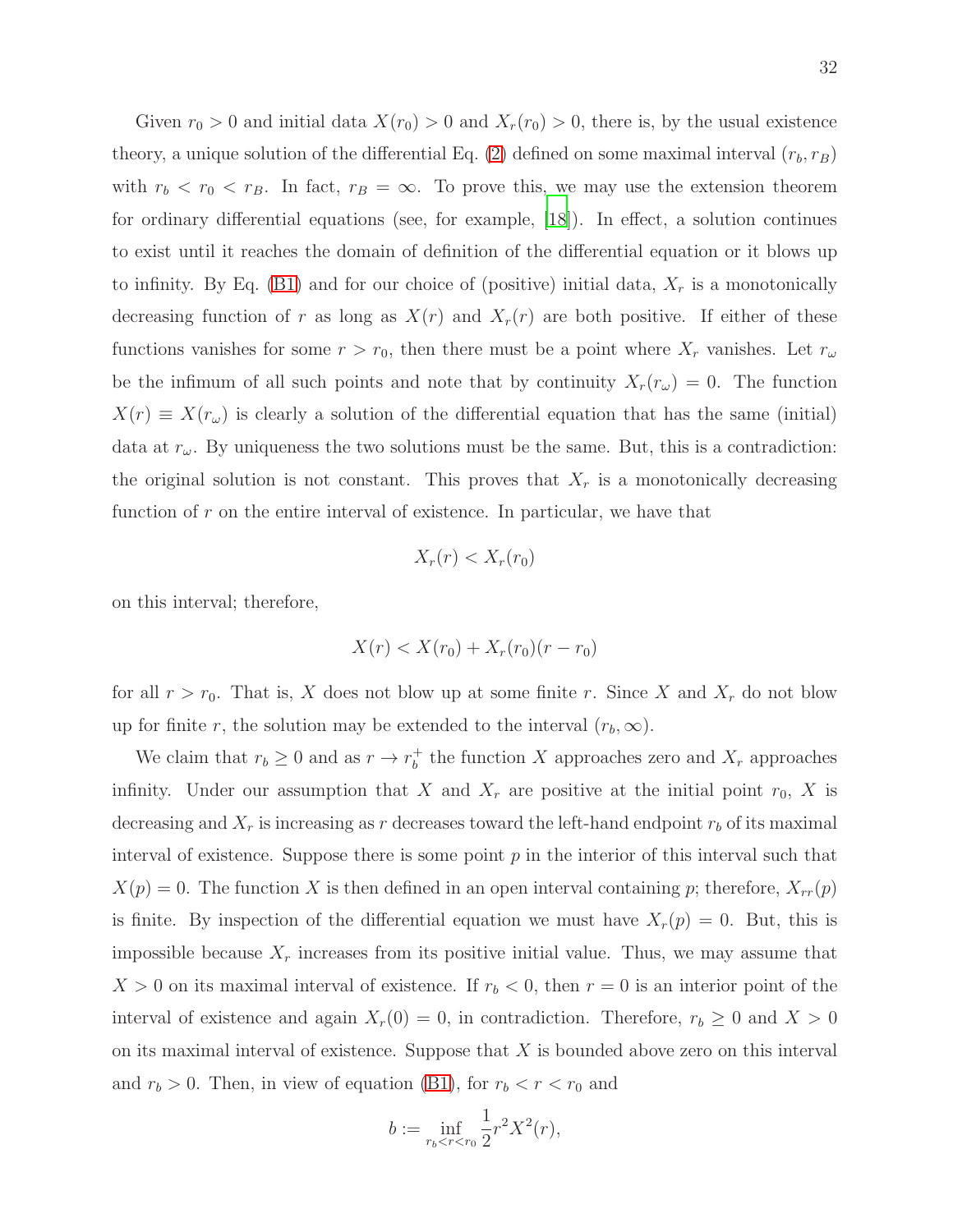we have the inequality

$$
-\frac{d}{dr}(X_r^2(r)) < \frac{1}{b}X_r^2(r) \tag{B2}
$$

or

$$
\frac{d}{dr}\ln(X_r^2(r)) > -\frac{1}{b}.\tag{B3}
$$

By integrating both sides of this inequality on the interval  $(r, r_0)$  and rearranging, we find that

$$
X_r^2(r) < e^{-(r-r_0)/b} X_r^2(r_0). \tag{B4}
$$

In particular,  $X_r$  is bounded on the interval  $(r_b, r_0)$ . But, since the interval of existence was chosen to be maximal, this is impossible by the standard extension theorem for ordinary differential equations: solutions continue to exist until they reach the boundary of the domain of definition of the differential equation or they become unbounded. In effect, the solution under consideration here must continue to exist unless  $X$  reaches zero, which we have excluded, or  $X_r$  grows to infinity. But, using our assumption that X is bounded above zero, we have proved that  $X_r$  is bounded; thus, we have reached a contradiction. It follows that X approaches zero as r approaches  $r_b$ .

We will show that  $X_r$  blows up to infinity as r approaches  $r_b$ . By writing the differential equation in the form

$$
\frac{X_{rr}}{X_r} = -\frac{1}{r^2 X^2},
$$
\n(B5)

integrating both sides from  $r$  to  $r_0$  and rearranging, we find that

<span id="page-32-0"></span>
$$
X_r(r) = X_r(r_0) \exp\left(\int_r^{r_0} \frac{1}{s^2 X^2(s)} ds\right).
$$
 (B6)

Because  $X_{rr}$  < 0, the graph of X is concave down; therefore, this graph lies below each of its tangent lines. We know that  $X_r$  is increasing as  $r \to r_b^+$  $_{b}^{+}$ . If  $X_{r}$  is unbounded on the interval  $(r_b, r_0)$ , we have  $\lim_{r \to r_b^+} X_r(r) = \infty$ , as desired. On the other hand, if  $X_r$  is bounded then  $\lim_{r \to r_b^+} X_r(r) = K := \sup_{r_b < r < r_0} X_r(r) < \infty$ . It follows that  $X(r) < K(r - r_b)$ , where  $r \mapsto K(r - r_b)$  is the function giving the limit tangent line to X at  $r_b$ . By inserting the inequality

$$
\frac{1}{X^2(r)} > \frac{1}{K^2(r - r_b)^2}
$$
 (B7)

in Eq. [\(B6\)](#page-32-0), it is easy to see that

$$
X_r(r) > X_r(r_0) \exp\left(\frac{1}{K^2 r_0^2} \int_r^{r_0} \frac{1}{(s - r_b)^2} ds\right)
$$
 (B8)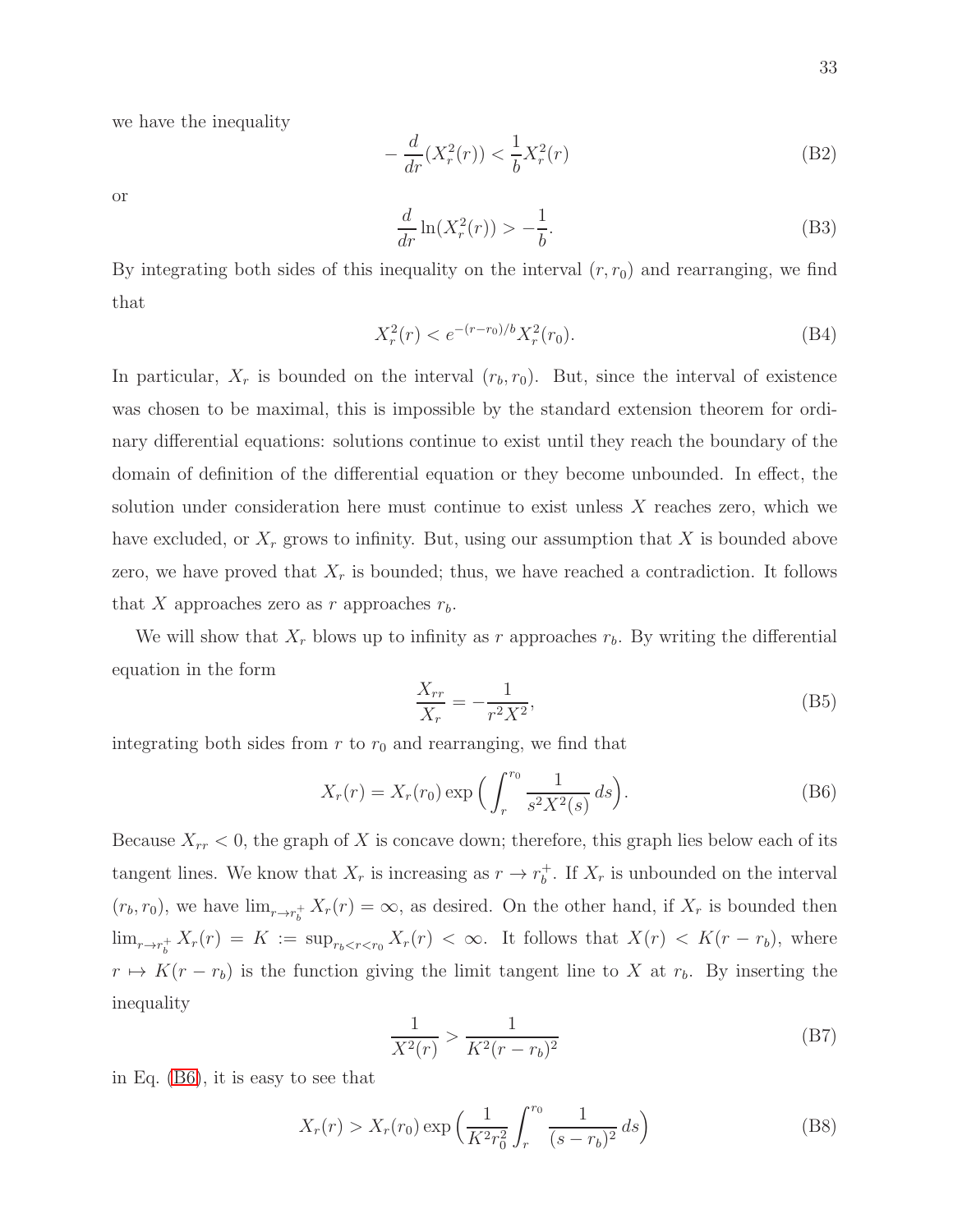for  $r_b < r < r_0$ . But, the last inequality implies that  $X_r(r) \to \infty$  as  $r \to r_b^+$  $\phi_b^+$ , in contradiction to the assumption that  $X_r$  is bounded on  $(r_b, r_0)$ .

To determine the admissible solutions that allow jets, we consider the new scale-invariant functions

$$
x = r^{3/2} X_r(r), \qquad y = r^{1/2} X(r) \tag{B9}
$$

(first found by Weishi Liu [\[27\]](#page-47-8)) and note that

<span id="page-33-0"></span>
$$
\frac{dx}{dr} = \frac{x}{r}(\frac{3}{2} - \frac{1}{y^2}), \qquad \frac{dy}{dr} = \frac{1}{r}(x + \frac{1}{2}y).
$$
 (B10)

Thus, we have determined a first-order system equivalent to the second-order differential Eq. [\(2\)](#page-3-0). By the change of independent variable  $r = e^s$ , this system is made autonomous. In fact, with

$$
\xi(s) = x(e^s), \qquad \eta(s) = y(e^s), \tag{B11}
$$

system [\(B10\)](#page-33-0) is transformed to the autonomous system

<span id="page-33-1"></span>
$$
\dot{\xi} = \frac{\xi}{\eta^2} (\frac{3}{2}\eta^2 - 1), \qquad \dot{\eta} = \xi + \frac{1}{2}\eta,
$$
 (B12)

where the overdot denotes differentiation with respect to the new independent variable s.

Recall that solutions are admissible if  $XX_r > 0$  and  $X(rX_r - X) > 0$ . We will consider only solutions with  $X > 0$  for simplicity. Solutions with  $X < 0$  have similar properties by symmetry. The first condition is satisfied if both  $\xi$  and  $\eta$  are positive; that is, solutions that start in the (open) first quadrant of the  $(\xi, \eta)$  space remain there. Because,

$$
X(rX_r - X) = \frac{y}{r}(x - y),
$$
\n(B13)

a positive solution of the differential Eq. [\(2\)](#page-3-0) is admissible exactly when it is confined to the sector  $\Sigma$  in the open first quadrant where  $\xi > \eta$ .

The positive  $\xi$  axis is part of the boundary of the domain of definition of system [\(B12\)](#page-33-1). In particular, solutions of this system starting in  $\Sigma$  do not exit along this ray. An easy calculation using system [\(B12\)](#page-33-1) yields the inequality

$$
(\dot{\xi} - \dot{\eta})\Big|_{\xi = \eta} = -\frac{1}{\xi}.\tag{B14}
$$

It follows that  $\Sigma$  is not positively invariant because solutions that meet the upper boundary of  $\Sigma$  leave this sector.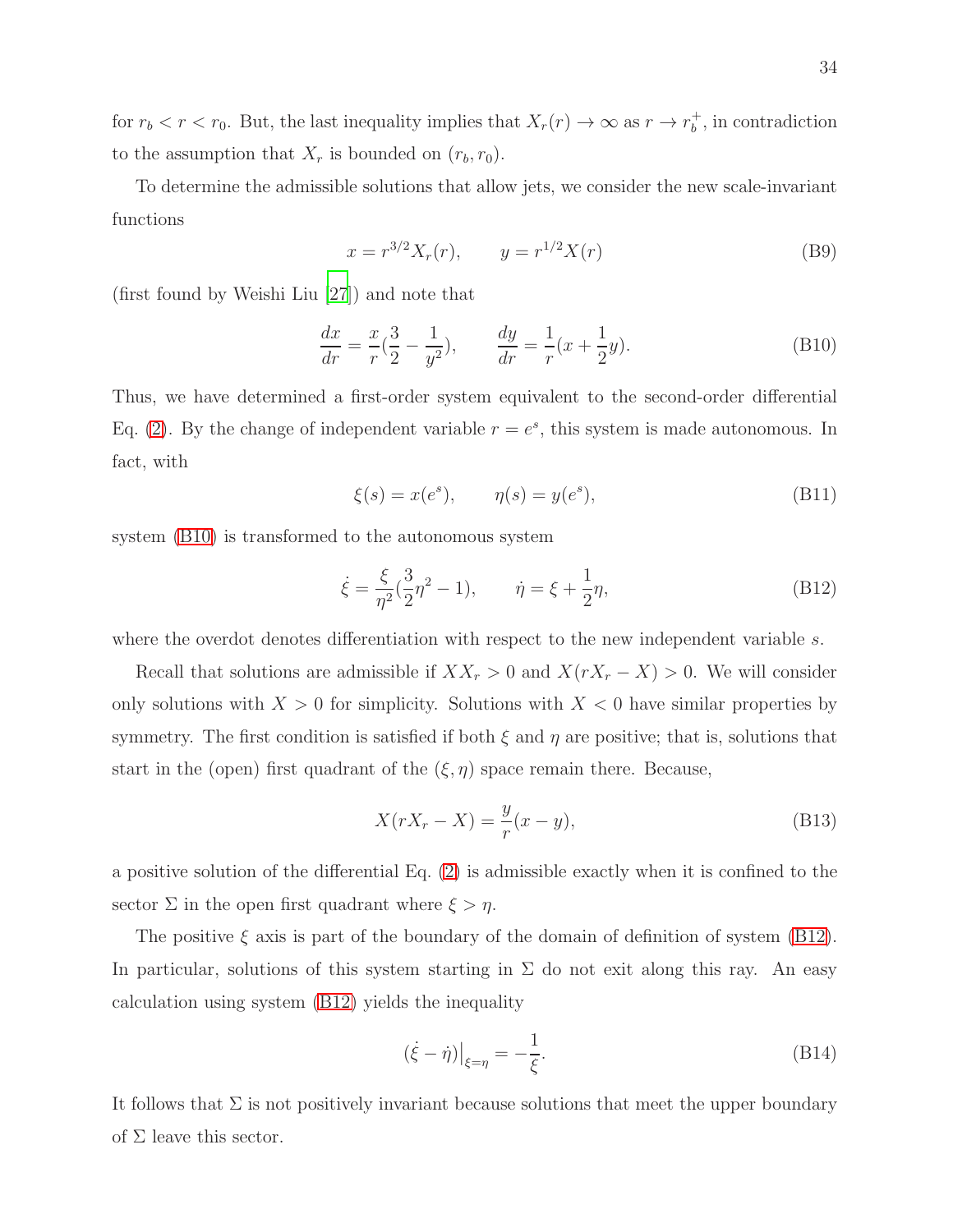An admissible solution (that is, one that stays in  $\Sigma$ ) allows jets exactly when  $F(r)$  =  $r^2X(r)X_r(r) - 1$  vanishes at some  $r > r_b$ . In the new coordinates,

$$
r^2 X X_r - 1 = xy - 1.
$$
 (B15)

From Eq. [\(B12\)](#page-33-1), we have that

$$
\frac{d}{ds}(\xi \eta - 1)\Big|_{\xi \eta = 1} = 2 > 0.
$$
\n(B16)

Therefore, solutions of system [\(B12\)](#page-33-1) starting in the sector  $\Sigma$  cross the hyperbola  $\xi \eta = 1$  at most once.

It is convenient to consider the change of coordinates

$$
u = \frac{1}{\xi}, \qquad v = \frac{\eta}{\xi}, \tag{B17}
$$

where the line  $u = 0$  may be viewed as the line at infinity (see [\[28\]](#page-47-9)). Using the new coordinates, system [\(B12\)](#page-33-1) is transformed to

$$
\dot{u} = -\frac{u}{v^2}(\frac{3}{2}v^2 - u^2), \qquad \dot{v} = \frac{1}{v}(v - v^2 + u^2). \tag{B18}
$$

It has the same phase portrait in the first quadrant as the system

<span id="page-34-0"></span>
$$
\dot{u} = u(u^2 - \frac{3}{2}v^2), \qquad \dot{v} = v(v - v^2 + u^2). \tag{B19}
$$

The upper boundary of  $\Sigma$  corresponds to the line  $v = 1$  in the new coordinates, and the curve  $xy = 1$  (representing  $F(r) = 0$ ) corresponds to  $v = u^2$ .

We note that system [\(B19\)](#page-34-0) has two rest points on the line at infinity:  $(u, v) = (0, 0)$ corresponding to the boundary cylinder at  $r = r_b$  and  $(u, v) = (0, 1)$  corresponding to the axis of symmetry at  $r = \infty$ . The second rest point is a hyperbolic sink, and the system matrix of its linearization is diagonal. The eigenvalue of the system matrix corresponding to the vertical direction is  $-3/2$  and the eigenvalue corresponding to the horizontal direction is  $-1$ . It follows from basic invariant manifold theory that there is an analytic solution  $\mathcal Z$ which approaches the rest point  $(0, 1)$  tangent to the line  $v = 1$  and has the Taylor series expansion

$$
v = 1 - \frac{1}{2}u^2 - \frac{3}{10}u^4 + O(u^6).
$$

Therefore,  $\mathcal Z$  approaches the rest point  $(0,1)$  from below the line  $v=1$ . Numerical experiments suggest that  $\mathcal Z$  also approaches the origin (in the backward direction of the independent variable) and it crosses the curve  $v = u^2$  (see Fig. [7\)](#page-35-0).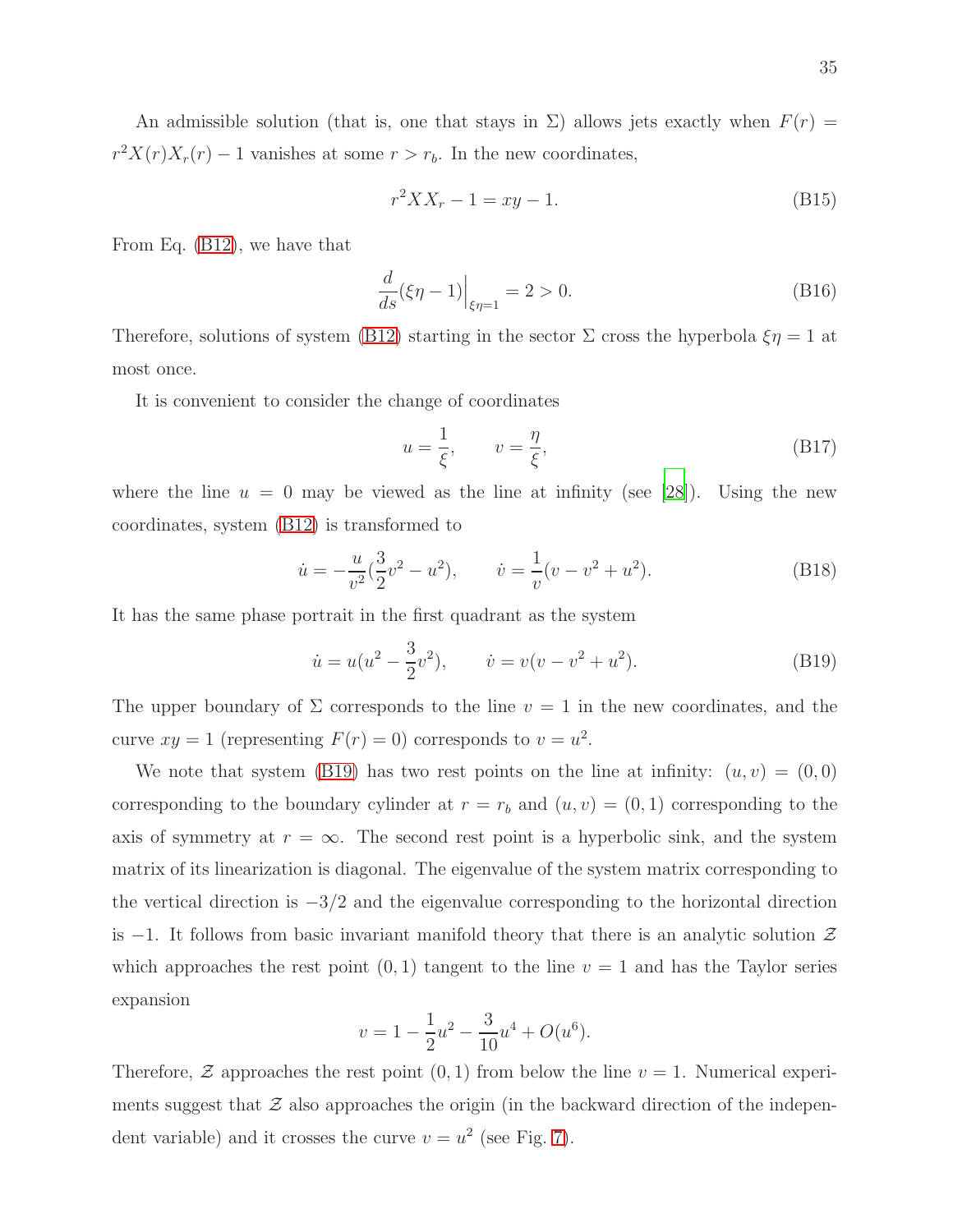

<span id="page-35-0"></span>FIG. 7: A portion of the  $(u, v)$  state space for system [\(B19\)](#page-34-0) is shown here. We have plotted the line  $v = 1$ , the parabola  $v = u^2$ , the line  $v = (2/3)^{1/2}u$  (which is the vertical isocline) and the thick curve  $\mathcal Z$  that is an approximation of the solution that approaches the rest point at  $(0, 1)$  tangent to  $v = 1$ . This solution  $\mathcal Z$  connects the two rest points and crosses the parabola.

Our numerical evidence suggests that all solutions of system [\(B19\)](#page-34-0) starting in the first quadrant to the left of the curve  $\mathcal Z$  correspond to admissible solutions that allow jets. It is clear that every solution starting to the left of  $Z$  remains to the left; therefore, such a solution does not cross the line  $v = 1$ . This means that corresponding solutions remain in  $\Sigma$  for all time. As previously mentioned, this fact implies that the quantity  $X(r)(rX_r(r) - X(r))$ is positive for all  $r$  so that these solutions are admissible. Figure  $7$  strongly suggests that an open segment of the parabola  $v = u^2$  lies to the left of Z. It follows that all solutions starting on this portion of the parabola correspond to spacetimes that allow jets.

We note that Fig. [7](#page-35-0) indicates the range of  $\beta_{\min}$  defined in Eq. [\(79\)](#page-23-1). Indeed, using the coordinates defined in this appendix,

$$
\beta_{\min} = y = \eta = \frac{v}{u} \tag{B20}
$$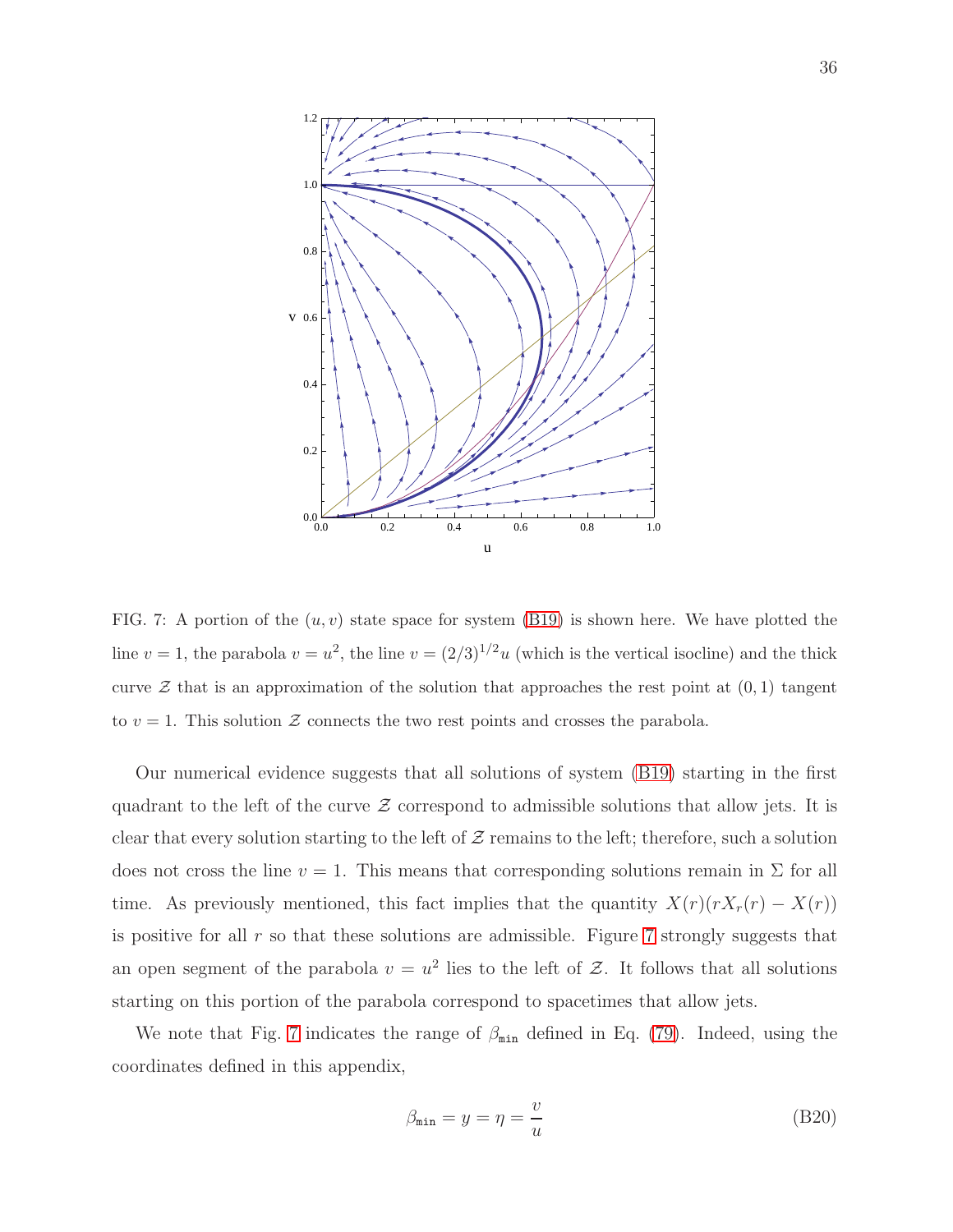at points in  $(u, v)$  space on the curve  $v = u^2$ , which corresponds to evaluation at  $r = r_J$ . Thus, we have that

$$
\beta_{\min} = u \tag{B21}
$$

for those values of u such that  $(u, u^2)$  is in the region of admissible solutions to the left of the curve  $\mathcal Z$  depicted in Fig. [7.](#page-35-0) The corresponding range of u is approximately the interval  $(0, 0.63)$ .

The nonlinear system [\(B19\)](#page-34-0) will behave asymptotically the same as its linearization near the hyperbolic rest point  $(0, 1)$ , which is given in the fourth quadrant by

$$
\dot{U} = -\frac{3}{2}U, \qquad \dot{V} = -V.
$$

Its solutions lie on curves of the form

$$
V = -a^2 U^{2/3};
$$

hence, the corresponding solutions of the nonlinear system lie on curves with asymptotic expansions of the form

$$
v = 1 - a^2 u^{2/3} + b u^2 + O(u^{5/2}).
$$

Also, since the solution  $\mathcal Z$  is analytic and tangent to the horizontal axis, a computation with power series can be used to show that it lies on an analytic curve of the form

$$
v = 1 - \frac{1}{2}u^2 + O(u^3)
$$

near this rest point. Thus, all the admissible solutions have expansions of the form

$$
v = 1 - a^2 u^{2/3} - \frac{1}{2} u^2 + O(u^{5/2}).
$$

For  $v = 1$ , which corresponds to the leading-order behavior of an admissible solution as  $r \to \infty$ , we have that  $y = x$  and  $X(r) = rX_r(r)$ . The solutions of this differential equation have the form  $X(r) = ar$ , for some constant  $a > 0$ . This suggests the asymptotic behavior of the differential Eq. [\(2\)](#page-3-0) as  $r \to \infty$  might be obtained by studying solutions of the form  $X(r) = arS(1/r)$  for some function S such that  $S(0) = 1$ . By inserting this relation into the original differential Eq. [\(2\)](#page-3-0) and using  $\eta = 1/r$ , we find that if  $S_0$  is a constant and S satisfies the initial value problem

$$
a2S2S'' - \eta2S' + \eta S = 0, \quad S(0) = 1, \quad S'(0) = S_0,
$$
 (B22)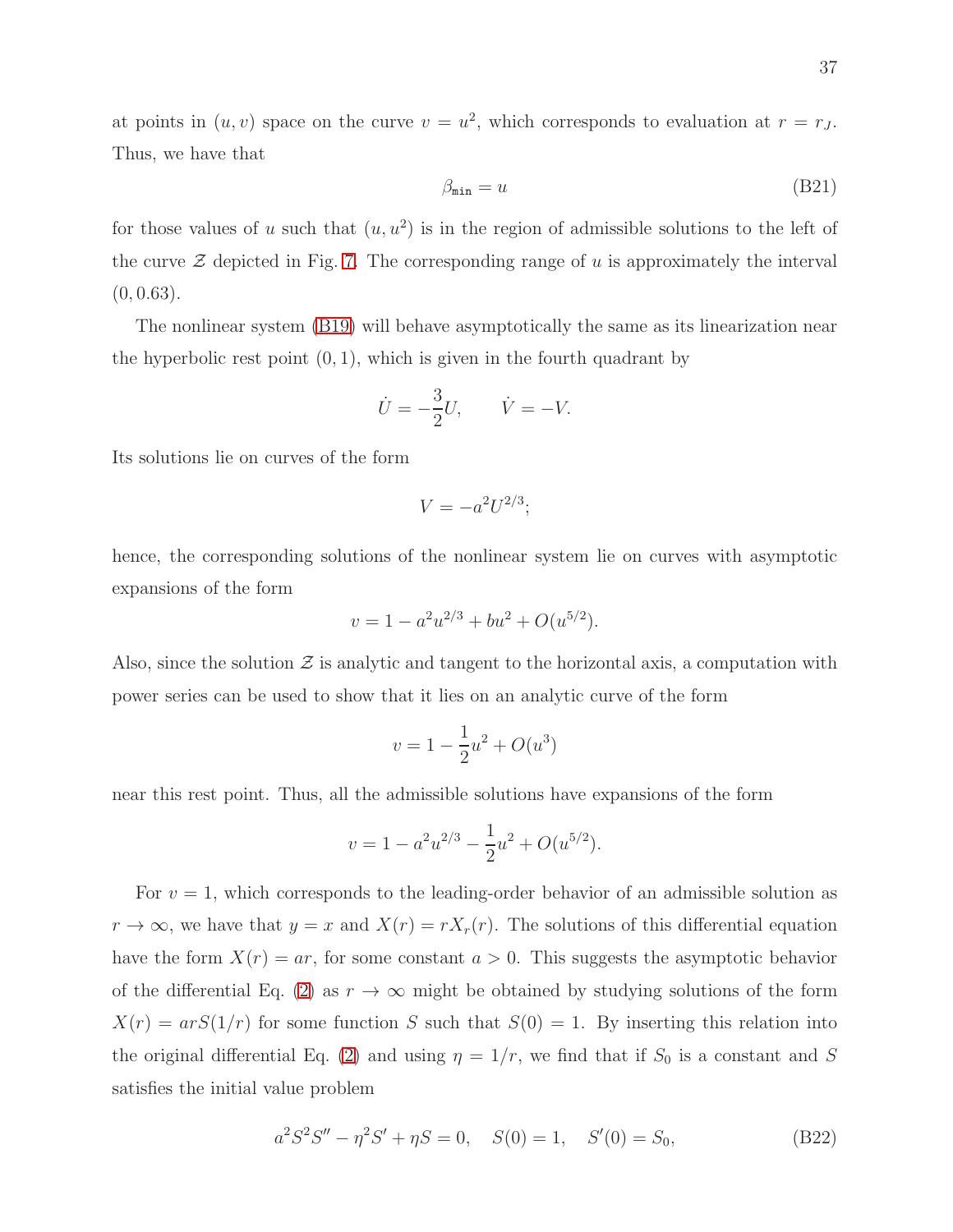then  $X(r) = arS(1/r)$  is a solution of [\(2\)](#page-3-0). We note that the differential equation is not singular at  $S = 1$ . Therefore the initial value problem has an analytic solution, which may be obtained by inserting a formal series representation for S in powers of  $\eta$  and equating coefficients. The solution has the form

$$
S(\eta) = 1 - \frac{\eta^3}{6a^2} + O(\eta^4) + S_0 \eta (1 + \frac{\eta^3}{6a^2} + O(\eta^4)).
$$

It corresponds to

$$
X(r) = ar\left(1 + \frac{S_0}{r} - \frac{1}{6a^2r^3} + \frac{S_0}{6a^2r^4} + O(\frac{1}{r^5})\right).
$$
 (B23)

We have that  $\lim_{r\to\infty} rX_r(r) - X(r) = -aS_0$ . But for admissible solutions, the quantity  $rX_r(r) - X(r)$  has the same sign as  $X(r)$ ; thus, we see that  $-aS_0$  must be chosen to have the sign of  $X(r)$ . That is, under our assumption that  $X(r)$  is positive, we take  $S_0 < 0$ .

While the numerical evidence is compelling, we will prove that there is an open set of admissible spacetimes that allow jets. Our argument uses new coordinates. We note first that for the basic differential Eq. [\(2\)](#page-3-0), we have  $X(r_b) = 0$  and  $X_r(r_b) = \infty$ . To avoid the infinite derivative, we consider instead the inverse function  $Y$ , which is defined by the relations  $Y(X(r)) = r$  and  $X(Y(s)) = s$ , and note that it satisfies the initial value problem

<span id="page-37-2"></span>
$$
s^{2}Y^{2}Y_{ss} = Y_{s}^{2}, \t Y(0) = r_{b}, \t Y_{s}(0) = 0.
$$
 (B24)

We define the scale-invariant quantities

$$
x(s) = s3 Ys(s), \qquad y(s) = s2 Y(s)
$$

and

$$
\xi(t) = x(e^{-t}), \qquad \eta(t) = y(e^{-t})
$$

to obtain the corresponding first-order system

<span id="page-37-1"></span>
$$
\dot{\xi} = -\frac{\xi}{\eta^2} (3\eta^2 + \xi), \quad \dot{\eta} = -(\xi + 2\eta). \tag{B25}
$$

It is convenient to make the change of coordinates

$$
\xi = \frac{p^2}{q}, \qquad \eta = \frac{p}{q} \tag{B26}
$$

that transforms system [\(B25\)](#page-37-1) to

<span id="page-37-0"></span>
$$
\dot{p} = p(p - q - 1), \qquad \dot{q} = q(1 + 2p - q). \tag{B27}
$$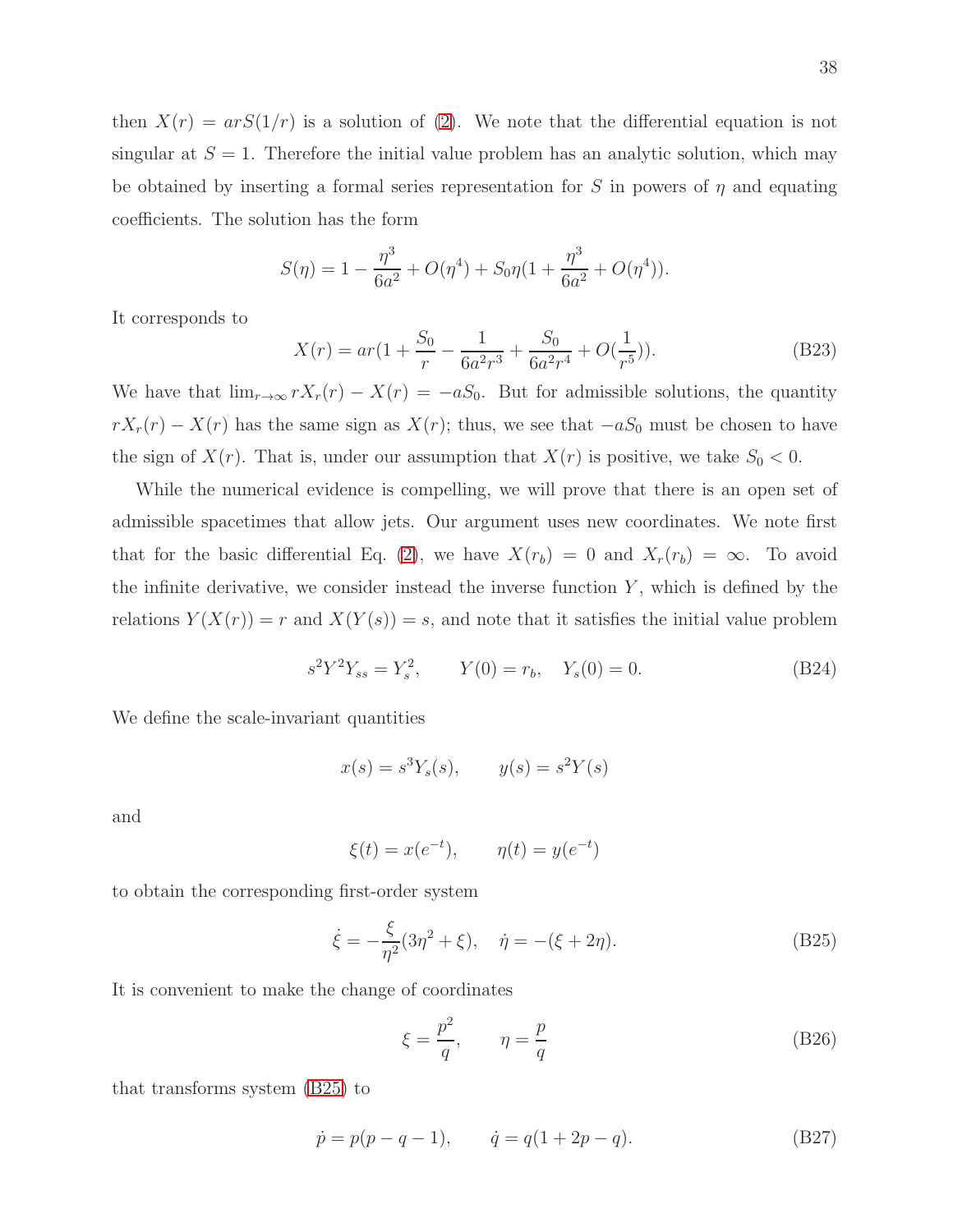We note that system [\(B27\)](#page-37-0) is a Lotka-Volterra system, a family of differential equations that arises in many applications such as, for instance, chemical kinetics and ecology [\[29](#page-47-10)].

Recall that the admissibility conditions are  $XX_r > 0$  and  $X(rX_r - X) > 0$ . The first condition is effectively redundant. Indeed the second condition is equivalent to

$$
r\frac{X_r(r)}{X(r)} - 1 > 0,
$$

which can only be satisfied for  $XX_r > 0$ . Note that

$$
r\frac{X_r(r)}{X(r)} = \frac{Y(s)}{sY_s(s)} = \frac{y(s)}{x(s)} = \frac{\eta(t)}{\xi(t)} = \frac{1}{p(t)},
$$

hence

<span id="page-38-0"></span>
$$
p(t) = \frac{X}{rX_r}, \qquad q(t) = \frac{1}{r^2XX_r},
$$
 (B28)

where  $t = -\ln X$ . Thus, a solution is admissible when  $0 < p(t) < 1$  for all t. Similarly, an admissible solution allows jets when  $r^2X(r)X_r(r) - 1$  vanishes for some  $r > r_b$ . This condition is satisfied for those solutions such that  $q(t) = 1$  for some finite t, where  $t = -\infty$ at the symmetry axis and  $t = \infty$  at the boundary.

To show that there are admissible solutions that allow jets, we analyze the phase portrait of system  $(B27)$ —see Fig. [8.](#page-39-0) There are several important properties: *(i)* There is a hyperbolic saddle point at the origin whose stable manifold is the  $p$  axis and whose unstable manifold is the q axis. In particular, the axes are invariant sets.  $(ii)$  There is a hyperbolic source at  $(p, q) = (1, 0)$ , which corresponds to the axis of symmetry  $(r = \infty)$ , and a smooth solution that approaches this rest point in negative time tangent to the line  $q = -2p + 2$  with both p and q components positive. (iii) There is a hyperbolic sink at  $(p, q) = (0, 1)$ , which corresponds to the boundary  $(r = r_b)$ , and a smooth solution that approaches this rest point in positive time tangent to the line  $q = -2p + 1$  with both p and q components positive. Moreover, this solution approaches the sink faster than the solutions along the q axis. (iv) Solutions cross the segment of the line  $p+q=1$  between this source and sink from below to above. More precisely, they cross in the positive direction of the normal to the line, which has components (1, 1). (v) Solutions cross the line  $p = 1$  from right to left. (vi) Solutions cross the line  $q = 1$  from below to above. Facts  $(i)$ ,  $(ii)$  and  $(iii)$  are proved by linearization and stable manifold theory. Facts  $(iv)$ ,  $(v)$  and  $(vi)$  are proved by checking the direction of the vector field associated with system [\(B27\)](#page-37-0) on the lines.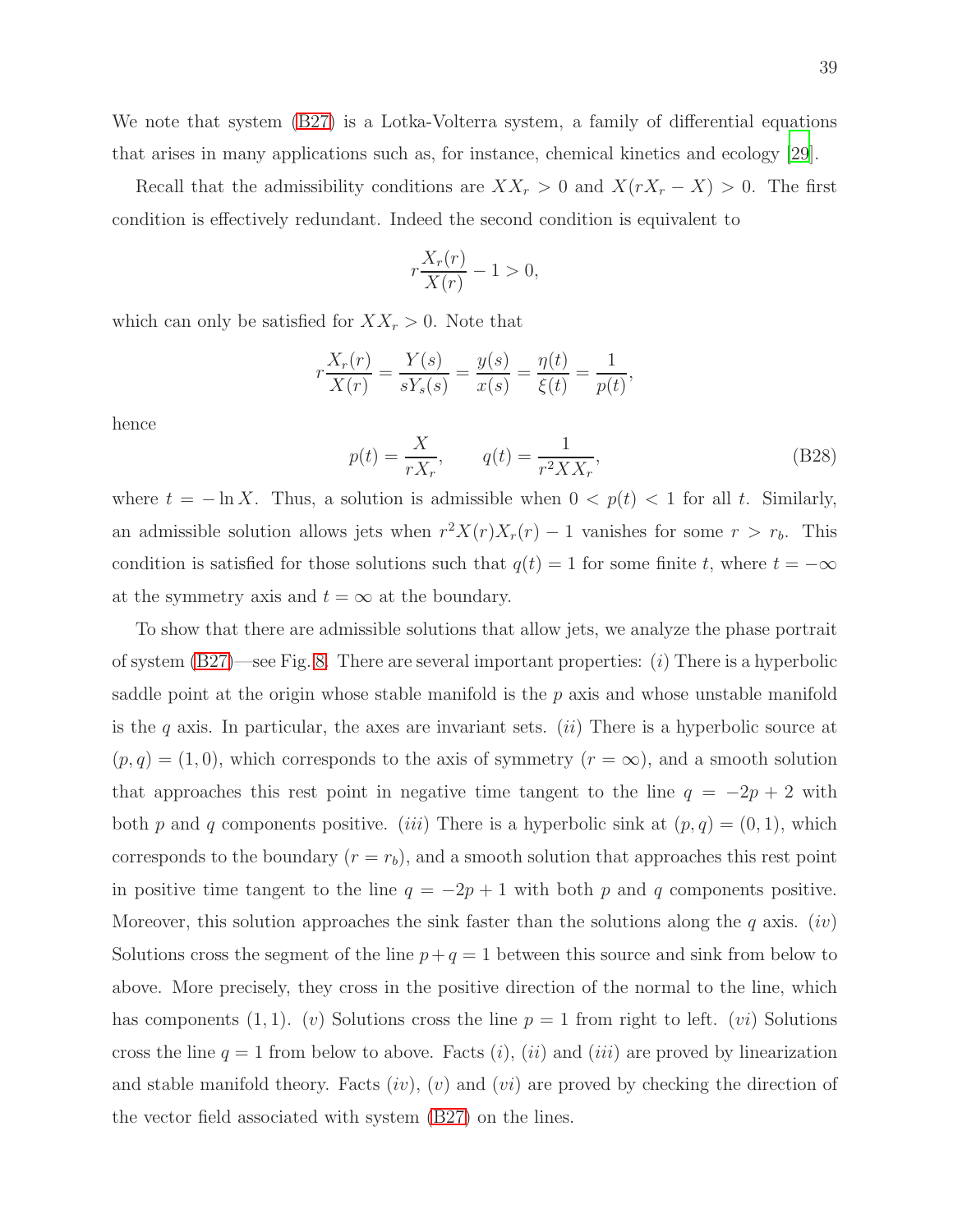

<span id="page-39-0"></span>FIG. 8: A portion of the phase portrait of system [\(B27\)](#page-37-0) is shown. The shaded region is bounded by the trajectory  $\mathcal J$  that leaves the source at  $(p, q) = (1, 0)$  tangent to the line  $q = -2p+2$  (which is also depicted) and the trajectory that approaches the sink at  $(0, 1)$  tangent to the line  $q = -2p + 1$ (which is also depicted). Solutions that correspond to trajectories that lie in the shaded region are admissible (because their  $p$  components remains in the interval  $0 < p < 1$ ) and allows jets (because they crosses the line  $q = 1$ ).

Given the properties just enumerated, consider a solution  $\mathcal J$  leaving the source tangent to the line  $q = -2p + 2$  and note that  $\mathcal J$  starts above the line  $p + q = 1$ . Hence, by  $(iv)$ it stays above the line. Also by  $(v)$  and  $(vi)$ ,  $\mathcal{J}$  is confined to the triangle with corners  $(1, 0), (1, 1)$  and  $(0, 1)$  unless it crosses the line  $q = 1$ . It is easy to see—by inspection or one may use the Poincaré-Bendixson theorem—that  $J$  cannot remain in the triangle for all time unless it approaches the sink. In fact, it does approach this rest point but not until after it crosses the line  $q = 1$ . To prove this fact requires a further analysis of the local behavior at the sink. The important point is that  $\mathcal J$  approaches the sink above the line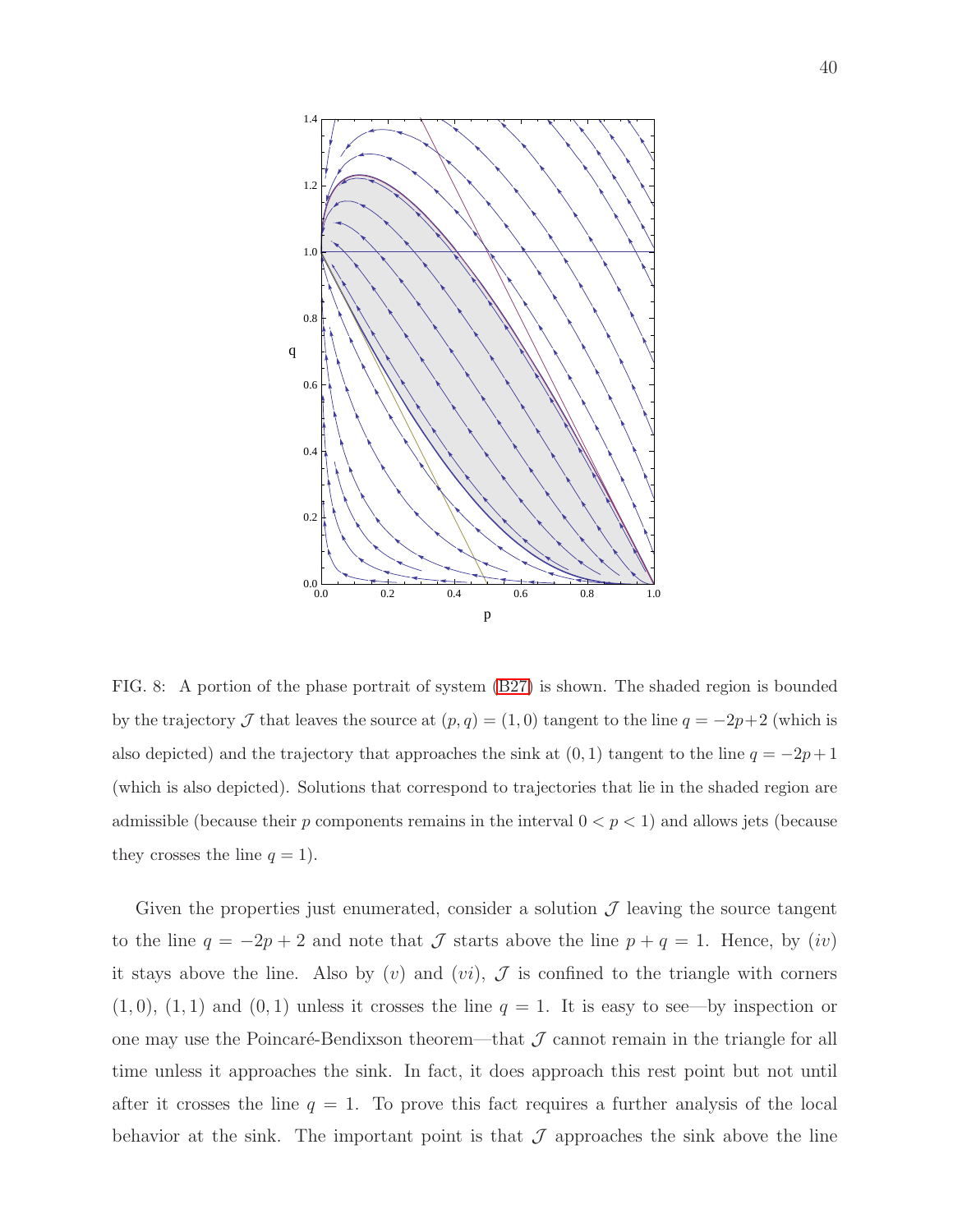$q = -2p + 1$ . A solution of the system approaching this *hyperbolic* rest point tangent to this line—according to  $(iii)$ —approaches faster than the solutions approaching along the q axis. It follows that all solutions except those on the trajectory approaching tangent to  $q = -2p+1$  must approach the sink tangent to the q axis. Hence, the solutions approaching above this tangent must cross the line  $q = 1$ , as required.

It is interesting to note here the connection between these results and Eq. [\(22\)](#page-11-0), which implicitly expresses the way  $X(r)$  approaches zero as  $r \to r_b$  relative to the parameter A. The trajectory that approaches the sink at the boundary  $(p, q) = (0, 1)$  tangent to  $q = -2p + 1$ uniquely corresponds to  $A = 0$ , see Eq. [\(A12\)](#page-30-1). All other trajectories must approach this sink tangent to the q axis and have  $A \neq 0$ ; while those with  $A > 0$  stay below  $q = 1$  and have no jets, the admissible solutions that allow jets all have  $A < 0$ . As shown in Fig. [8,](#page-39-0) there is a negative critical value of A (corresponding to trajectory  $\mathcal{J}$ ) below which the corresponding solutions are not admissible.

If  $J$  crosses the line  $q = 1$  at a point with coordinates  $(j, 1)$ , then all solutions crossing the line  $q = 1$  with p coordinate in the interval  $(0, j)$  are admissible and allow jets. It follows that j is the same as the maximum possible  $\beta_{\min}^2$ , which is approximately 0.4 according to Figs. [7](#page-35-0) and [8.](#page-39-0)

Let us return to the behavior of the solutions of Eq. [\(2\)](#page-3-0) as  $r \to r_b^+$  $_b^+$  to prove Eq. [\(22\)](#page-11-0). This series representation may be found formally in several ways. To prove that it is correct seems to require several steps that are outlined here.

In the coordinates of system [\(B27\)](#page-37-0), which are related to solutions of Eq. [\(2\)](#page-3-0) in display [\(B28\)](#page-38-0), the corresponding problem is the asymptotic behavior near the rest point at  $(p, q) = (0, 1)$ . For computational convenience—that is, the ability to compute at the origin with a system whose linear part is diagonal—we change coordinates via

$$
P = p, \qquad Q = q - 1 + 2p
$$

to obtain the equivalent system

<span id="page-40-0"></span>
$$
\dot{P} = -2P + 3P^2 - PQ, \qquad \dot{Q} = -Q - 2P^2 + 4PQ - Q^2. \tag{B29}
$$

Since the eigenvalue −2 of the coefficient matrix of the linear part of this system is twice the other eigenvalue −1, normal form theory (see [\[30](#page-47-11)]) implies that there is a near-identity analytic transformation defined in a neighborhood of the origin that transforms system [\(B29\)](#page-40-0)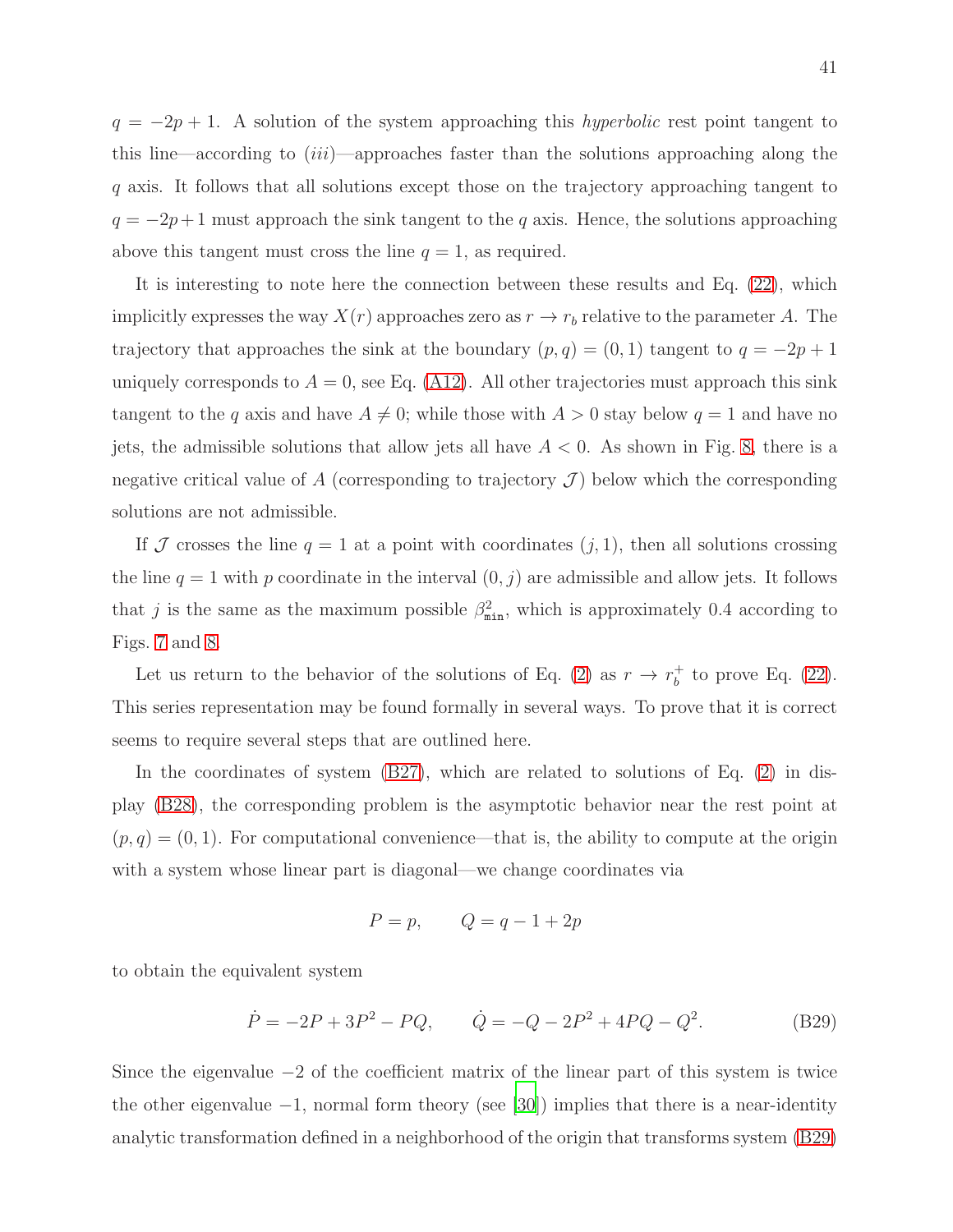to

<span id="page-41-0"></span>
$$
\dot{x}_1 = -2x_1 + \gamma x_2^2, \qquad \dot{x}_2 = -x_2 \tag{B30}
$$

for some constant  $\gamma$ . By performing the reduction to normal form to second order, we find that  $\gamma = 0$  for system [\(B29\)](#page-40-0). More precisely, the near-identity change of coordinates

$$
x_1 = P - \frac{3}{2}P^2 + PQ
$$
,  $x_2 = Q + \frac{2}{3}P^2 - 2PQ + Q^2$ 

transforms system [\(B29\)](#page-40-0) to a system with the same linear part and a nonlinear part without quadratic terms. Stated differently, our system is linearizable in a neighborhood of the origin; that is, there exists a near-identity analytic change of coordinates defined in a neighborhood of the origin that transforms system [\(B29\)](#page-40-0) to [\(B30\)](#page-41-0) with  $\gamma = 0$ . This fact implies that system [\(B29\)](#page-40-0) has an analytic first integral defined in a neighborhood of the origin. More precisely, if  $x_1 = P + G(P, Q)$  and  $x_2 = Q + H(P, Q)$  is the near-identity change of coordinates (where  $G$  and  $H$  contain no linear terms), we may simply transform the analytic integral  $x_2^2 - kx_1 = 0$  for system [\(B30\)](#page-41-0) with  $\gamma = 0$  to

$$
(Q + H(P, Q))^{2} = k(P + G(P, Q))
$$

to obtain the desired analytic first integral of system [\(B29\)](#page-40-0). Since the physical domain corresponds to  $P > 0$ , the corresponding constant k is positive. We may therefore define  $k = A<sup>2</sup>$ , where A can be positive or negative. Using this fact together with the implicit function theorem, it follows that the differential equation

$$
\frac{dQ}{dP} = \frac{-Q - 2P^2 + 4PQ - Q^2}{-2P + 3P^2 - PQ}
$$

has an analytic family of solutions passing through the singularity at the origin. In fact, these solutions have the form

<span id="page-41-1"></span>
$$
P = \frac{1}{A^2} (Q^2 - Q^3 + \frac{2A^2 + 5}{2A^2} Q^4 + O(Q^5)).
$$
 (B31)

We will determine the behavior of X as  $r \to r_b$ . To this end, we assume that  $A \neq 0$ , view the integral [\(B31\)](#page-41-1) in the abstract form  $P = f(Q, A^2)$  and change coordinates back to  $(p, q)$ -coordinates with  $\zeta := q - 1$  to obtain the relation

$$
p - f(\zeta + 2p, A^2) = 0.
$$
 (B32)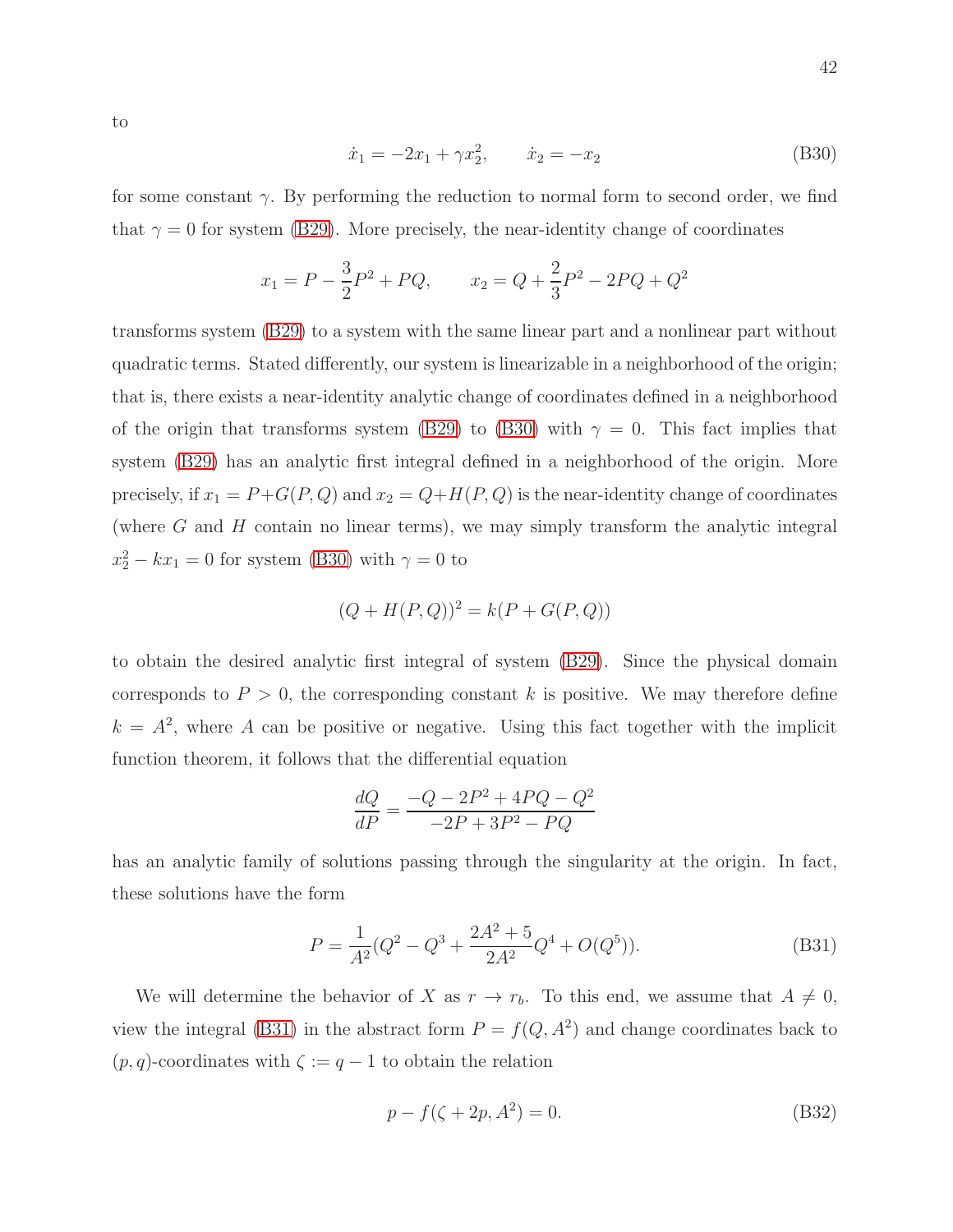Let  $\mathcal{F}(p,\zeta,A) = p - f(\zeta + 2p,A^2)$ . We have  $\mathcal{F}(0,0,A) = 0$  and  $\mathcal{F}_p(0,0,A) = 1$ ; hence, by the implicit function theorem, we may solve for p as an analytic function of  $\zeta$  and A at  $(p, \zeta, A) = (0, 0, A)$ . Let us write the result as

$$
p = g(\zeta, A^2). \tag{B33}
$$

This relation must hold for solutions of system [\(B27\)](#page-37-0) near the rest point at  $(p, q) = (0, 1)$ . Using the second differential equation in system [\(B27\)](#page-37-0), we have that

<span id="page-42-0"></span>
$$
\dot{\zeta} = (\zeta + 1)(2g(\zeta, A^2) - \zeta) = -\zeta + O(\zeta^2). \tag{B34}
$$

The right-hand side of this differential equation is an analytic function of  $\zeta$  defined in a neighborhood of  $\zeta = 0$ . Of course, we may recover solutions of system [\(B27\)](#page-37-0) simply as

$$
p(t) = g(\zeta(t), A^2), \qquad q(t) = 1 + \zeta(t).
$$

Using the coordinates defined in displays [\(B24\)](#page-37-2) and [\(B28\)](#page-38-0) and noting that  $s = e^{-t}$ , we have

<span id="page-42-1"></span>
$$
X(r) = e^{-t}, \qquad rX^2(r) = \frac{p(t)}{q(t)} = \frac{g(\zeta(t), A^2)}{1 + \zeta(t)}.
$$
 (B35)

The linearization of the scalar differential Eq. [\(B34\)](#page-42-0) has eigenvalue −1; therefore, this differential equation is linearizable. More precisely, there is a near-identity analytic change of coordinates

<span id="page-42-2"></span>
$$
\zeta = \phi + H(\phi) \tag{B36}
$$

(defined near  $\zeta = 0$ ) that transforms Eq. [\(B34\)](#page-42-0) to  $\dot{\phi} = -\phi$ , which has the general solution  $\phi(t) = \phi_0 \exp(-t)$ , where  $\phi_0 = \phi(0)$  is an integration constant. Thus, Eq. [\(B34\)](#page-42-0) has the corresponding solution

<span id="page-42-3"></span>
$$
\zeta(t) = \phi_0 e^{-t} + H(\phi_0 e^{-t}).
$$

In view of Eq. [\(B35\)](#page-42-1), we have

$$
rX^{2}(r) = \frac{g(\phi_{0}X(r) + H(\phi_{0}X(r)), A^{2})}{1 + \phi_{0}X(r) + H(\phi_{0}X(r))}.
$$
\n(B37)

We will show that it is possible to solve for  $X(r)$  in this equation. To this end, we first determine the series representation of  $H$  at the origin. Using Eq. [\(B36\)](#page-42-2), we have the relation

$$
\dot{\zeta} = (1 + H_{\phi}(\phi, A^2))\dot{\phi} = -\phi(1 + H_{\phi}(\phi, A^2)).
$$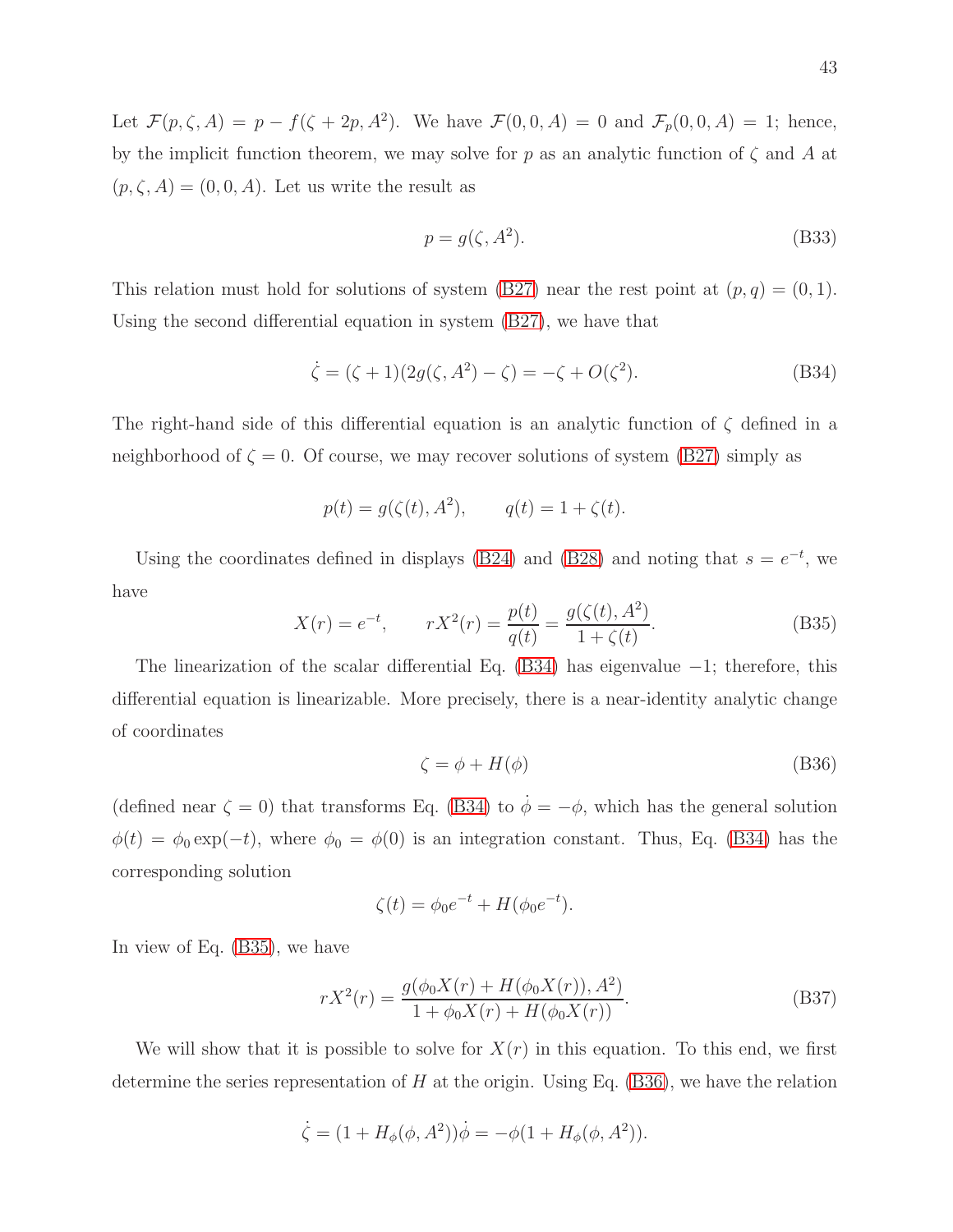After substitution for  $\zeta$  (again using Eq. [\(B34\)](#page-42-0)), we may determine the coefficients of the power series representation of  $H$ . Using the power series in Eq. [\(B37\)](#page-42-3), we find the relation

$$
rX^{2}(r) = \frac{\phi_{0}^{2}X^{2}(r)}{A^{2}} + \frac{\phi_{0}^{4}X^{4}(r)}{2A^{4}} + \frac{\phi_{0}^{5}X^{5}(r)}{3A^{4}} + O(X^{6}(r)),
$$

which may be simplified to

<span id="page-43-0"></span>
$$
X^{2}\left(\frac{\phi_{0}^{4}}{2A^{4}} + \frac{\phi_{0}^{5}}{3A^{4}}X\right) + O(X^{4}) = r - \frac{\phi_{0}^{2}}{A^{2}}.
$$
 (B38)

Since  $X(r_b) = 0$ , it follows that  $\phi_0^2 = A^2 r_b$ . Thus,  $\phi_0 = \pm Ar_b^{1/2}$ ; however, for the sake of consistency with Eq. [\(22\)](#page-11-0), we choose  $\phi_0 = -Ar_b^{1/2}$ . Thus, Eq. [\(B38\)](#page-43-0) becomes

<span id="page-43-1"></span>
$$
X^{2}\left(\frac{r_b^{2}}{2} - \frac{Ar_b^{5/2}}{3}X\right) + O(X^{4}) = r - r_b.
$$
 (B39)

To solve for  $X(r)$  in Eq. [\(B39\)](#page-43-1), define

$$
\mathcal{G}(X,r) = r - r_b - X^2 \left(\frac{r_b^2}{2} - \frac{Ar_b^{5/2}}{3}X\right) + O(X^4)
$$

and note that

$$
\mathcal{G}(0,r_b) = 0, \quad \frac{\partial \mathcal{G}}{\partial X}(0,r_b) = 0, \quad \frac{\partial^2 \mathcal{G}}{\partial X^2}(0,r_b) = -r_b^2.
$$

Under the assumption that  $r_b \neq 0$ , a condition that holds for admissible solutions that allow jets, the Weierstrass preparation theorem (see, for example, [\[18\]](#page-46-12)) implies that

<span id="page-43-2"></span>
$$
G(X,r) = (a(r) + b(r)X + X^2)U(X,r),
$$
 (B40)

where the functions a, b and U are analytic in a neighborhood of  $X = 0$  and  $r = r_b$  and  $U(0, r_b) \neq 0$ . It follows that the left-hand side of Eq. [\(B40\)](#page-43-2) is zero for  $(X, r)$  near  $(0, r_b)$ exactly when  $a + bX + X^2 = 0$  or

<span id="page-43-3"></span>
$$
X = \frac{1}{2}(-b(r) \pm (b^2(r) - 4a(r))^{1/2}).
$$
 (B41)

We return to Eq. [\(B40\)](#page-43-2), expand both sides in power series of both variables about the point  $X = 0$  and  $r = r_b$  and equate coefficients to get

$$
a(r) = -\frac{2}{r_b^2}(r - r_b) - \frac{2(9 - A^2)}{9r_b^3}(r - r_b)^2 + O((r - r_b)^3),
$$
  
\n
$$
b(r) = -\frac{4A}{3r_b^{3/2}}(r - r_b) - \frac{4A(9 - A^2)}{135r^{5/2}}(r - r_b)^2 + O((r - r_b)^3).
$$
\n(B42)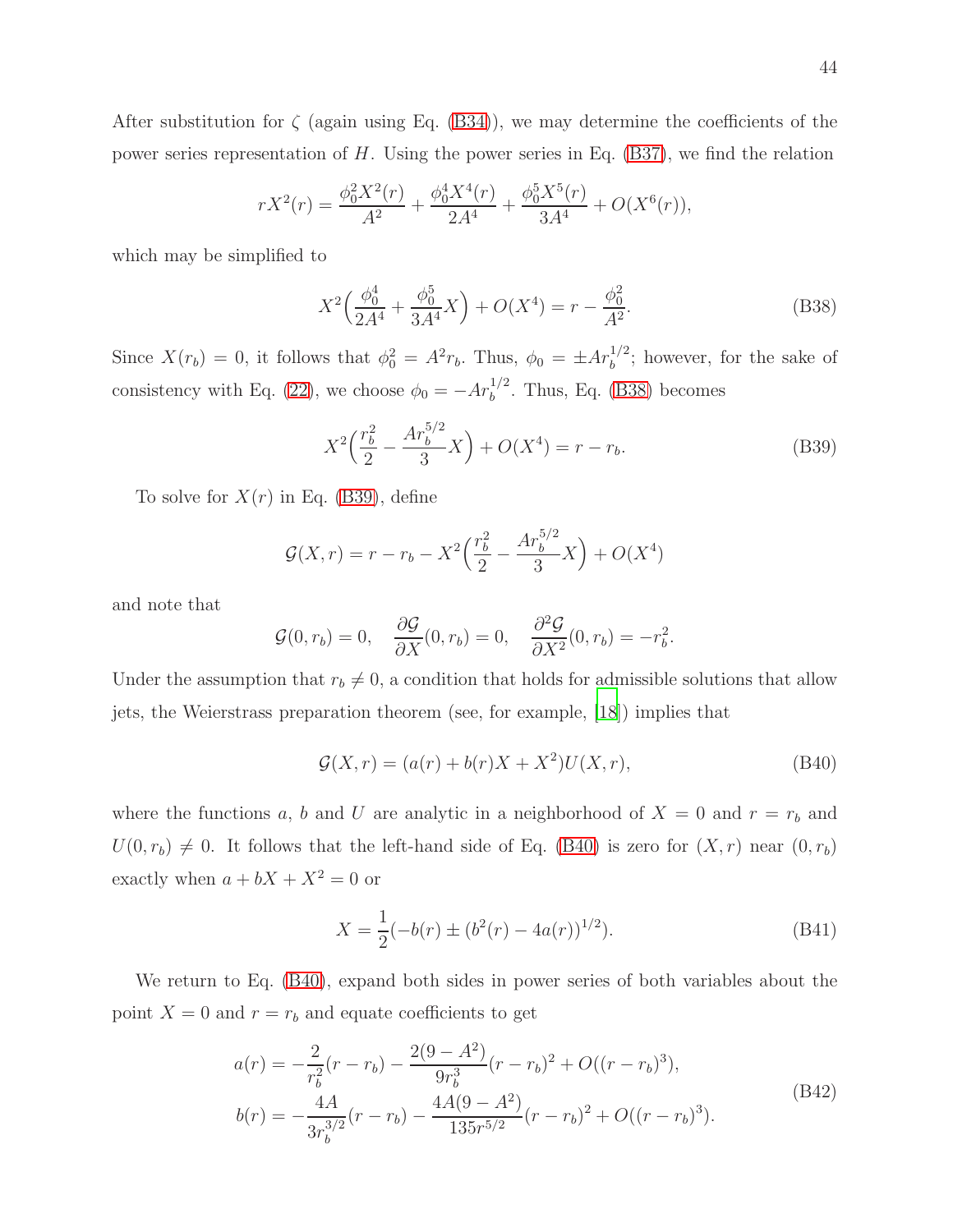<span id="page-44-2"></span>Substitution of these results in Eq. [\(B41\)](#page-43-3) results in

$$
X(r) = \frac{2^{1/2}}{r_b} (r - r_b)^{1/2} + \frac{2}{3} \frac{A}{r_b^{3/2}} (r - r_b) + \frac{1}{9} \frac{(9 + A^2)}{2^{1/2} r_b^2} (r - r_b)^{3/2} + \frac{2}{135} \frac{A(9 - A^2)}{r_b^{5/2}} (r - r_b)^2 + O((r - r_b)^{5/2}).
$$
\n(B43)

This expansion is valid for fixed  $A \neq 0$  in case  $|r - r_b|$  is sufficiently small. Moreover,  $X(r)$  is an analytic function of  $(r - r_b)^{1/2}$  near  $r = r_b$ . Using this fact, the form of the representation [\(B43\)](#page-44-2) may be recovered in the usual manner by substitution of an appropriate series with undetermined coefficients in differential Eq. [\(2\)](#page-3-0).

Using the expansion [\(B43\)](#page-44-2), we have

$$
F = r^2 X(r) X_r(r) - 1 = \left(\frac{2}{r_b}\right)^{1/2} A(r - r_b)^{1/2} + \frac{2(6 + A^2)}{3r_b} (r - r_b) + \frac{1}{9} \frac{A(57 + A^2)}{2^{1/2} r_b^{3/2}} (r - r_b)^{3/2} + \frac{3105 + 954A^2 - 11A^4}{540r_b^2} (r - r_b)^2 + O((r - r_b)^{5/2}).
$$
\n(B44)

#### <span id="page-44-1"></span><span id="page-44-0"></span>Appendix C: Time Reversal

This paper has mainly treated geodesic motion in the gravitational field given by metric [\(6\)](#page-4-1), which was obtained from metric [\(5\)](#page-4-0) by time reversal. The purpose of this appendix is to study the geodesics of metric  $(5)$  with  $X(r)$  given by Eq.  $(2)$ . As Eq.  $(2)$  is invariant under  $X \mapsto -X$ , we can, with no loss in generality, replace X by  $-X$  in metric [\(5\)](#page-4-0); that is,

<span id="page-44-3"></span>
$$
-ds^{2} = e^{-t}\frac{X_{r}}{X}(-X^{2}dt^{2} + \frac{1}{r^{3}}dr^{2}) + \frac{e^{-t}}{r}(-Xdt + d\phi)^{2} + e^{t}dz^{2}.
$$
 (C1)

We are interested in the geodesics of Eq. [\(C1\)](#page-44-3). If in metric [\(6\)](#page-4-1) we change  $\exp(t)$  to  $\exp(-t)$ and vice versa, we get metric [\(C1\)](#page-44-3). The same transformation turns out to be valid for the main equations of this paper that we need for this appendix. That is, in the analysis of metric [\(C1\)](#page-44-3), we find it convenient to deal exclusively with the  $X > 0$  branch of the admissible solutions of Eq. [\(2\)](#page-3-0); then, the same equations essentially follow—such as the expressions for the invariants  $\mathcal{I}_1$  and  $\mathcal{I}_2$  and the equations of motion for the special timelike and null geodesics—except that  $exp(\pm t)$  must be everywhere replaced by  $exp(\mp t)$ . Consider,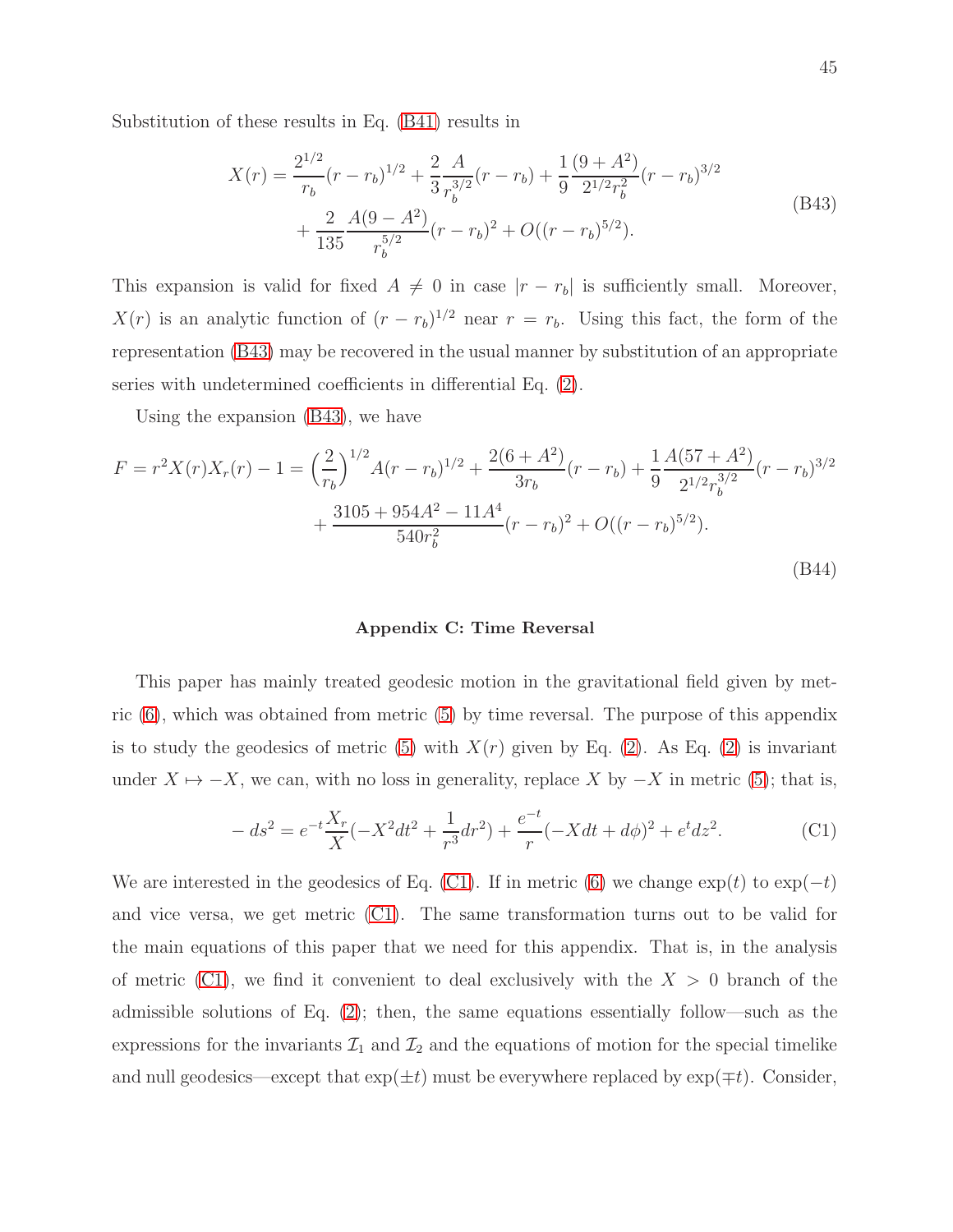for instance, the special timelike geodesics given by

$$
\begin{aligned}\n\frac{dt}{d\tau} &= r_J (e^t + C_z^2)^{1/2},\\
\frac{d\phi}{d\tau} &= r_J X(r_J) (e^t + C_z^2)^{1/2},\\
\frac{dz}{d\tau} &= C_z e^{-t}.\n\end{aligned} \tag{C2}
$$

The solutions are

$$
\kappa^{-}(t) = \sinh[-\frac{1}{2}|C_z|r_{\mathcal{J}}(\tau - \tau_0) + \sinh^{-1}(\kappa_0)],
$$
  
\n
$$
\phi = \phi_0 + X(r_J)(t - t_0),
$$
  
\n
$$
z(t) = z_0 + K^{-}(t_0) - K^{-}(t).
$$
\n(C3)

Here,

$$
\kappa^{-}(t) = |C_{z}|e^{-t/2},
$$
\n
$$
K^{-}(t) = \frac{C_{z}}{r_{J}|C_{z}|^{3}} \{\kappa^{-}(1+\kappa^{-2})^{1/2} - \ln[\kappa^{-} + (1+\kappa^{-2})^{1/2}]\},
$$
\n(C4)

and  $\kappa^-(t_0) = \kappa_0^ _0^-$ . We note that as  $t \to \infty$ ,  $\kappa^- \to 0$ ,  $\tau \to \tau_{end}$  and  $z \to z_{end}$ , where

$$
\tau_{\text{end}} = \frac{2}{r_J |C_z|} \sinh^{-1}(\kappa_0^{-}),
$$
\n
$$
z_{\text{end}} = z_0 + K^{-}(t_0).
$$
\n(C5)

It follows that the special timelike geodesics are incomplete in this case [\[31](#page-47-12)]. On the other hand, for metric  $(Cl)$ ,

$$
\mathcal{I}_1(r_J) = 4e^{2t}r_J^4, \qquad \mathcal{I}_2(r_J) = 0,
$$
\n(C6)

so that as  $t \to \infty$ ,  $\mathcal{I}_1 \to \infty$ . More generally,  $\mathcal{I}_1$  and  $\mathcal{I}_2$  are proportional to  $\exp(2t)$  and  $\exp(3t)$ , respectively, in the case of metric [\(C1\)](#page-44-3). This is consistent with the incompleteness of the special timelike geodesics for  $t \to \infty$ , since the whole spacetime region becomes singular in this limit. Let us note, however, that the special null geodesics are complete, since

$$
t - t_0 = r_J |\hat{C}_z| (\zeta - \zeta_0),
$$
  
\n
$$
\phi - \phi_0 = r_J X(r_J) |\hat{C}_z| (\zeta - \zeta_0),
$$
  
\n
$$
z - z_0 = \frac{1}{r_J} \frac{\hat{C}_z}{|\hat{C}_z|} (e^{-t_0} - e^{-t}),
$$
\n(C7)

so that  $z(t = \infty) = z_0 + \hat{C}_z \exp(-t_0)/(r_J|\hat{C}_z|).$ 

We conclude that the special (timelike and null) geodesics in this case simply wrap infinitely around the axis of symmetry, while  $z$  remains forever finite.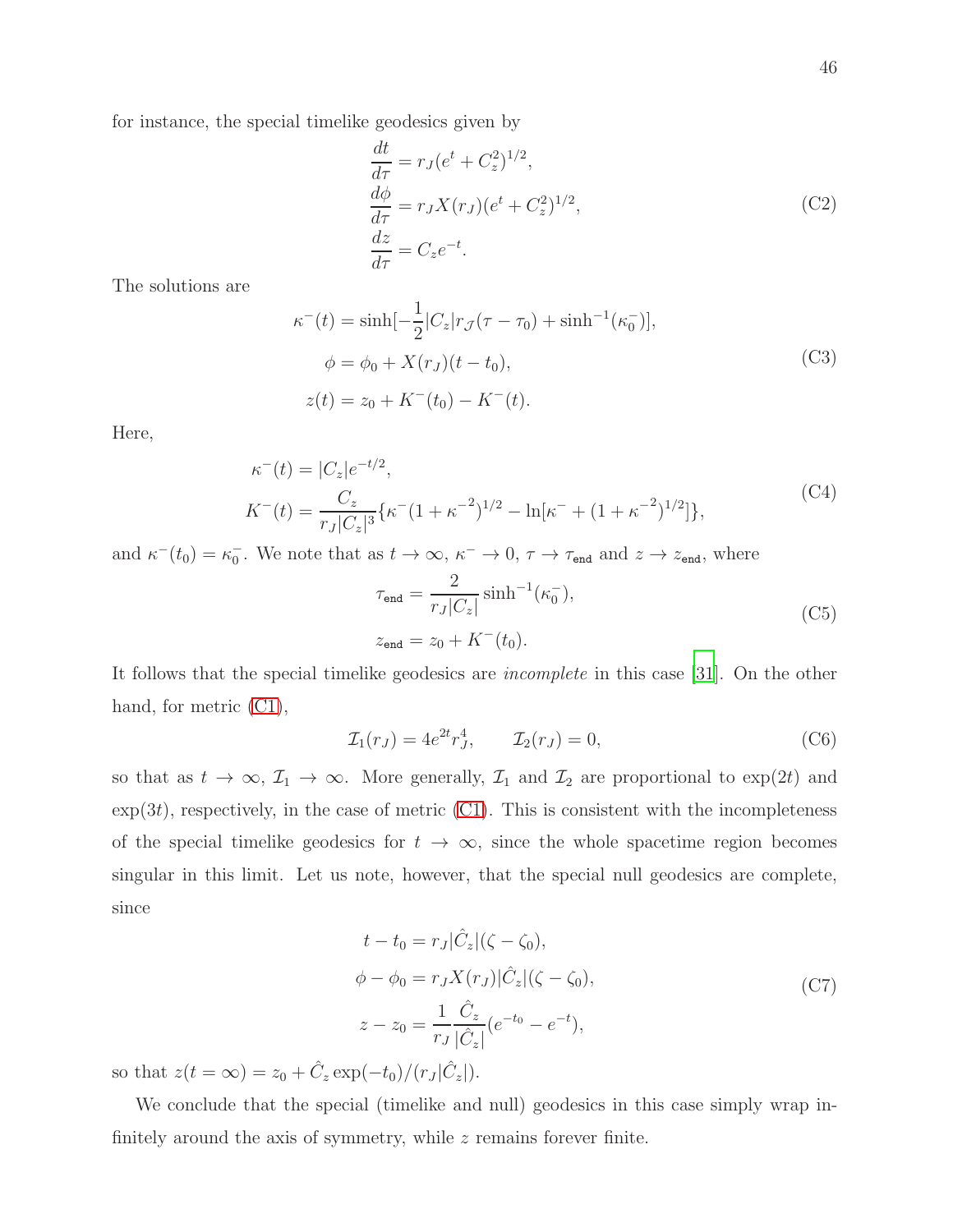#### Acknowledgments

CC was supported in part by the NSF grant DMS 0604331.

- <span id="page-46-0"></span>[1] B. Mashhoon, J. C. McClune and H. Quevedo, Class. Quantum Grav. 17, 533 (2000) [arXiv: [gr-qc/9609017\]](http://arxiv.org/abs/gr-qc/9609017).
- <span id="page-46-2"></span><span id="page-46-1"></span> $[2]$  <<http://apod.gsfc.nasa.gov/apod/ap100314.html>>.
- <span id="page-46-3"></span>[3] B. Punsly, Black Hole Gravitohydromagnetics (Springer-Verlag, New York, 2001).
- <span id="page-46-13"></span>[4] B. Mashhoon and J. C. McClune, Mon. Not. R. Astron. Soc. 262, 881 (1993).
- [5] C. Chicone and B. Mashhoon, Class. Quantum Grav. 19, 4231 (2002).
- [6] C. Chicone, B. Mashhoon and B. Punsly, Int. J. Mod. Phys. D 13, 945 (2004); Phys. Lett. A 343, 1 (2005).
- [7] C. Chicone and B. Mashhoon, Class. Quantum Grav. 21, L139 (2004); Class. Quantum Grav. 22, 195 (2005); Ann. Phys. (Berlin) 14, 290 (2005); Astron. & Astrophys. 437, L39 (2005); Ann. Phys. (Berlin) 14, 751 (2005); Class. Quantum Grav. 23, 4021 (2006).
- <span id="page-46-4"></span>[8] Y. Kojima and K. Takami, Class. Quantum Grav. 23, 609 (2006) [arXiv: [gr-qc/0509084\]](http://arxiv.org/abs/gr-qc/0509084).
- [9] C. Chicone and B. Mashhoon, Phys. Rev. D 74, 064019 (2006).
- <span id="page-46-5"></span>[10] C.W.F. Everitt *et al.*, Space Sci. Rev. **148**, 53 (2009).
- <span id="page-46-6"></span>[11] J.L. Synge, Relativity: The General Theory (North-Holland, Amsterdam, 1960).
- <span id="page-46-7"></span>[12] H. Stephani, D. Kramer, M. MacCallum, C. Hoenselaers and E. Herlt, Exact Solutions of Einstein's Field Equations, 2nd ed. (Cambridge University Press, Cambridge, 2003), ch. 22.
- [13] W.B. Bonnor, J.B. Griffiths and M.A.H. MacCallum, Gen. Rel. Grav. 26, 687 (1994).
- <span id="page-46-8"></span>[14] L. Wylleman and N. Van den Bergh, Phys. Rev. D 74, 084001 (2006).
- <span id="page-46-10"></span><span id="page-46-9"></span>[15] R. Opher, N.O. Santos and A. Wang, J. Math. Phys. 37, 1982 (1996).
- [16] L.M. Berkovich, Symmetry in Nonlinear Math. Phys. 1, 155 (1997); H. Goenner and P. Havas, J. Math. Phys. 41, 7029 (2000).
- <span id="page-46-11"></span>[17] A. Lichnerowicz, Théories Relativistes de la Gravitation et de l'Électromagnétisme (Masson, Paris, 1955).
- <span id="page-46-12"></span>[18] C. Chicone, Ordinary Differential Equations with Applications, 2nd ed. (Springer-Verlag, New York, 2006).